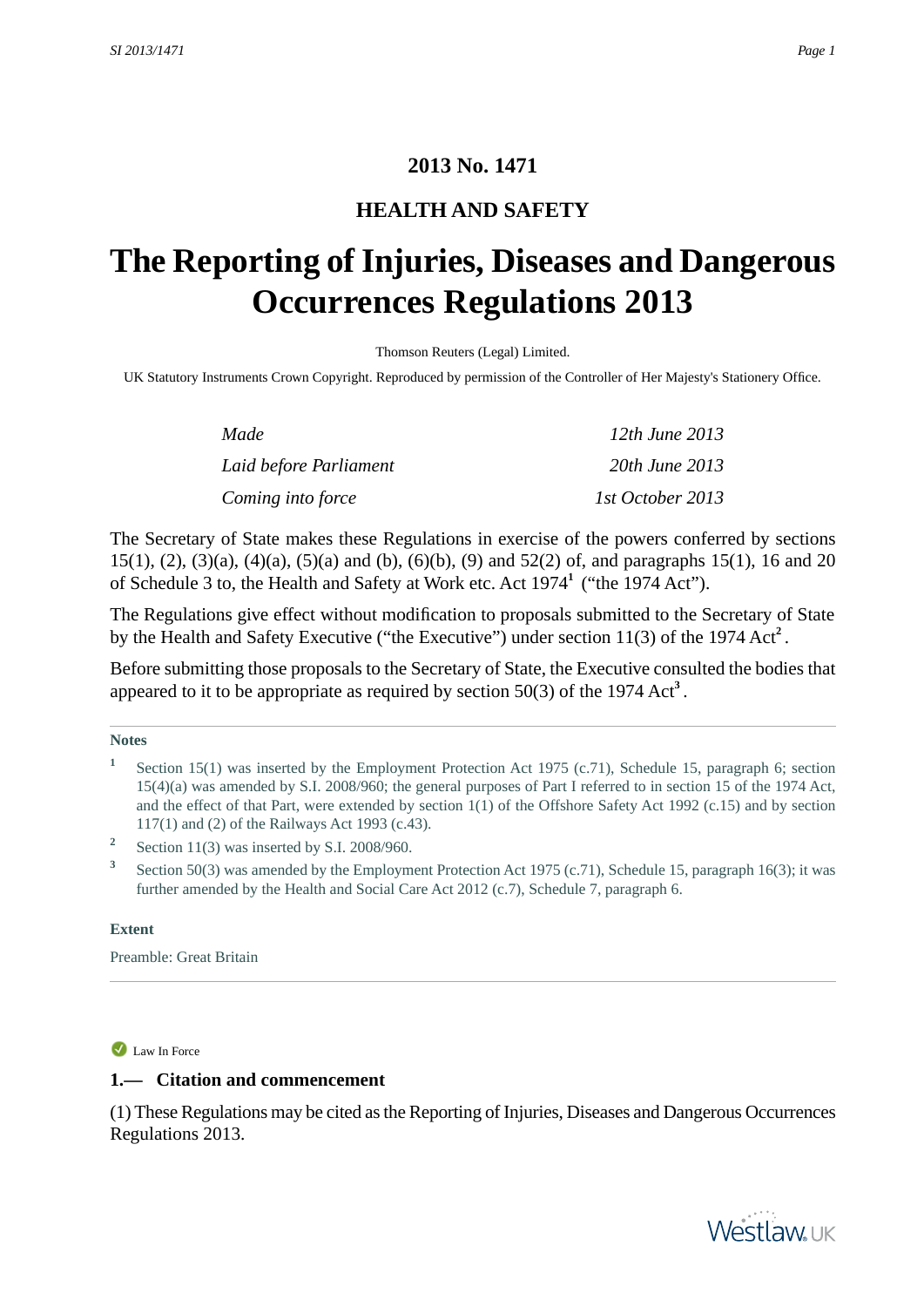(2) Subject to paragraph (3), these Regulations come into force on 1st October 2013.

(3) Regulation 18(2) comes into force immediately after the coming into force of the other regulations.

#### **Commencement**

reg. 1(1)-(3): October 1, 2013

### **Extent**

reg. 1(1)-(3): Great Britain

Law In Force

### **2.— Interpretation**

(1) In these Regulations—

"the 1954 Act" means the Mines and Quarries Act 1954**<sup>1</sup>** ;

"the 1969 Act" means the Mines and Quarries (Tips) Act 1969<sup>2</sup>;

"the 1974 Act" means the Health and Safety at Work etc. Act 1974;

"the 1999 Regulations" means the Quarries Regulations 1999**<sup>3</sup>** ;

"the 2002 Regulations" means the Control of Substances Hazardous to Health Regulations 2002**<sup>4</sup>** ;

"the 2006 Regulations" means the Railways and Other Guided Transport Systems (Safety) Regulations 2006**<sup>5</sup>** ;

"the 2013 Order" means the Health and Safety at Work etc. Act 1974 (Application Outside Great Britain) Order 2013;

"accident" includes an act of non-consensual physical violence done to a person at work; "approved manner" means published in a form considered appropriate and approved for the time being for the purposes of these Regulations—

(a) by the Executive; or

(b) in relation to activities covered by regulation 3 of the Health and Safety (Enforcing Authority for Railways and Other Guided Transport Systems) Regulations 2006, by the ORR;

"biological agent" has the meaning given by regulation 2(1) of the 2002 Regulations; "carcinogen" has the meaning given by regulation 2(1) of the 2002 Regulations;

"consecutive days" includes any days which are not or would not have been working days; "construction site" has the meaning given by **[** regulation 2(1) of the Construction (Design and Management) Regulations 2015 **] 6** ;

"dangerous occurrence" means an occurrence which arises out of or in connection with work and is of a class specified in—

(a) Part 1 of Schedule 2;

(b) Part 2 of Schedule 2 and takes place anywhere except an offshore workplace;

(c) Part 3 of Schedule 2 and takes place at a mine;

(d) Part 4 of Schedule 2 and takes place at a quarry;

(e) Part 5 of Schedule 2 and takes place where a relevant transport system is operated; or

(f) Part 6 of Schedule 2 and takes place at an offshore workplace;

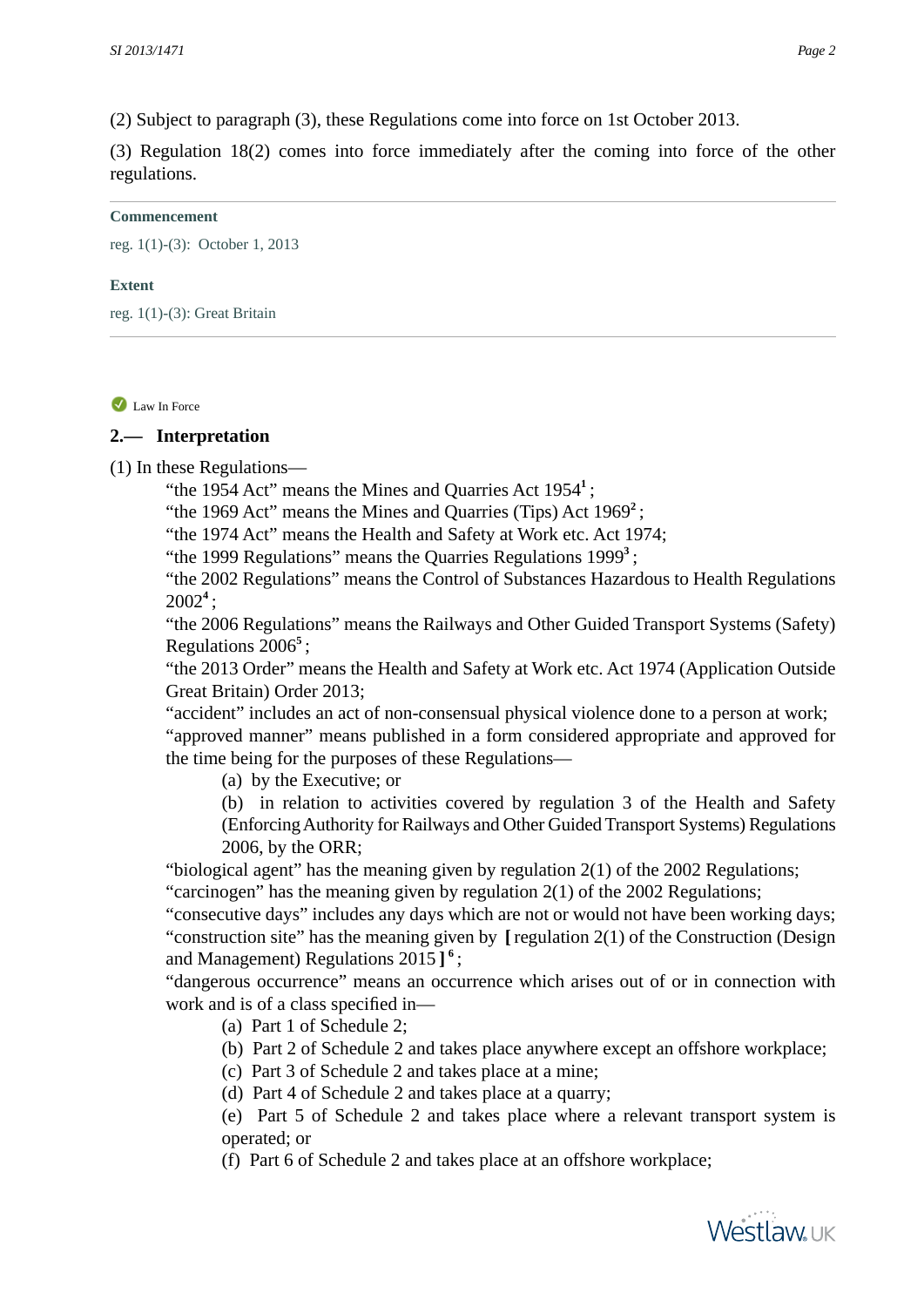"disease" includes a medical condition;

"diagnosis" means a registered medical practitioner's identification (in writing, where it pertains to an employee) of—

(a) new symptoms; or

(b) symptoms which have significantly worsened;

"diving contractor" and "diving project" have the meanings they are given by regulation 2(1) of the Diving at Work Regulations 1997;

"dock" means any place to which section  $125(1)$  of the Factories Act  $1961<sup>7</sup>$  applies;

"the Executive" means the Health and Safety Executive;

"explosives" has the meaning given by **[** regulation 2(1) of the Explosives Regulations 2014 **] 8** ;

"factory" has the meaning given by section 175 of the Factories Act 1961;

"flammable gas" and "flammable liquid" have the meanings associated with those hazard classes in Part 2 of Annex I of Regulation (EC) No 1272/2008 (the CLP Regulation)**<sup>9</sup>** ;

**[** "mine" has the meaning given by regulation 3 of the Mines Regulations 2014 and for the purposes of these Regulations includes a tip within the meaning of regulation 4(3)(b) of those Regulations which is associated with such a mine; **] 10**

"mutagen" has the meaning given by regulation 2(1) of the 2002 Regulations;

"nominated person" means, in relation to a mine or quarry, the person (if any) who is for the time being nominated—

(a) in a case where there is an association or body representative of a majority of the total number of persons employed at a mine or quarry, by that association or body; or

(b) in any other case, jointly by associations or bodies which are together representative of such a majority,

to receive notices under paragraph 4 of Part 1 of Schedule 1 on behalf of the persons employed at that mine or quarry;

"non-passenger train" means any train except a passenger train;

"offshore installation" has the meaning given by article 4(2) of the 2013 Order;

"offshore workplace" means any place where activities are carried on, or any premises, such that prescribed provisions of the 1974 Act are applied to those activities or premises by article 4, 5 or 6 of the 2013 Order (which for this purpose are deemed to apply to activities or premises within Great Britain which are in tidal waters or on the foreshore or other land intermittently covered by such waters as they apply to activities or premises within territorial waters or a designated area within the meaning of article 2(1) of that Order);

"operator" means—

(a) in relation to a pipeline, the person identified as such by regulation  $2(1)$  of the Pipelines Safety Regulations 1996; and

(b) in relation to a quarry, the person in overall control of the working of the quarry; "the ORR" means the **[** Office of Rail and Road **] 11** ;

"owner" in relation to a mine means the person who is for the time being entitled to work it;

"passenger train" means a train carrying passengers or made available for that purpose;

"pipeline" and "pipeline works" have the meanings given by article 6(2) of the 2013 Order; "quarry" means a quarry to which the 1999 Regulations apply;

"railway" has the meaning given by regulation 2(1) of the 2006 Regulations; "relevant transport system" means—

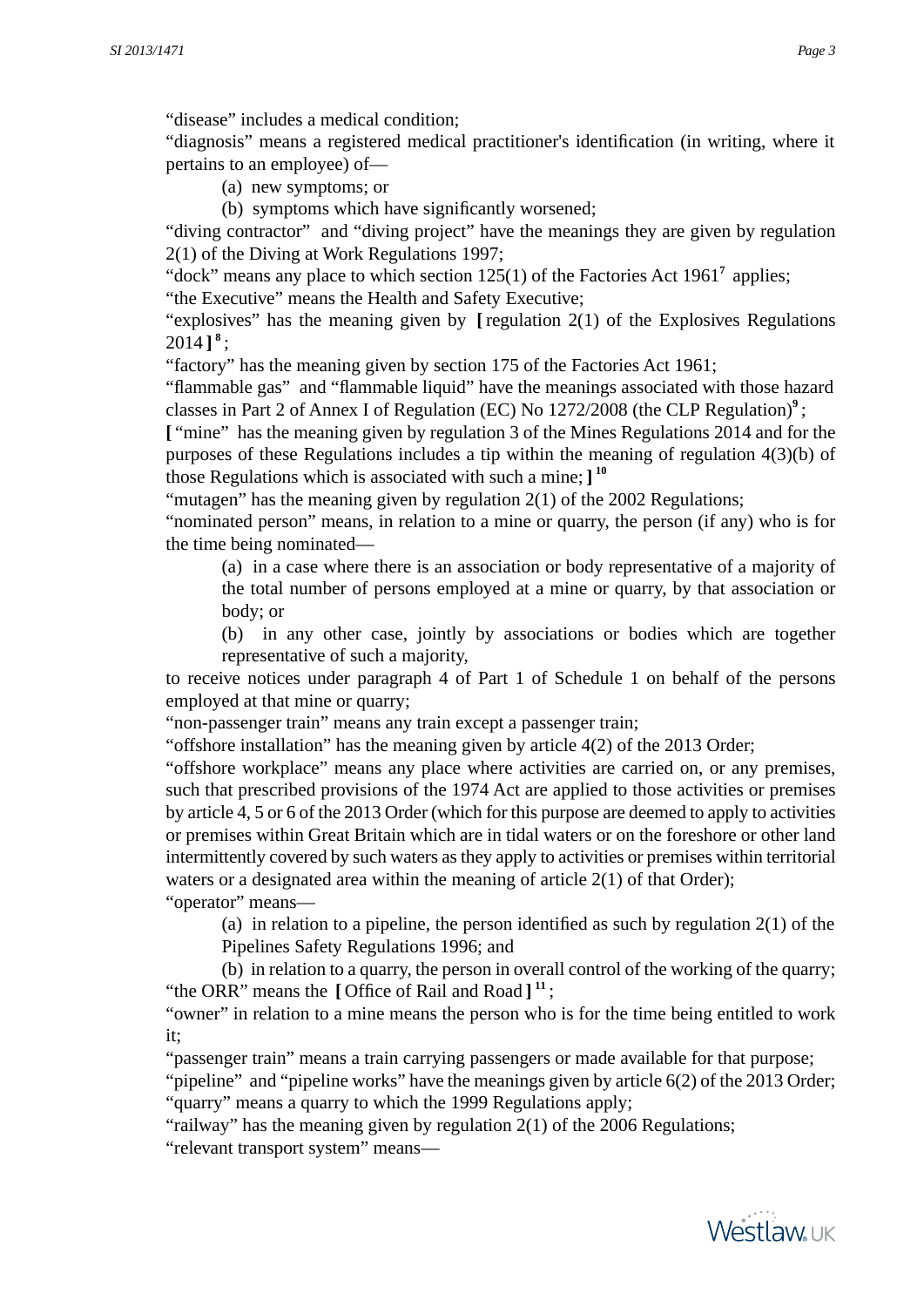(a) a railway;

(b) a tramway as defined by regulation 2(1) of the 2006 Regulations;

(c) a trolley vehicle system as defined by section 67 of the Transport and Works Act 1992, except when it operates on a road; or

(d) any other system using guided transport as defined by regulation 2(1) of the 2006 Regulations,

except at a factory, dock, construction site, mine or quarry, and does not include a guided bus system as defined by regulation 2(1) of the 2006 Regulations;

"reportable incident" means an incident giving rise to a notification or reporting requirement under these Regulations;

"reporting procedure" means, in relation to—

(a) an injury, death or dangerous occurrence (except at a mine or quarry), the procedure described in paragraph 1 of Part 1 of Schedule 1;

(b) an occupational disease or a disease offshore, the procedure described in paragraph 2 of Part 1 of Schedule 1;

(c) exposure to a carcinogen, mutagen or biological agent, the procedure described in paragraph 3 of Part 1 of Schedule 1; or

(d) an injury, death or dangerous occurrence at a mine or quarry, the procedure described in paragraph 4 of Part 1 of Schedule 1;

"responsible person" means the person identified in accordance with regulation 3;

"road" includes bridges over which a road passes, and—

(a) in relation to England and Wales, means any highway and any other road to which the public has access;

(b) in relation to Scotland, means any road within the meaning of the Roads

(Scotland) Act 1984**<sup>12</sup>** and any other way to which the public has access;

"road vehicle" means any vehicle on a road, other than a train;

"routine work" means work which a person might reasonably be expected to do, either under that person's contract of employment, or, if there is no such contract, in the normal course of that person's work;

"running line" means any line ordinarily used for the passage of trains which is not a siding; "specified injury" means any injury or condition specified in regulation 4(1)(a) to (h);

"train" includes a locomotive, tramcar or other power unit, and any vehicle used on a relevant transport system;

"well" includes any structures and devices on top of a well;

"workmen's inspectors" means workmen's inspectors exercising the powers conferred on them by either **[** regulation 5 of the Safety Representatives and Safety Committees Regulations 1977 in relation to a mine **] <sup>13</sup>** or regulation 40 of the 1999 Regulations;

**[** "working day" means any day other than a Saturday, a Sunday, Christmas Day, Good Friday or a day which is a bank holiday under the Banking and Financial Dealings Act 1971 in any part of Great Britain; **] 14**

"work-related accident" means an accident arising out of or in connection with work.

(2) In these Regulations, any reference to a work-related accident or dangerous occurrence includes an accident or dangerous occurrence attributable to—

(a) the manner of conducting an undertaking;

(b) the plant or substances used for the purposes of an undertaking; or

(c) the condition of the premises used for the purposes of an undertaking or any part of them.

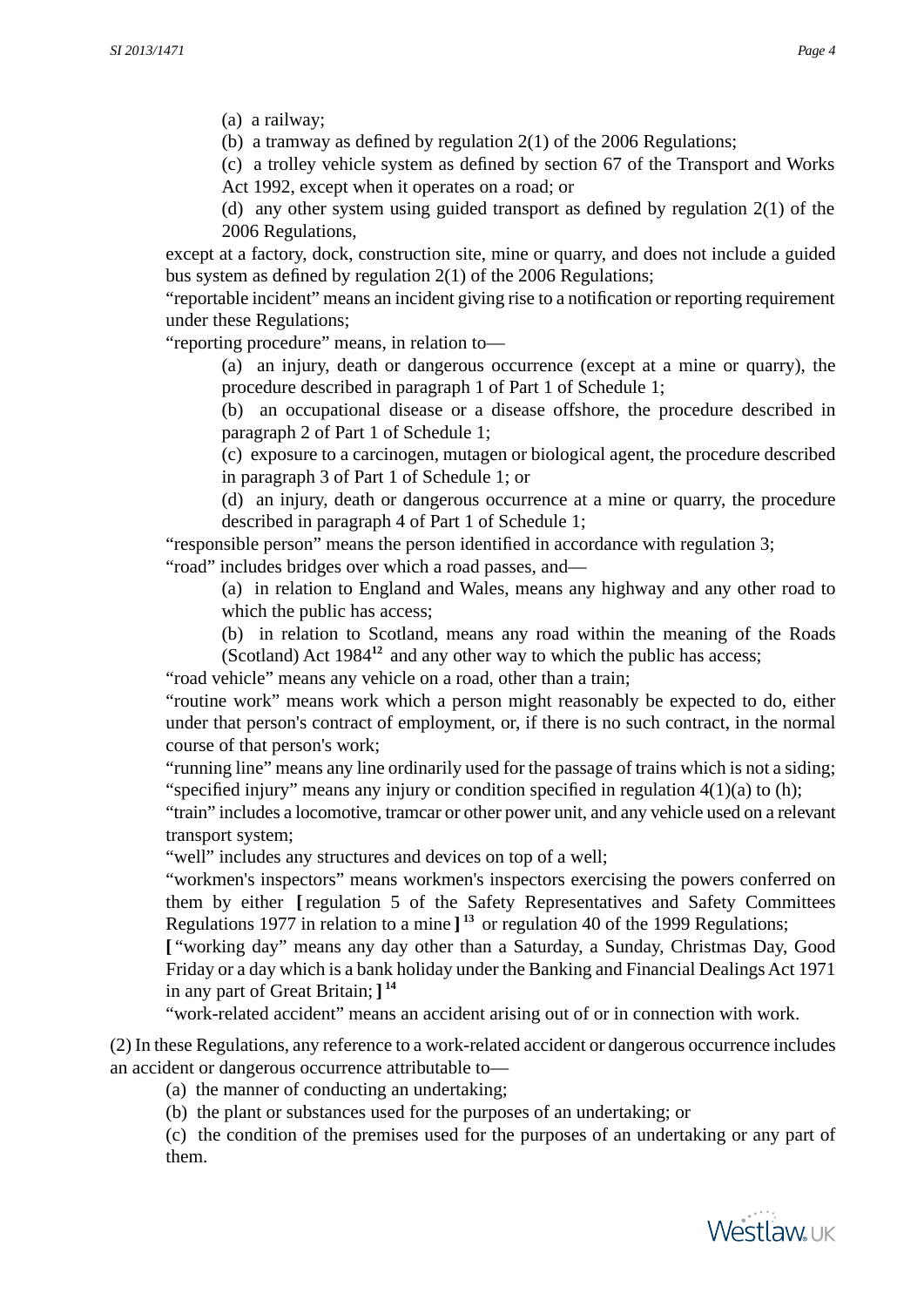# (3) For the purposes of these Regulations, a person at an offshore workplace is deemed to be at work at all times when that person is at that workplace in connection with that person's work.

### **Notes**

- **1** Section 180 was amended by S.I. 1974/2013, S.I. 1993/1897 and S.I. 1999/2024; section 123 was amended by S.I. 1985/2023 and S.I. 1999/2024; there are other amending instruments but none is relevant.
- **2** Section 2(2) was amended by S.I. 1999/2024; there are other amending instruments but none is relevant.
- **3** ; to which there are amendments not relevant to these Regulations.
- **4** regulation 2(1) was amended by S.I. 2003/978; there are other amending instruments but none is relevant.
- <sup>5</sup> To which there are amendments not relevant to these Regulations.
- <sup>6</sup> Word substituted by Construction (Design and Management) Regulations 2015/51 Sch.5 para.1 (April 6, 2015 immediately after SI 2014/3248)
- **7** Section 175 was amended by S.I. 1983/978; there are other amending instruments but none is relevant.
- **<sup>8</sup>** Words substituted by Explosives Regulations 2014/1638 Sch.13(2) para.31(a) (October 1, 2014)
- <sup>9</sup> OJ No L 353, 31.12.2008, p1. Annex I is amended from time to time.
- **<sup>10</sup>** Definition substituted by Mines Regulations 2014/3248 Sch.5(2) para.16(a) (April 6, 2015: substitution has effect subject to transitional provisions specified in SI 2014/3248 regs 71 and 72)
- **<sup>11</sup>** Words substituted by Office of Rail Regulation (Change of Name) Regulations 2015/1682 Sch.1(2) para.10(ii) (October 16, 2015)
- **<sup>12</sup>** The definition of "road" in section 151 was amended by paragraph 94 of Schedule 8 to the New Roads and Street Works Act 1991 (c.22); there are other amending instruments but none is relevant.
- **<sup>13</sup>** Words substituted by Mines Regulations 2014/3248 Sch.5(2) para.16(b) (April 6, 2015: substitution has effect subject to transitional provisions specified in SI 2014/3248 regs 71 and 72)
- **<sup>14</sup>** Definition inserted by Health and Safety (Miscellaneous Amendments and Revocation) Regulations 2017/304 Pt 3 reg.4(2) (April 6, 2017)

### **Commencement**

reg. 2(1)-(3): October 1, 2013 (SI 2013/1471 reg. 1(2))

### **Extent**

reg. 2(1)-(3): Great Britain

### Law In Force

# **3.— Responsible person**

(1) In these Regulations, the "responsible person" is—

- (a) in relation to an injury, death or dangerous occurrence reportable under regulation 4,
- 5, 6 or 7 or recordable under regulation 12(1)(b) involving—
	- (i) an employee, that employee's employer; or

(ii) a person not at work or a self-employed person, or in relation to any other dangerous occurrence, the person who by means of their carrying on any undertaking was in control of the premises where the reportable or recordable incident happened, at the time it happened; or

- (b) in relation to a diagnosis reportable under regulation 8, 9 or 10 in respect of—
	- (i) an employee, that employee's employer; or
		- (ii) a **[** relevant self-employed person **] 1** , that self-employed person.

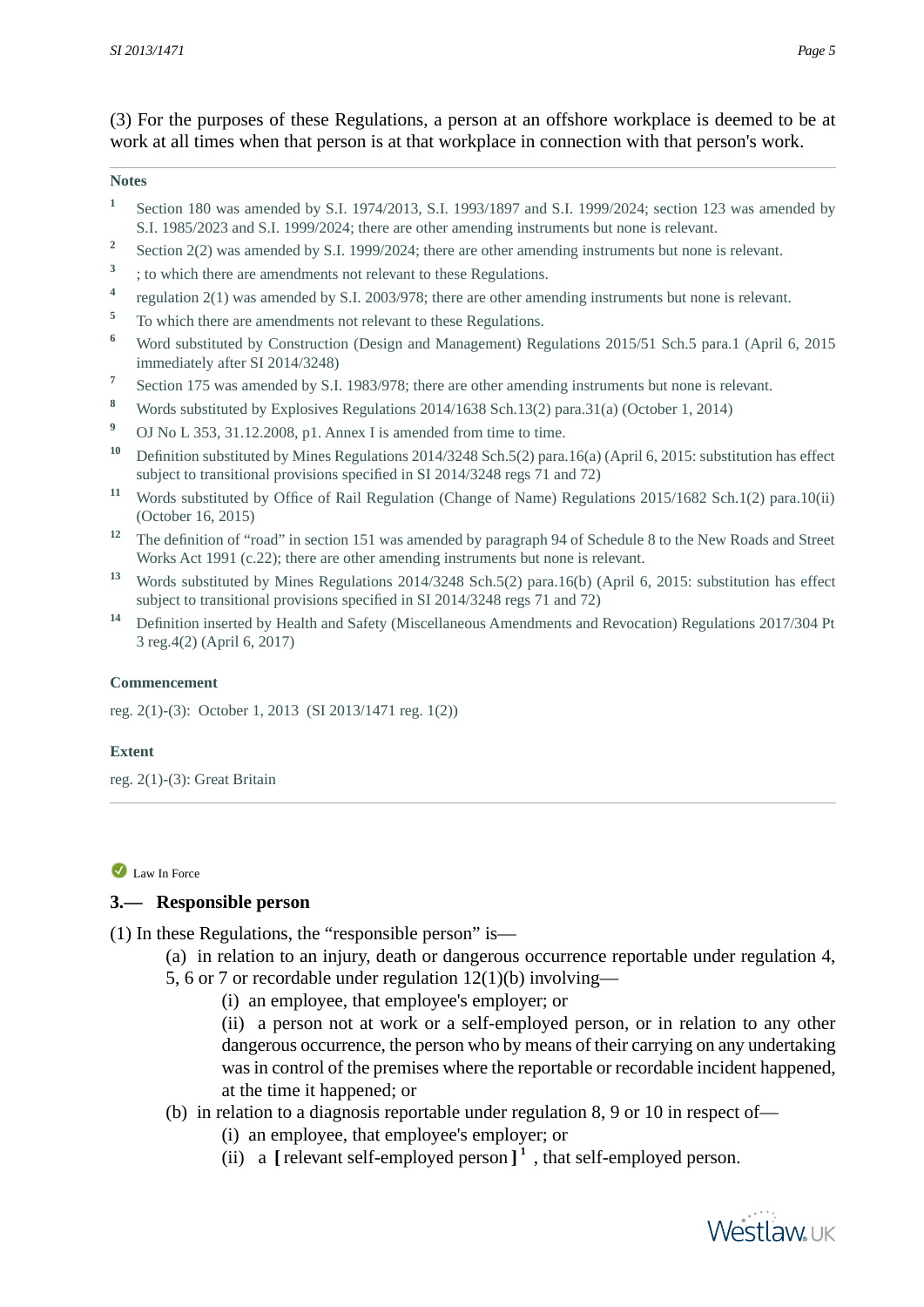(2) Despite paragraph (1), in these Regulations the "responsible person" is—

(a) in relation to a mine, **[** the mine operator (within the meaning of regulation 2(1) of the Mines Regulations 2014) of that mine **] 2** ;

- (b) in relation to a closed tip, the owner of the mine with which that tip is associated;
- (c) in relation to a quarry, the operator of that quarry;
- (d) in relation to a dangerous occurrence—
	- (i) at a pipeline, the operator of that pipeline; or

(ii) at a well, the person appointed to organise and supervise the drilling of, and operations using, that well by any person granted a licence under section 3 of the Petroleum Act 1998, or where no such person is appointed, that licensee; or

(e) except in relation to a diagnosis reportable under regulation 8, 9 or 10—

(i) at an offshore installation, the duty holder for the purposes of the Offshore Installations and Pipeline Works (Management and Administration) Regulations 1995<sup>3</sup> (provided that for the purposes of this provision regulation  $3(2)(c)$  of those Regulations is deemed not to apply); or

(ii) in relation to a diving project, the diving contractor.

**[** (3) For the purposes of this regulation, "relevant self-employed person" means a self-employed person who conducts an undertaking of a prescribed description for the purposes of section 3(2) of the 1974 Act. **] 4**

### **Notes**

- **<sup>2</sup>** Words substituted by Mines Regulations 2014/3248 Sch.5(2) para.16(c) (April 6, 2015: substitution has effect subject to transitional provisions specified in SI 2014/3248 regs 71 and 72)
- <sup>3</sup> To which there are amendments not relevant to these Regulations.
- **<sup>4</sup>** Added by Deregulation Act 2015 (Health and Safety at Work) (General Duties of Self-Employed Persons) (Consequential Amendments) Order 2015/1637 Sch.1 para.11(b) (October 1, 2015)

# **Commencement**

reg. 3(1)-(2)(e)(ii): October 1, 2013 (SI 2013/1471 reg. 1(2))

# **Extent**

reg. 3(1)-(3): Great Britain

# Law In Force

# **4.— Non-fatal injuries to workers**

(1) Where any person at work, as a result of a work-related accident, suffers—

(a) any bone fracture diagnosed by a registered medical practitioner, other than to a finger, thumb or toe;

(b) amputation of an arm, hand, finger, thumb, leg, foot or toe;

(c) any injury diagnosed by a registered medical practitioner as being likely to cause permanent blinding or reduction in sight in one or both eyes;



<sup>&</sup>lt;sup>1</sup> Words substituted by Deregulation Act 2015 (Health and Safety at Work) (General Duties of Self-Employed Persons) (Consequential Amendments) Order 2015/1637 Sch.1 para.11(a) (October 1, 2015)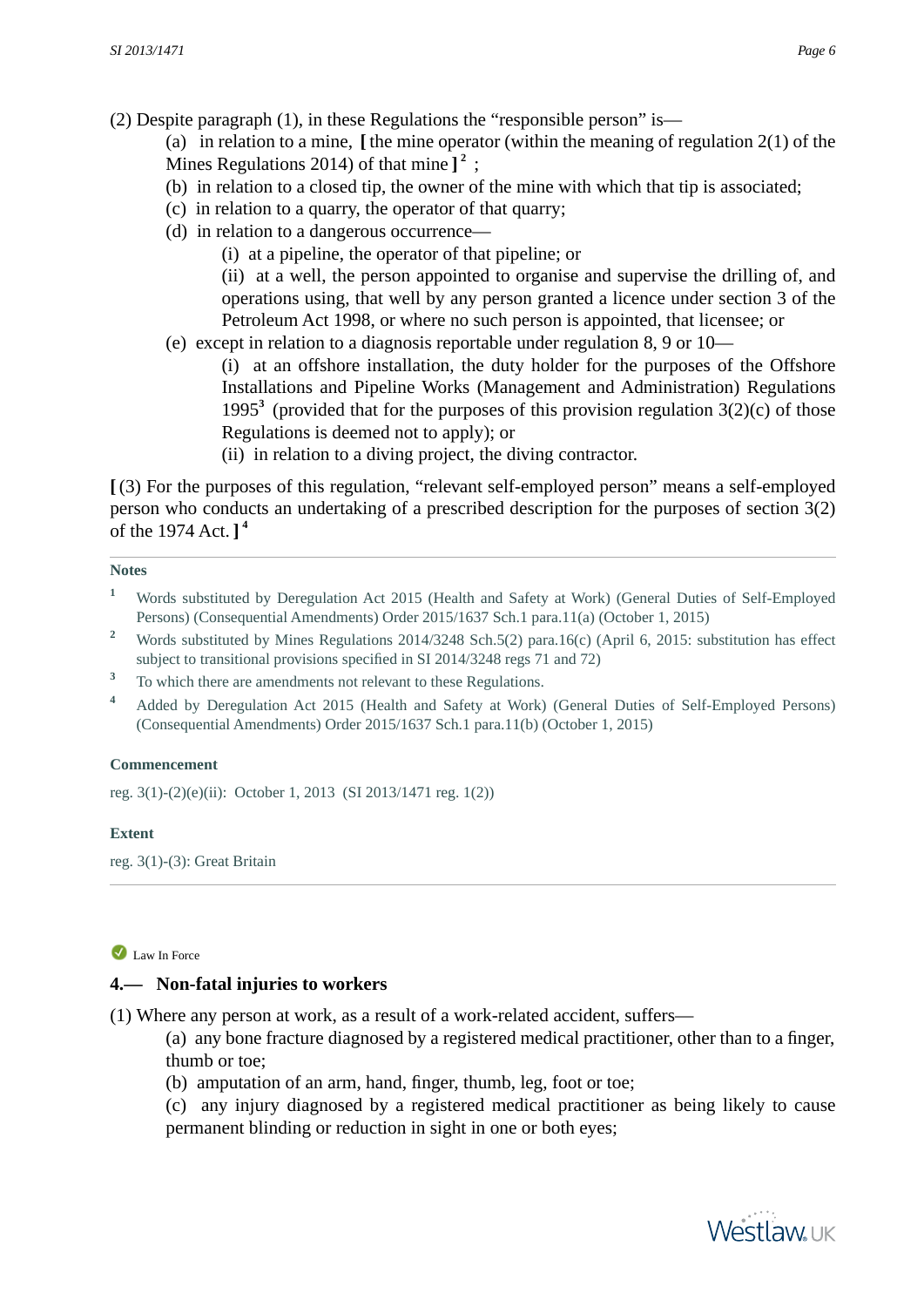- (d) any crush injury to the head or torso causing damage to the brain or internal organs in the chest or abdomen;
- (e) any burn injury (including scalding) which—
	- (i) covers more than 10% of the whole body's total surface area; or
	- (ii) causes significant damage to the eyes, respiratory system or other vital organs;
- (f) any degree of scalping requiring hospital treatment;
- (g) loss of consciousness caused by head injury or asphyxia; or
- (h) any other injury arising from working in an enclosed space which—
	- (i) leads to hypothermia or heat-induced illness; or
- (ii) requires resuscitation or admittance to hospital for more than 24 hours,

the responsible person must follow the reporting procedure.

(2) Where any person at work is incapacitated for routine work for more than seven consecutive days (excluding the day of the accident) because of an injury resulting from an accident arising out of or in connection with that work, the responsible person must send a report to the relevant enforcing authority in an approved manner as soon as practicable and in any event within 15 days of the accident.

(3) This regulation is subject to regulations 14 and 15.

### **Commencement**

reg. 4(1)-(3): October 1, 2013 (SI 2013/1471 reg. 1(2))

### **Extent**

reg. 4(1)-(3): Great Britain

### Law In Force

# **5. Non-fatal injuries to non-workers**

Where any person not at work, as a result of a work-related accident, suffers—

- (a) an injury, and that person is taken from the site of the accident to a hospital for treatment in respect of that injury; or
- (b) a specified injury on hospital premises,

the responsible person must follow the reporting procedure, subject to regulations 14 and 15.

### **Commencement**

reg. 5(a)-(b): October 1, 2013 (SI 2013/1471 reg. 1(2))

### **Extent**

reg. 5(a)-(b): Great Britain

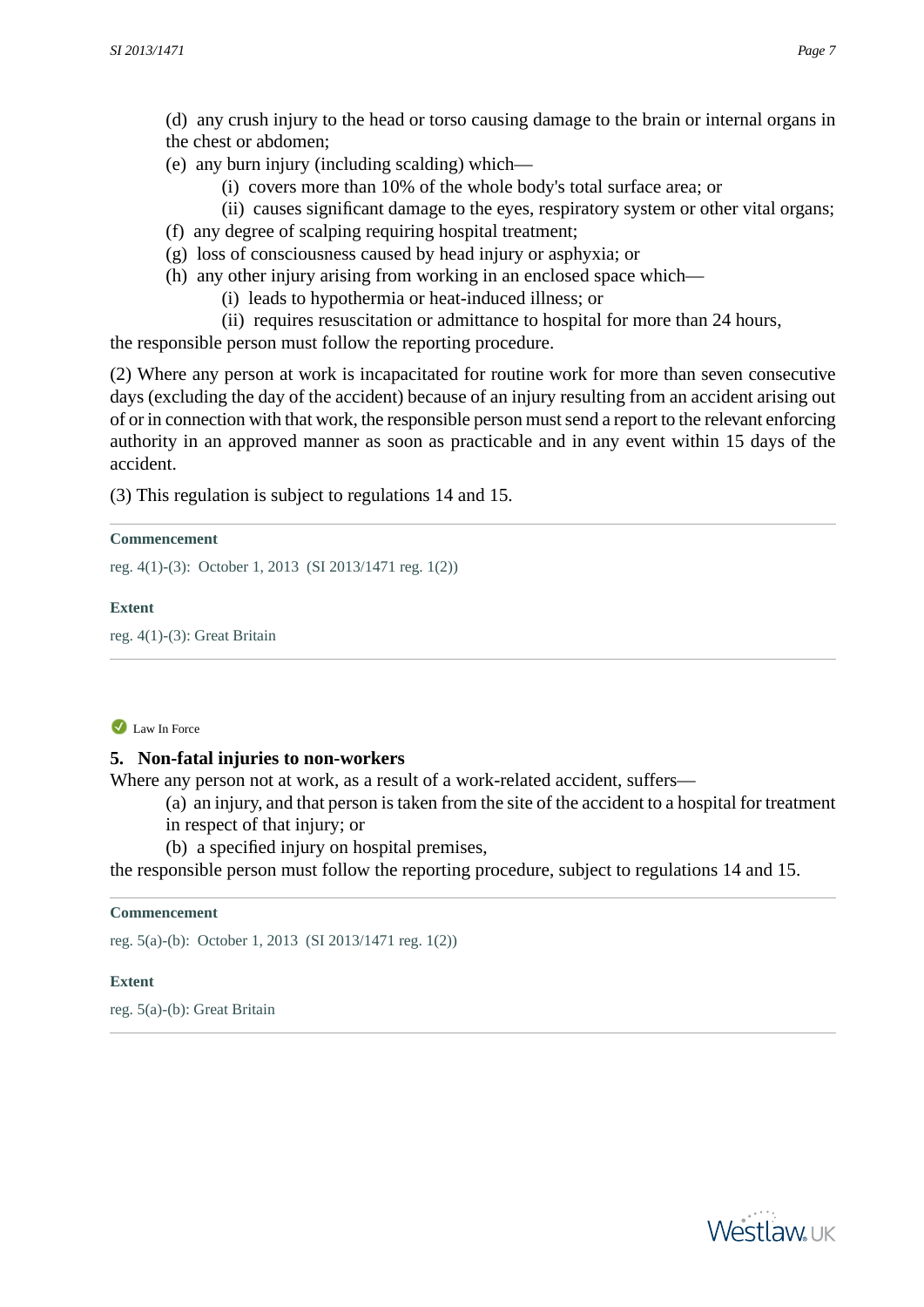# **6.— Work-related fatalities**

(1) Where any person dies as a result of a work-related accident, the responsible person must follow the reporting procedure.

(2) Where any person dies as a result of occupational exposure to a biological agent, the responsible person must follow the reporting procedure.

(3) Where an employee has suffered an injury reportable under regulation 4 which is a cause of his death within one year of the date of the accident, the employer must notify the relevant enforcing authority of the death in an approved manner without delay, whether or not the injury has been reported under regulation 4.

(4) This regulation is subject to regulations 14 and 15, and does not apply to a self-employed person who suffers a fatal accident or fatal exposure on premises controlled by that self-employed person.

### **Commencement**

reg. 6(1)-(4): October 1, 2013 (SI 2013/1471 reg. 1(2))

### **Extent**

reg. 6(1)-(4): Great Britain

Law In Force

# **7. Dangerous occurrences**

Where there is a dangerous occurrence, the responsible person must follow the reporting procedure, subject to regulations 14 and 15.

### **Commencement**

reg. 7: October 1, 2013 (SI 2013/1471 reg. 1(2))

### **Extent**

reg. 7: Great Britain

### Law In Force

# **8. Occupational diseases**

Where, in relation to a person at work, the responsible person receives a diagnosis of—

(a) Carpal Tunnel Syndrome, where the person's work involves regular use of percussive or vibrating tools;

(b) cramp in the hand or forearm, where the person's work involves prolonged periods of repetitive movement of the fingers, hand or arm;

(c) occupational dermatitis, where the person's work involves significant or regular exposure to a known skin sensitizer or irritant;

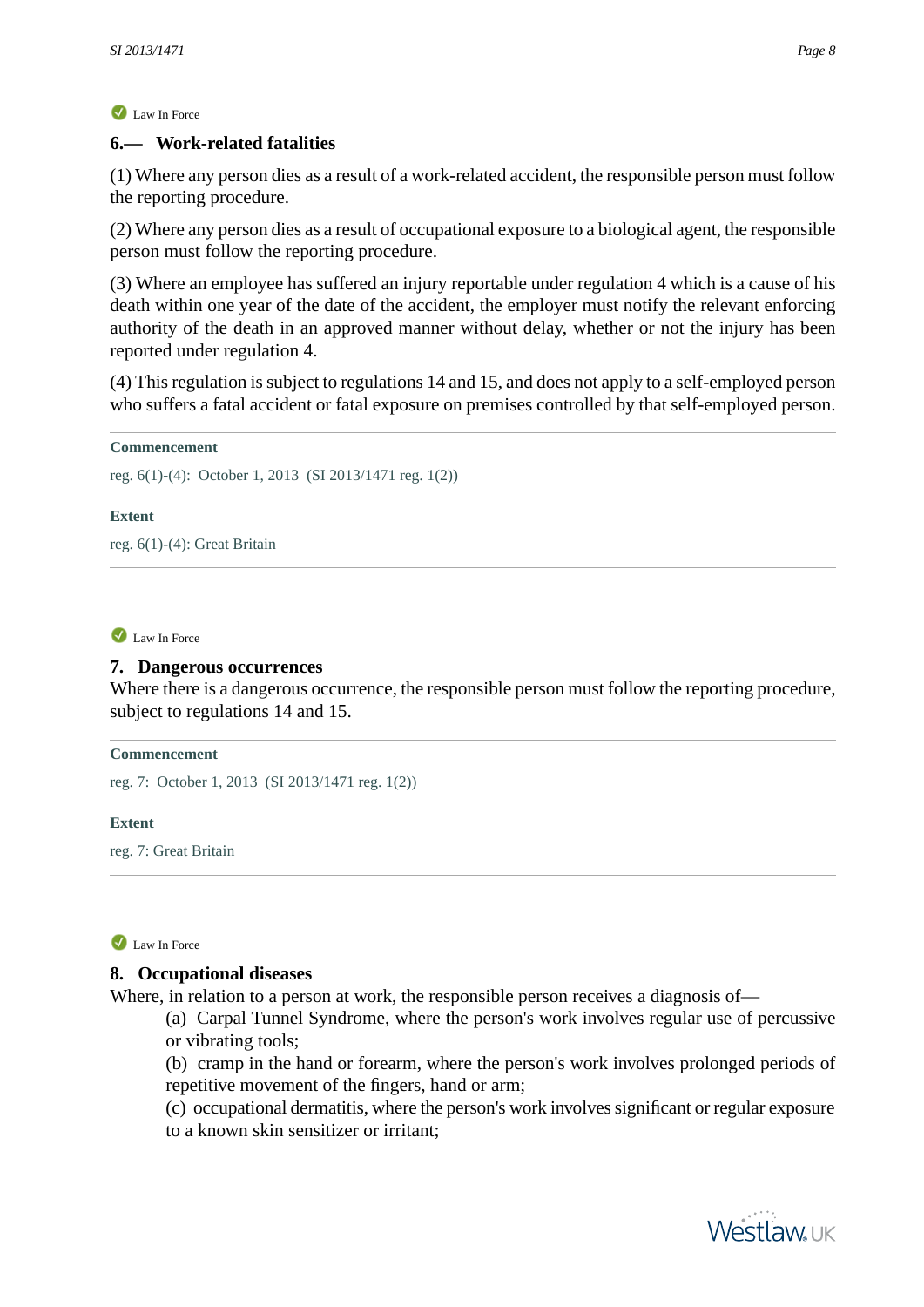(d) Hand Arm Vibration Syndrome, where the person's work involves regular use of percussive or vibrating tools, or the holding of materials which are subject to percussive processes, or processes causing vibration;

(e) occupational asthma, where the person's work involves significant or regular exposure to a known respiratory sensitizer; or

(f) tendonitis or tenosynovitis in the hand or forearm, where the person's work is physically demanding and involves frequent, repetitive movements,

the responsible person must follow the reporting procedure, subject to regulations 14 and 15.

### **Commencement**

reg. 8(a)-(f): October 1, 2013 (SI 2013/1471 reg. 1(2))

### **Extent**

reg. 8(a)-(f): Great Britain

### Law In Force

### **9. Exposure to carcinogens, mutagens and biological agents**

Where, in relation to a person at work, the responsible person receives a diagnosis of—

(a) any cancer attributed to an occupational exposure to a known human carcinogen or mutagen (including ionising radiation); or

(b) any disease attributed to an occupational exposure to a biological agent,

the responsible person must follow the reporting procedure, subject to regulations 14 and 15.

### **Commencement**

reg. 9(a)-(b): October 1, 2013 (SI 2013/1471 reg. 1(2))

#### **Extent**

reg. 9(a)-(b): Great Britain

Law In Force

# **10. Diseases offshore**

Where, in relation to a person at an offshore workplace, the responsible person receives a diagnosis of any of the diseases listed in Schedule 3, the responsible person must follow the reporting procedure, subject to regulations 14 and 15.

### **Commencement**

reg. 10: October 1, 2013 (SI 2013/1471 reg. 1(2))

### **Extent**

reg. 10: Great Britain

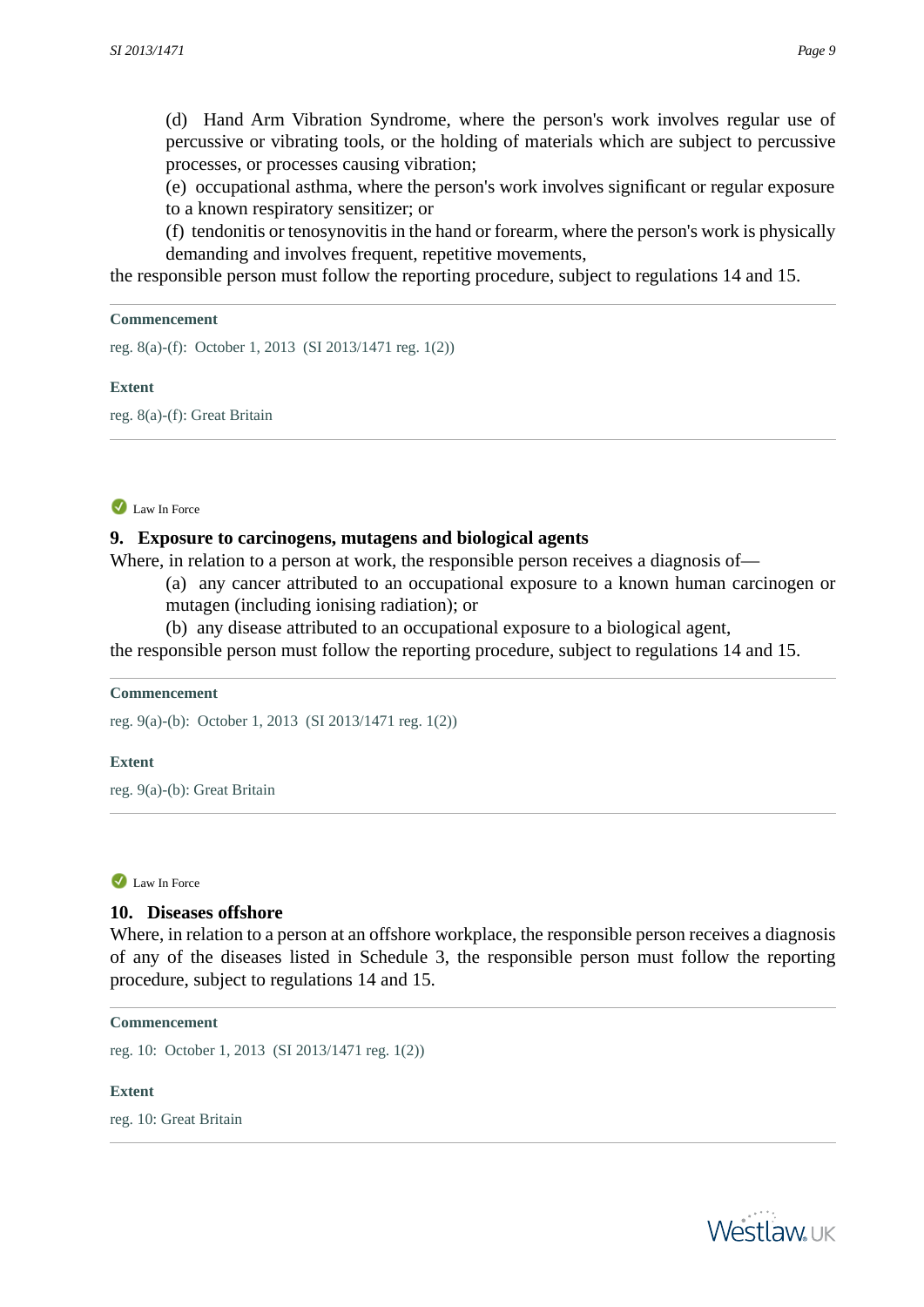# **11.— Gas-related injuries and hazards**

(1) Where a conveyor of flammable gas through a fixed pipe distribution system, or a filler, importer or supplier (except by retail) of a refillable container containing liquefied petroleum gas, receives notification of the death, loss of consciousness or taking to hospital of a person because of an injury arising in connection with that gas, that person must—

(a) notify the Executive of the incident without delay; and

(b) send a report of the incident to the Executive in an approved manner within 14 days of the incident.

(2) Where an approved person has sufficient information to decide that the design, construction, manner of installation, modification or servicing of a gas fitting is or could have been likely to cause the death, loss of consciousness or taking to hospital of a person because of—

- (a) the accidental leakage of gas;
- (b) the incomplete combustion of gas; or
- (c) the inadequate removal of the products of combustion of gas,

the approved person must send a report of that information to the Executive in an approved manner within 14 days of acquiring that information.

(3) Nothing is reportable—

- (a) under this regulation, if it is notifiable or reportable elsewhere in these Regulations;
- (b) under paragraph (2), in relation to any gas fitting undergoing testing or examination at
- a place set aside for that purpose; or
- (c) under paragraph (2), if the approved person has previously reported that information.
- (4) In this regulation—

"approved person" means an employer or self-employed person who is a member of a class of persons approved by the Executive for the purposes of regulation 3(3) of the Gas Safety (Installation and Use) Regulations 1998;

"gas fitting" means a gas fitting defined in those Regulations or any flue or ventilation used in connection with that fitting; and

"liquefied petroleum gas" means commercial butane (that is, a hydrocarbon mixture consisting predominantly of butane, butylene or any mixture of them) or commercial propane (that is, a hydrocarbon mixture consisting predominantly of propane, propylene or any mixture of them) or any mixture of commercial butane and commercial propane.

# **Commencement**

reg. 11(1)-(4) definition of "liquefied petroleum gas": October 1, 2013 (SI 2013/1471 reg. 1(2))

# **Extent**

reg. 11(1)-(4) definition of "liquefied petroleum gas": Great Britain

# Law In Force

# **12.— Recording and record-keeping**

(1) The responsible person must keep a record of any—

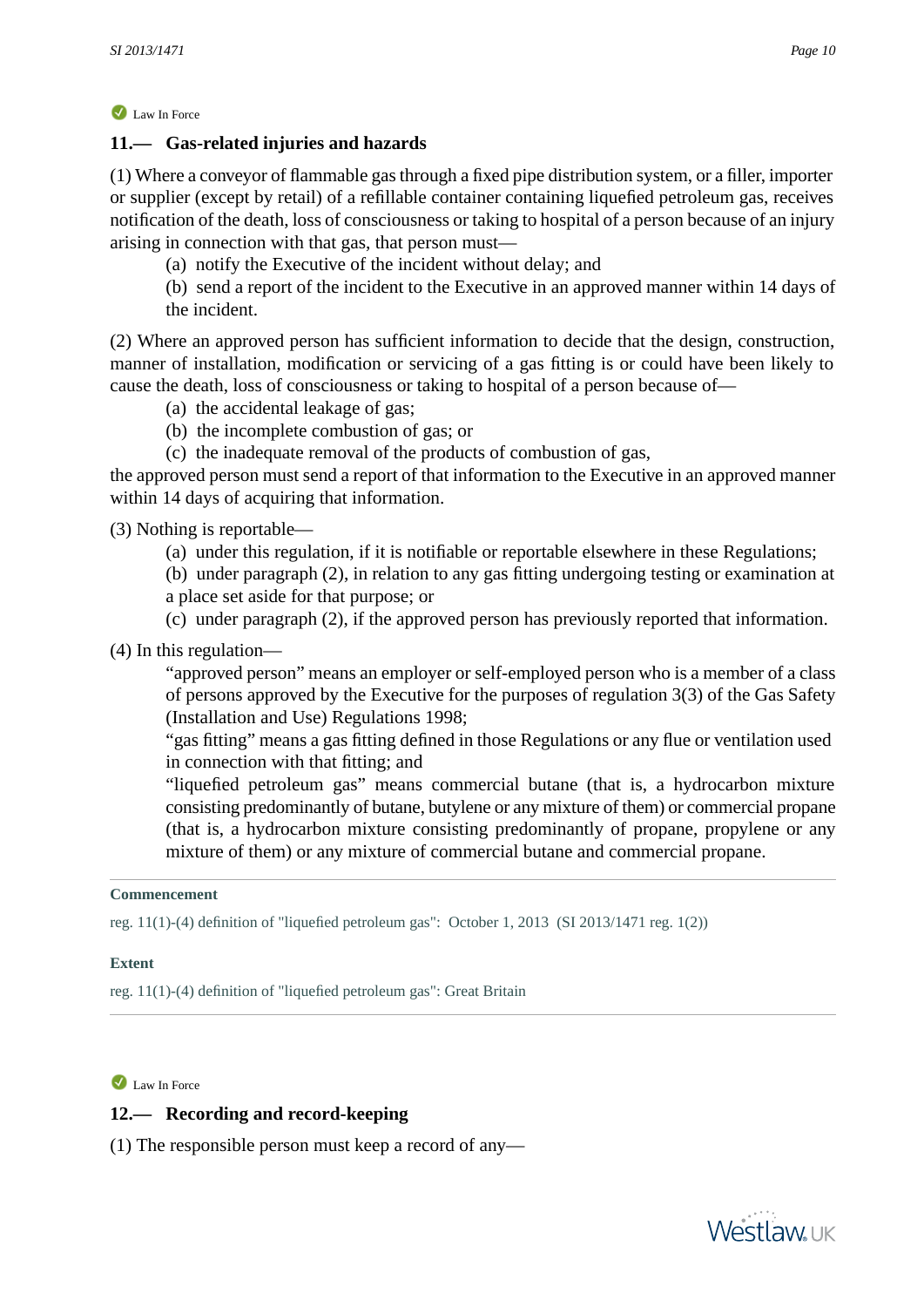(a) reportable incident under regulation 4, 5, 6 or 7, which contains the particulars specified in paragraphs 5 to 11 of Part 2 of Schedule 1;

(b) diagnosis reportable under regulation 8, 9 or 10, which contains the particulars specified in paragraphs 12 to 17 of Part 2 of Schedule 1;

(c) injury to a person at work resulting from an accident arising out of or in connection with that work, incapacitating that person for routine work for more than three consecutive days (excluding the day of the accident), which contains the particulars specified in paragraphs 18 to 21 of Part 2 of Schedule 1; and

(d) other particulars approved by the Executive or the ORR for demonstrating compliance with the approved manner of reporting under Part 1 of Schedule 1.

(2) An entry in the record referred to in paragraph (1) must be kept for at least three years from the date on which it was made, and the record must be—

- (a) kept at the place where the work to which it relates is carried on, or at the usual place of business of the responsible person; and
- (b) in the case of a mine or quarry, available for inspection by any nominated person and workmen's inspectors (excluding any health record of an identifiable individual).

(3) The responsible person must send to the relevant enforcing authority such extracts from the record required to be kept under paragraph (1) as that enforcing authority may require.

(4) Any record of injuries, deaths, dangerous occurrences or diseases which the responsible person keeps for any other purpose satisfies the requirements of paragraph (1) if it covers the injuries recordable under these Regulations and includes the particulars specified in Part 2 of Schedule 1.

# **Commencement**

reg. 12(1)-(4): October 1, 2013 (SI 2013/1471 reg. 1(2))

### **Extent**

reg. 12(1)-(4): Great Britain

# Law In Force

# **13.— Mines, quarries and offshore site disturbance**

(1) Where there is a reportable incident under regulation 4, 5 or 6 at a mine, quarry or offshore workplace, or where there is a dangerous occurrence at a mine or quarry, then the place where it happened must not be disturbed, or anything at that place tampered with before—

(a) the expiration of three clear days after the matter has been notified in accordance with these Regulations; or

(b) the place has been visited by an inspector and, in the case of a mine or quarry, by workmen's inspectors, if that is sooner.

(2) Nothing in this regulation prohibits any person doing anything by or with the consent of an inspector, or which was necessary—

(a) in the case of a mine or quarry, to secure the safety of the mine or quarry, or of any person; or

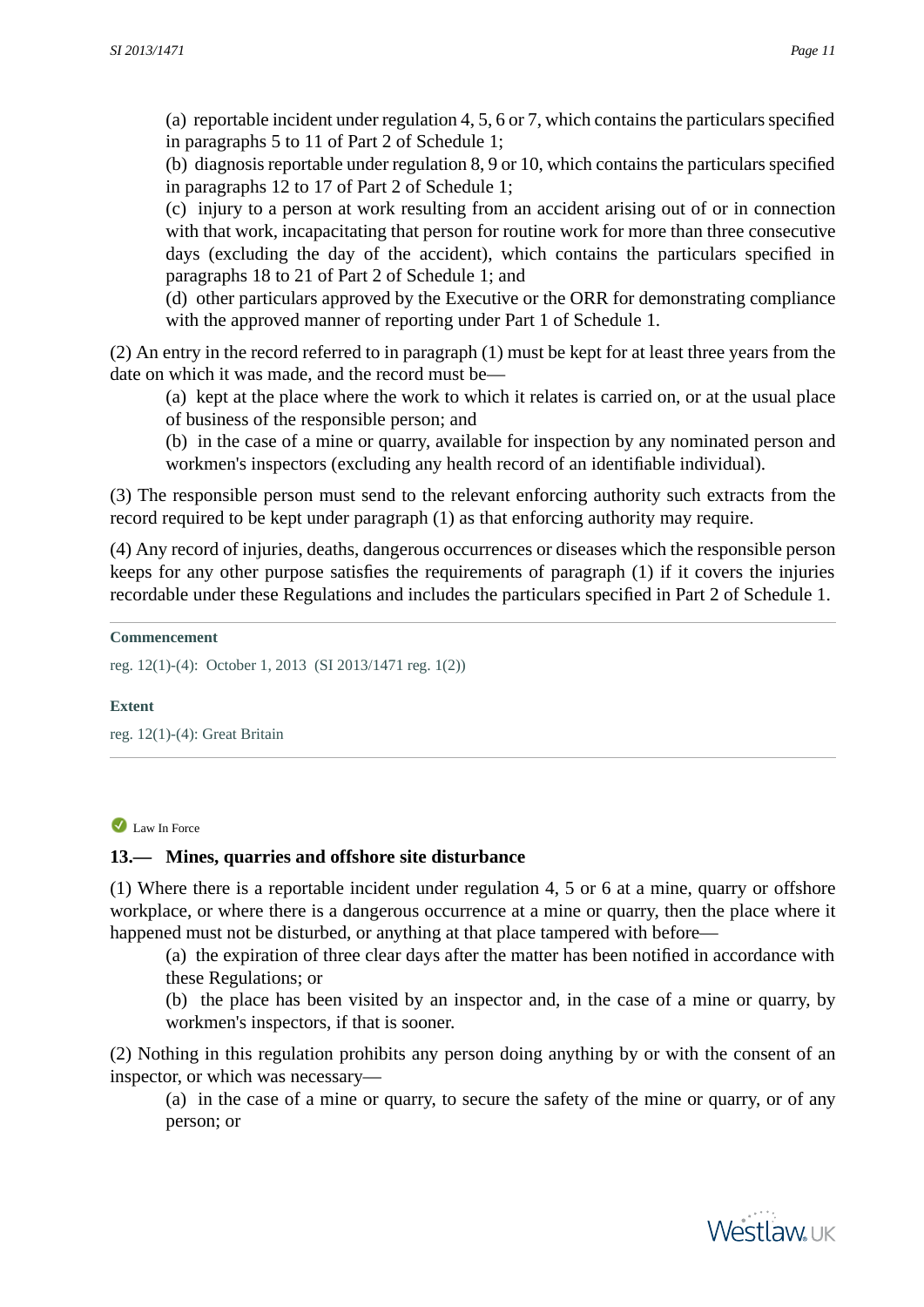(b) in the case of an offshore workplace, to secure the safety or integrity of the workplace or of any person, plant, vessel or well.

- (3) In relation to a mine or quarry, this regulation does not apply if an appropriate person—
	- (a) has taken adequate steps to ascertain that disturbing the site—

(i) is unlikely to prejudice any investigation by an inspector into the circumstances of the reportable incident; and

(ii) is necessary to secure the safety of any person at the mine or quarry or to avoid disrupting the normal working of the mine or quarry;

(b) has notified any nominated person, or any person designated in writing by a nominated person to receive any such notification, of the proposed disturbance, and gives such a person a reasonable opportunity to visit the site before it is disturbed (except in the case of a non-fatal accident or dangerous occurrence where any nominated person or person designated by them cannot be contacted within a reasonable time);

(c) has taken adequate steps to ensure that such information is obtained as will enable the preparation, without delay, of a full and accurate plan showing the position of any equipment or item relevant to the reportable incident immediately after it happened;

(d) ensures that that plan is signed by the person who prepared it and bears the date on which it was prepared, and that a copy of that plan is supplied on request to any nominated person or any inspector; and

(e) ensures that any equipment or item relevant to the reportable incident is kept as it was immediately after the incident, until an inspector agrees that it may be disposed of.

(4) In paragraph (3), "appropriate person" means the responsible person or—

(a) in the case of a coal mine, a person appointed in the management structure of that mine established pursuant to **[** regulation 10(1) of the Mines Regulations 2014 **] 1** ; or

(b) in the case of a quarry, a person appointed in the management structure of that quarry established pursuant to regulation 8(1) of the 1999 Regulations.

### **Notes**

**<sup>1</sup>** Words substituted by Mines Regulations 2014/3248 Sch.5(2) para.16(d) (April 6, 2015: substitution has effect subject to transitional provisions specified in SI 2014/3248 regs 71 and 72)

# **Commencement**

reg. 13(1)-(4)(b): October 1, 2013 (SI 2013/1471 reg. 1(2))

**Extent**

reg. 13(1)-(4)(b): Great Britain

Law In Force

# **14.— Restrictions on the application of regulations 4 to 10**

(1) Where the injury or death of a person arises out of the conduct of any operation on, or any examination or other medical treatment of, that person (such operation, examination or other treatment being conducted by or under the supervision of a registered medical practitioner or a registered dentist), the requirements of regulations 4, 5, 6(1) and 12(1)(b) do not apply.

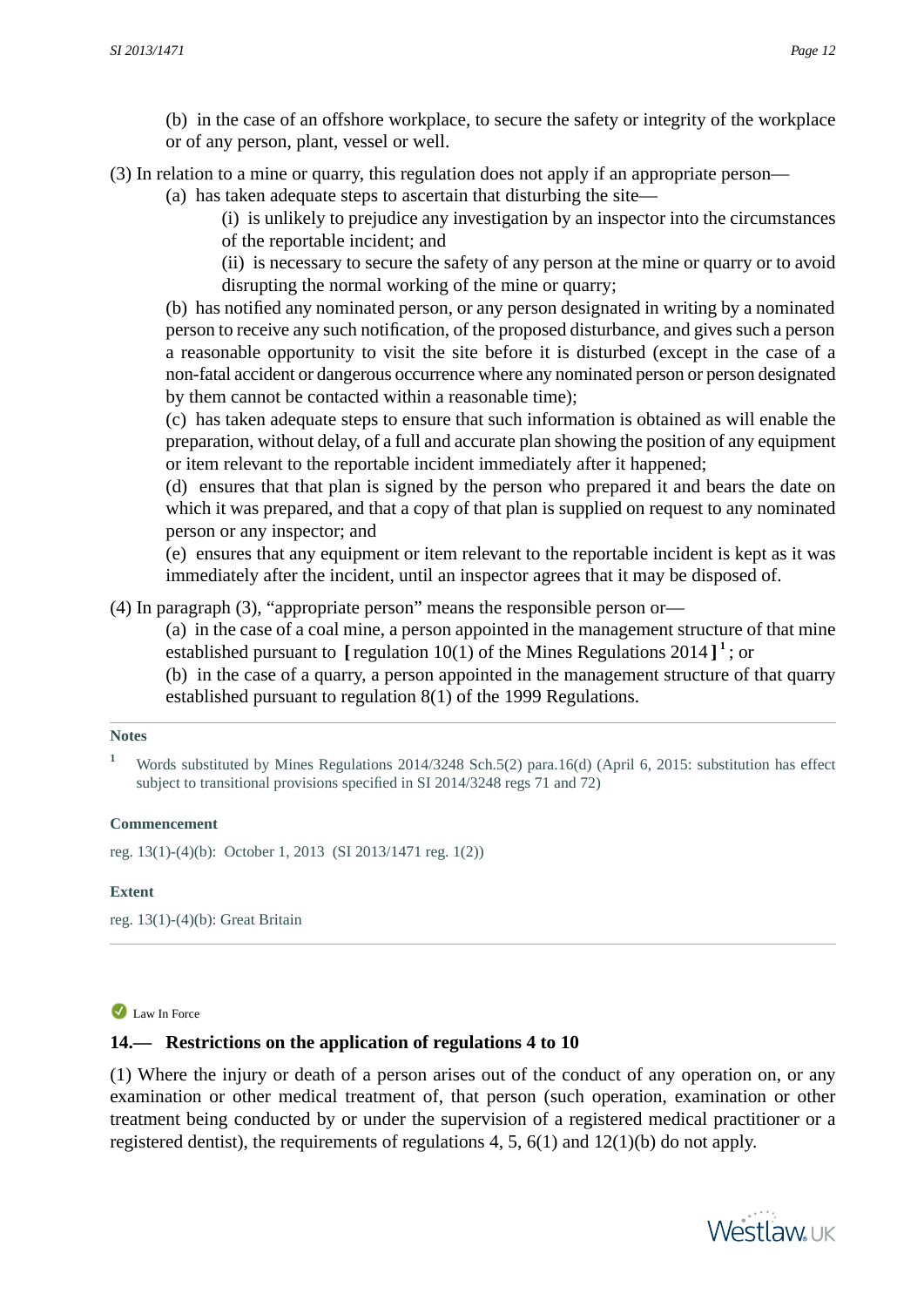(2) In paragraph (1), "registered dentist" has the meaning given by section 53(1) of the Dentists Act 1984.

(3) Where the injury or death of a person arises out of or in connection with the movement of a vehicle on a road, the requirements of regulations 4, 5, 6 and  $12(1)(b)$  do not apply, unless that person—

(a) was injured or killed by an accident involving a train;

(b) was injured or killed by exposure to a substance being conveyed by the vehicle;

(c) was engaged in work connected with the loading or unloading of any article or substance onto or off the vehicle at the time of the accident, or was injured or killed by the activities of another person who was so engaged; or

(d) was engaged in, or was injured or killed by the activities of another person who was at the time of the accident engaged in, work on or alongside a road.

(4) In paragraph (3)(d), "work on or alongside a road" means work concerned with the construction, demolition, alteration, repair or maintenance of—

- (a) the road or the markings or equipment on the road;
- (b) the verges, fences, hedges or other boundaries of the road;
- (c) pipes or cables on, under, over or adjacent to the road; or
- (d) buildings or structures adjacent to or over the road.

(5) The injury, death or diagnosis of a member of the armed forces of the Crown or of a visiting force, on duty at the time, is not subject to the requirements of regulation 4, 6, 8, 9, 10 or 12(1)(b) (and for the purposes of this paragraph a visiting force has the meaning given by section 12(1) of the Visiting Forces Act 1952**<sup>1</sup>** ).

(6) Except in relation to an offshore workplace, regulations 4 to 9 do not apply to anything which must be notified under—

- (a) the Nuclear Installations Act 1965;
- (b) the Merchant Shipping Act 1988;
- (c) Orders and Regulations made or to be made under the enactments in (a) and (b);

(d)  $\left[ \ldots \right]^2$ 

(e) **[** the Ionising Radiations Regulations 2017 **] 3 4** ;

(f) the Electricity Safety, Quality and Continuity Regulations 2002**<sup>4</sup>** ; or

**[** (g) Article 9 of Regulation (EU) No 996/2010 of the European Parliament and of the Council on the investigation and prevention of accidents and incidents in civil aviation and repealing Directive 94/56/EC. **] 5**

# **Notes**

- <sup>1</sup> The definition of "visiting force" was amended by paragraph 14(1) of Schedule 15 to the Criminal Justice Act 1988 (c.33).
- <sup>2</sup> Revoked by Civil Aviation (Investigation of Air Accidents and Incidents) Regulations 2018/321 Pt 1 reg.6(2) (April 9, 2018)
- **<sup>3</sup>** Words substituted by Ionising Radiations Regulations 2017/1075 Sch.9 para.13(2) (January 1, 2018: substitution has effect subject to transitional provisions and savings specified in SI 2017/1075 reg.41 and Sch.8)
- <sup>4</sup> To which there are amendments not relevant to these Regulations.
- **5** Substituted by Civil Aviation (Investigation of Air Accidents and Incidents) Regulations 2018/321 Pt 1 reg.6(2) (April 9, 2018)

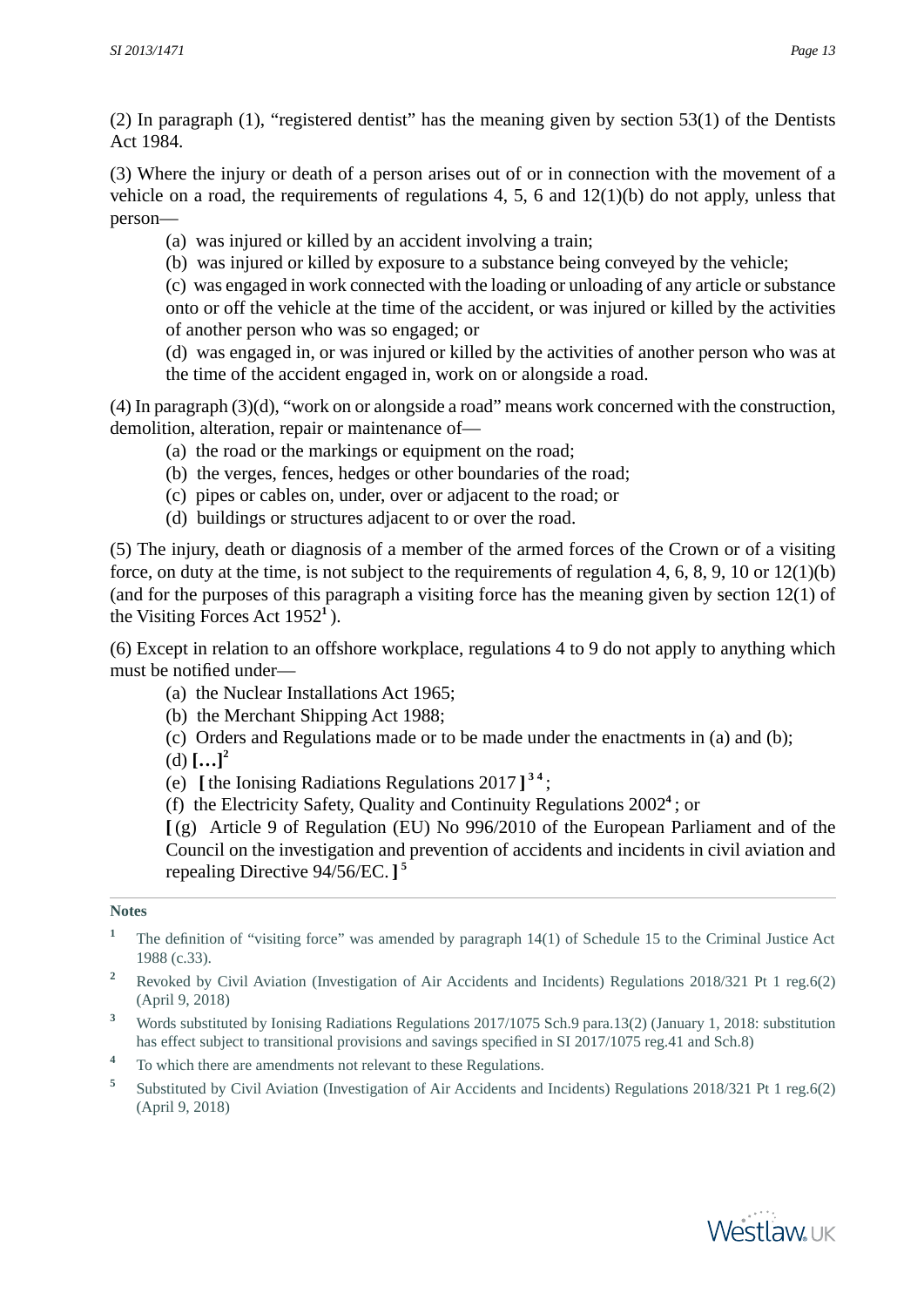reg. 14(1)-(6)(g): October 1, 2013 (SI 2013/1471 reg. 1(2))

### **Extent**

reg. 14(1)-(6)(g): Great Britain

# Law In Force

# **15.— Restriction on parallel requirements**

(1) Where the responsible person is under more than one requirement to make a notification under these Regulations, only one notification is required if the conditions in paragraph (3) are met.

(2) Where the responsible person is under more than one requirement to make a report under these Regulations, only one report is required if the conditions in paragraph (3) are met.

(3) The conditions referred to in paragraphs (1) and (2) are—

- (a) the facts giving rise to each requirement are identical;
- (b) the information required to be provided by each requirement is provided;
- **[** (c) where the requirements have different time limits—

(i) in any case where any of those requirements is a requirement to make a report in relation to a reportable incident falling within paragraph 1(3) of Part 1 of Schedule

- 1, the time limit in relation to that incident is complied with;
- (ii) in any other case, the shortest time limit is complied with; and
- **] 1**

(d) in the case of a mine or quarry, all steps referred to in paragraph 4 of Part 1 of Schedule 1 are complied with.

(4) Where the responsible person is under more than one requirement to keep a record under these Regulations, only one record is required if the facts giving rise to each requirement are identical and the particulars required by each requirement are contained in the record.

**[** (5) Where the responsible person is under—

- (a) a requirement to make a report under these Regulations; and—
- (b) either or both—

(i) a requirement to make a report under the EU Reporting Regulation, other than one that may be satisfied by making a report under these regulations; and

(ii) a requirement to make a report under regulation 9 of the Offshore Installations and Wells (Design and Construction, etc.) Regulations 1996**<sup>3</sup>** (reporting of danger to an installation) in respect of an installation in external waters,

only one report is required if the conditions in paragraph (6) are met.

(6) The conditions referred to in paragraph (5) are—

- (a) the facts giving rise to each requirement are identical;
- (b) the facts occur on or after 6th April 2017;
- (c) the information required to be provided by each requirement is provided; and
- (d) the report is made within 10 working days.

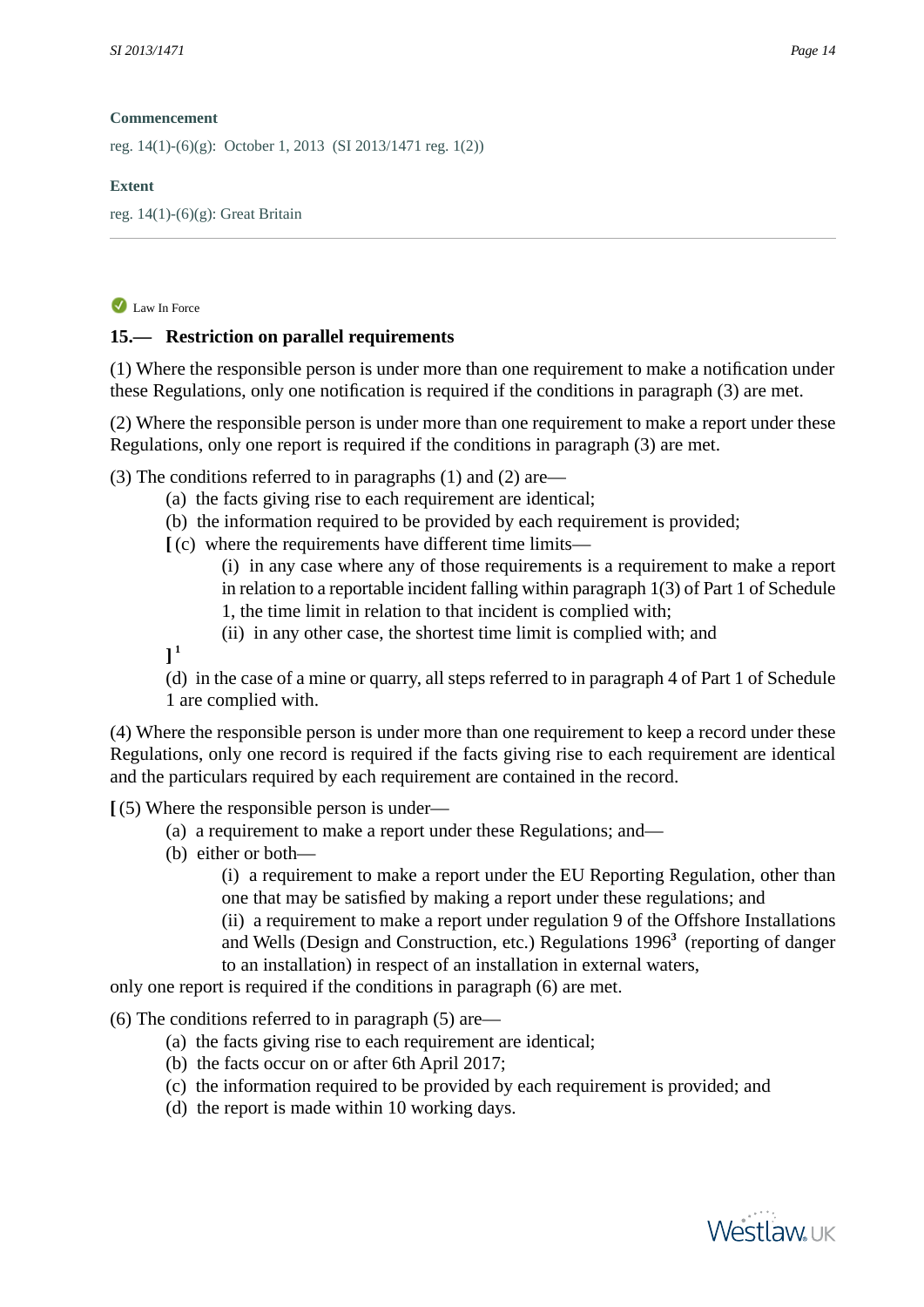(7) In paragraph (5), "EU Reporting Regulation" means Commission Implementing Regulation (EU) No 1112/2014 of 13 October 2014 determining a common format for sharing of information on major hazard indicators by the operators and owners of offshore oil and gas installations and a common format for the publication of the information on major hazard indicators by the Member States. **] 2**

### **Notes**

- **1** Substituted by Offshore Installations (Offshore Safety Directive) (Safety Case etc.) Regulations 2015/398 Sch.13(1) para.41(2) (July 19, 2015: substitution has effect subject to transitional provisions and savings specified in SI 2015/398 Sch.14)
- <sup>2</sup> Added by Health and Safety (Miscellaneous Amendments and Revocation) Regulations 2017/304 Pt 3 reg.4(3) (April 6, 2017)
- **3** S.I. 1996/913, to which there are amendments not relevant to these Regulations.

#### **Commencement**

reg. 15(1)-(4): October 1, 2013 (SI 2013/1471 reg. 1(2))

#### **Extent**

reg. 15(1)-(7): Great Britain

# Law In Force

# **16. Defence**

In proceedings against any person for failing to comply with a requirement of these Regulations<sup>1</sup>, it is a defence for that person to prove that they were not aware of the circumstances which gave rise to that requirement, so long as that person had taken all reasonable steps to be made aware, in sufficient time, of such circumstances.

#### **Notes**

<sup>1</sup> These Regulations do not contain any offences. However, the contravention of any of these Regulations, or any requirement or prohibition imposed under them, is an offence under section 33(1) of the 1974 Act.

#### **Commencement**

reg. 16: October 1, 2013 (SI 2013/1471 reg. 1(2))

#### **Extent**

reg. 16: Great Britain

Law In Force

### **17.— Certificates of exemption**

(1) Subject to paragraph (2)— (a) the Executive; and

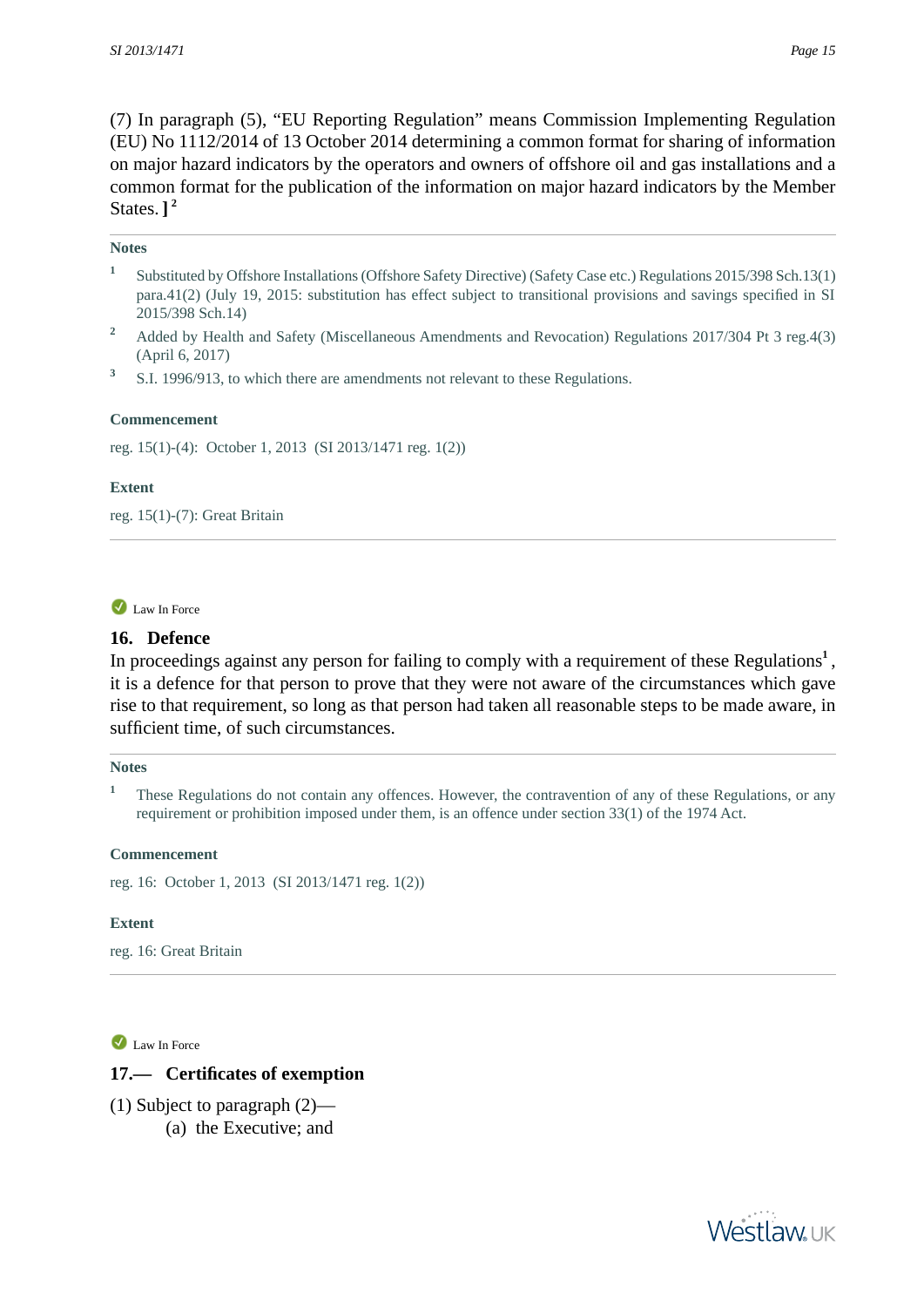(b) in relation to activities covered by regulation 3 of the Health and Safety (Enforcing

Authority for Railways and Other Guided Transport Systems) Regulations 2006, the ORR, may exempt any person or class of persons from any requirement of these Regulations by a certificate in writing, and any such exemption may be granted subject to conditions and with or without limit of time and may be revoked by a certificate in writing at any time.

(2) Such an exemption may not be granted by the Executive or the ORR unless, having regard to the circumstances of the case and, in particular, to—

(a) the conditions, if any, which it proposes to attach to the exemption; and

(b) any other requirements imposed by or under any relevant enactments,

it is satisfied that the health and safety of persons who are likely to be affected by the exemption will not be prejudiced in consequence of it.

### **Commencement**

reg. 17(1)-(2)(b): October 1, 2013 (SI 2013/1471 reg. 1(2))

# **Extent**

reg. 17(1)-(2)(b): Great Britain

### Law In Force

# **18.— Revocations, amendments and savings**

(1) The revocations listed in Table 1 of Schedule 4 have effect.

(2) The amendments listed in Table 2 of Schedule 4 have effect.

(3) Any record or register required to be kept under any instrument revoked by these Regulations must be kept for the same period as if these Regulations had not been made.

### **Commencement**

reg. 18(1), (3): October 1, 2013 (SI 2013/1471 reg. 1(2))

reg. 18(2): October 1, 2013 immediately after the coming into force of the other regulations of SI 2013/1471 (SI 2013/1471 reg. 1(3))

# **Extent**

reg. 18(1)-(3): Great Britain

# Law In Force

# **19. Extension outside Great Britain**

These Regulations apply to premises and activities outside Great Britain to which sections 1 to 59 and 80 to 82 of the 1974 Act apply by virtue of the 2013 Order as they apply within Great Britain.

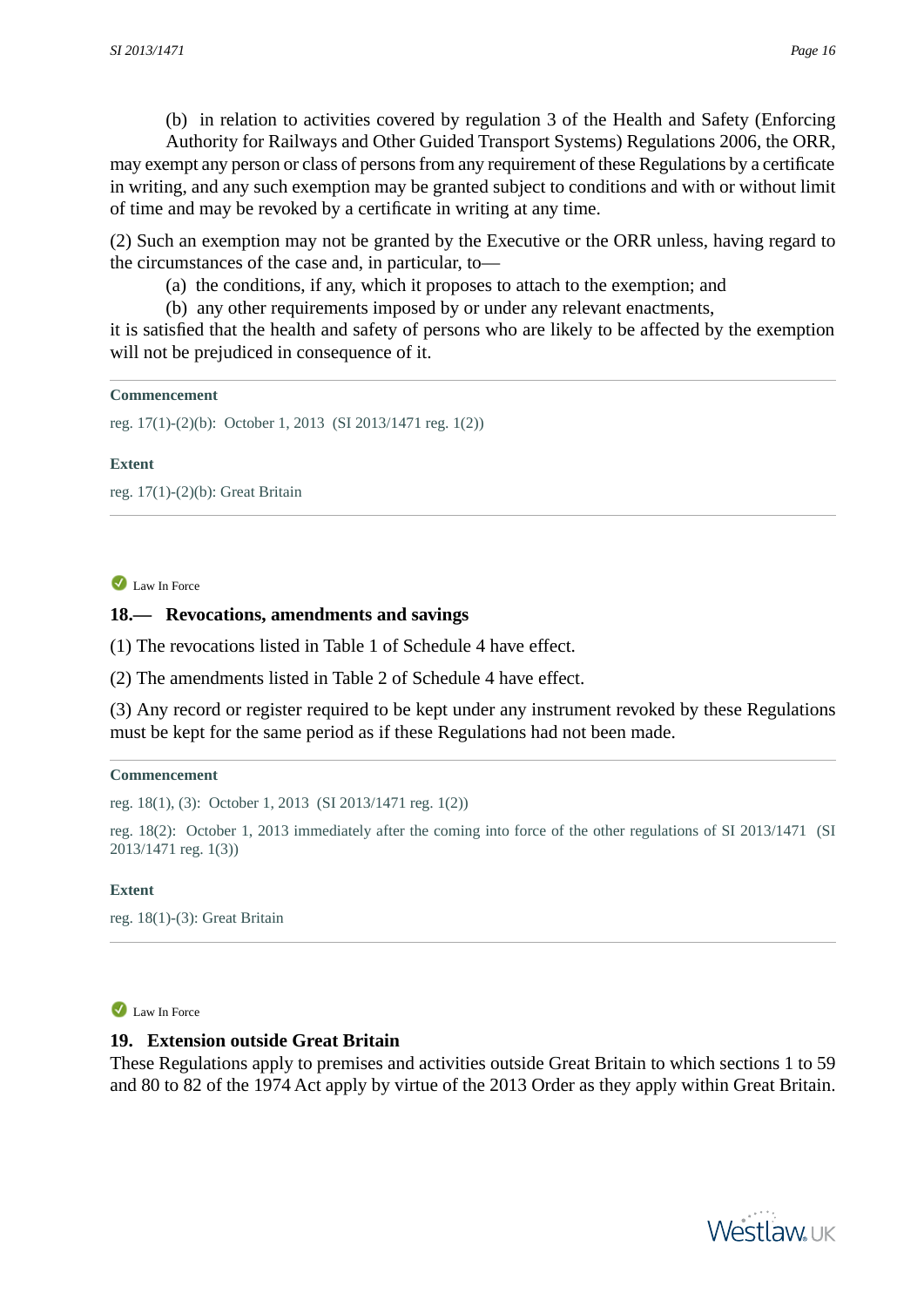reg. 19: October 1, 2013 (SI 2013/1471 reg. 1(2))

### **Extent**

reg. 19: Great Britain

# Law In Force

### **20.— Review**

(1) The Secretary of State must from time to time—

- (a) carry out a review of these Regulations;
- (b) set out the conclusions of that review in a report; and
- (c) publish the report.

(2) In carrying out the review the Secretary of State must, so far as is reasonable, have regard to how—

(a) Council Directive 89/391/EEC on the introduction of measures to encourage improvements in the safety and health of workers at work**<sup>1</sup>** (which is implemented by means of regulations 4 and 6);

(b) Council Directive 92/91/EEC concerning the minimum requirements for improving the safety and health protection of workers in the mineral-extracting industries through drilling**<sup>2</sup>** (which is implemented by means of regulations 4, 6 and 7);

(c) Council Directive 92/104/EEC on the minimum requirements for improving the safety and health protection of workers in surface and underground mineral-extracting industries**<sup>3</sup>** (which is implemented by means of regulations 4, 6 and 7);

(d) Directive 2000/54/EC of the European Parliament and of the Council on the protection of workers from risks related to exposure to biological agents at work**<sup>4</sup>** (which is implemented by means of regulations 7 and 9);

(e) Directive 2004/37/EC of the European Parliament and of the Council on the protection of workers from the risks related to exposure to carcinogens or mutagens at work**<sup>5</sup>** (which is implemented by means of regulation 9);

(f) Directive 2004/49/EC of the European Parliament and of the Council on safety on the Community's railways and amending Council Directive 95/18/EC on the licensing of railway undertakings and Directive 2001/14/EC on the allocation of railway infrastructure capacity and the levying of charges for the use of railway infrastructure and safety certification**<sup>6</sup>** (which is implemented by means of regulations 4, 6 and 7);

(g) Regulation (EC) No 1338/2008 of the European Parliament and of the Council on Community statistics on public health and health and safety at work**<sup>7</sup>** (which is implemented by means of regulations 4, 6, 8 and 12); and

(h) Council Directive 2010/32/EU implementing the Framework Agreement on prevention from sharp injuries in the hospital and healthcare sector concluded by HOSPEEM and EPSU**<sup>8</sup>** (which is implemented by means of regulation 7),

are implemented in other member States.

(3) The report must in particular—

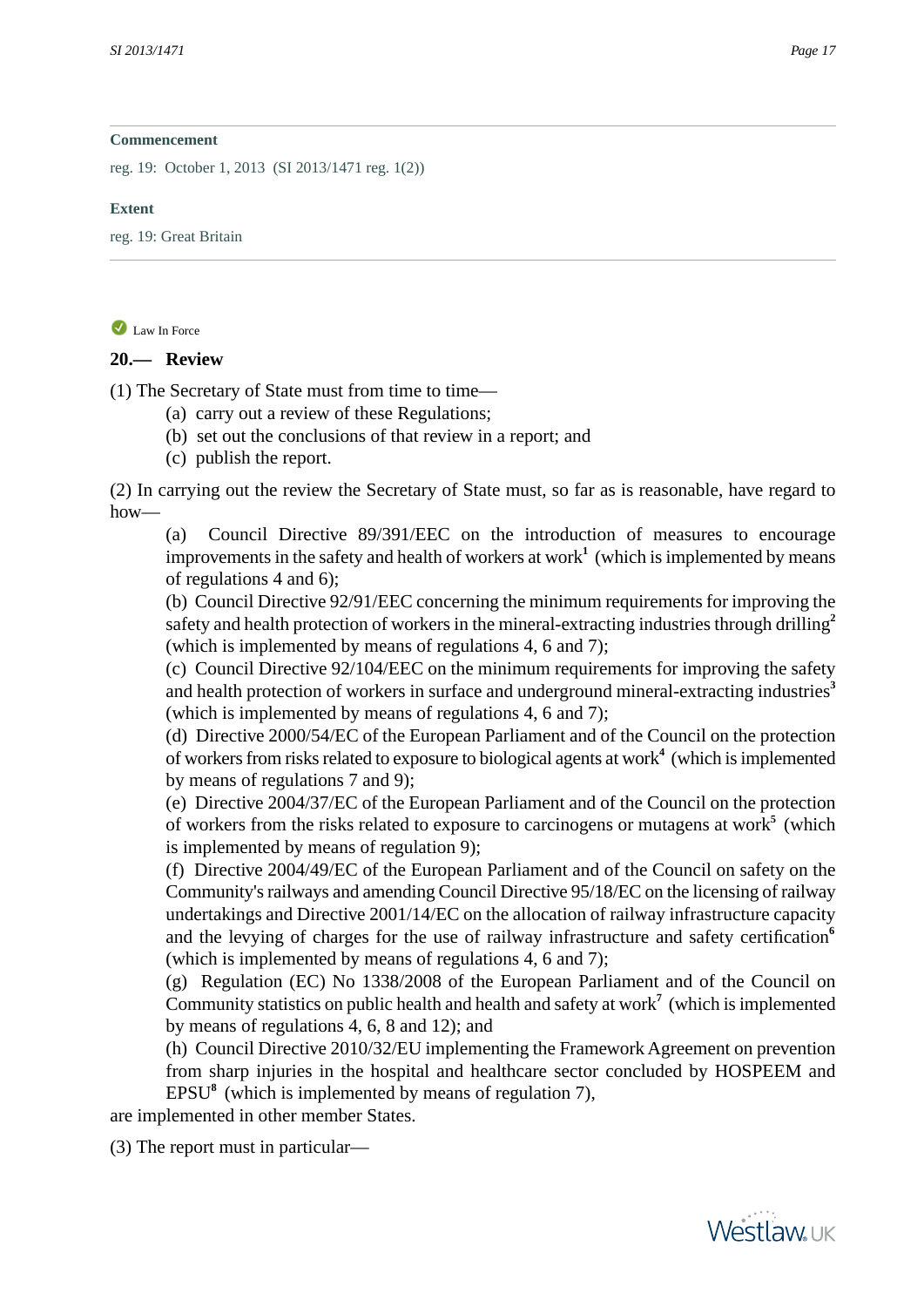(a) set out the objectives intended to be achieved by the regulatory system established by these Regulations;

(b) assess the extent to which those objectives are achieved; and

(c) assess whether those objectives remain appropriate and, if so, the extent to which they could be achieved with a system that imposes less regulation.

(4) The first report under this regulation must be published before the end of the period of five years beginning with the day on which these Regulations come into force.

(5) Reports under this regulation are afterwards to be published at intervals not exceeding five years.

#### **Notes**

- **<sup>1</sup>** OJ No L 183, 29.6.1989, p1.
- **<sup>2</sup>** OJ No L 348, 28.11.1992, p9.
- **<sup>3</sup>** OJ No L 404, 31.12.1992, p10.
- **<sup>4</sup>** OJ No L 262, 17.10.2000, p21.
- **<sup>5</sup>** OJ No L 229, 29.6.2004, p23.
- **<sup>6</sup>** OJ No L 220, 21.6.2004, p16.
- **<sup>7</sup>** OJ No L 354, 31.12.2008, p70.
- **8** ()OJ No L 134, 1.6.2010, p66.

#### **Commencement**

reg. 20(1)-(5): October 1, 2013 (SI 2013/1471 reg. 1(2))

#### **Extent**

reg. 20(1)-(5): Great Britain

Law In Force

*Signed by authority of the Secretary of State for Work and Pensions.*

*Mark Hoban* Minister of State, Department for Work and Pensions

### 12th June 2013

# **SCHEDULE 1**

### **REPORTING AND RECORDING PROCEDURES**

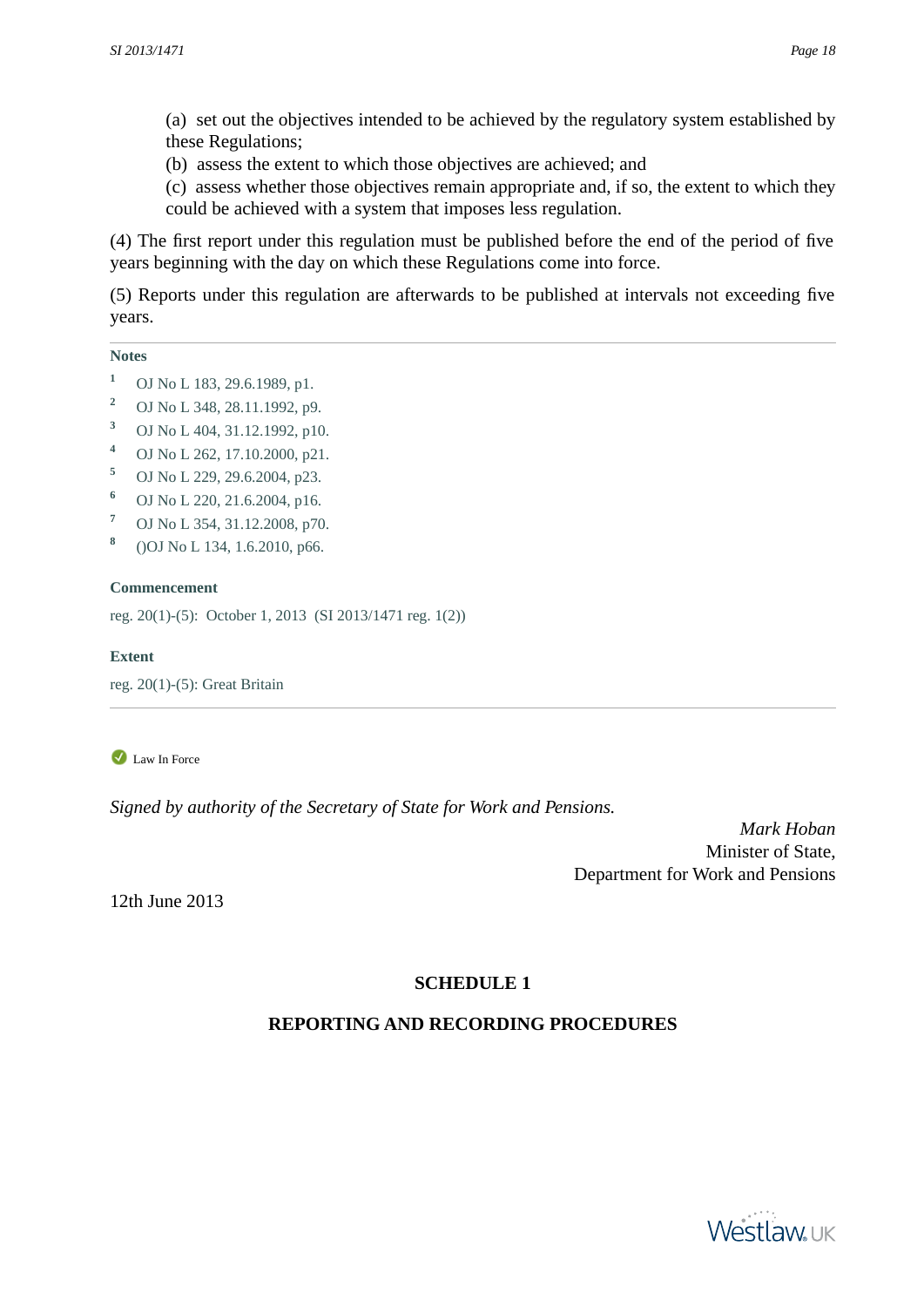# **PART 1**

# **REPORTING PROCEDURE**

Regulations 4 to 10

### Law In Force

# **1.— Injuries, fatalities and dangerous occurrences**

(1) Where required to follow the reporting procedure by regulation 4, 5, 6 or 7 (except in relation to a mine or quarry), the responsible person must—

(a) notify the relevant enforcing authority of the reportable incident by the quickest practicable means without delay; and

(b) send a report of that incident in an approved manner to the relevant enforcing authority within 10 days of the incident  $\int$  or, in the case of an incident falling within sub-paragraph (3), within 10 working days of the incident  $]$ <sup>1</sup>.

(2) Sub-paragraph (1)(a) does not apply to a self-employed person who is injured at premises owned or occupied by that self-employed person, and it is sufficient compliance with sub-paragraph (1)(b) for a self-employed person to make arrangements for the report to be sent to the relevant enforcing authority by some other person.

**[** (3) A reportable incident falls within this sub-paragraph if it relates to a dangerous occurrence of a class specified in—

- (a) paragraph 20 of Part 1 of Schedule 2 in relation to an offshore workplace; or
- (b) Part 6 of that Schedule.

(4) For the purposes of—

 $(a)$   $[...]$ <sup>3</sup>

(b) sub-paragraph (3), "offshore workplace" has the meaning given in regulation 2(1), but as if the words in parenthesis in that definition had no effect.

**] 2**

# **Notes**

- <sup>1</sup> Words inserted by Offshore Installations (Offshore Safety Directive) (Safety Case etc.) Regulations 2015/398 Sch.13(1) para.41(3)(a) (July 19, 2015: insertion has effect subject to transitional provisions and savings specified in SI 2015/398 Sch.14)
- **<sup>2</sup>** Added by Offshore Installations (Offshore Safety Directive) (Safety Case etc.) Regulations 2015/398 Sch.13(1) para.41(3)(b) (July 19, 2015: insertion has effect subject to transitional provisions and savings specified in SI 2015/398 Sch.14)

**<sup>3</sup>** Revoked by Health and Safety (Miscellaneous Amendments and Revocation) Regulations 2017/304 Pt 3 reg.4(4) (April 6, 2017)

### **Commencement**

Sch. 1(1) para. 1(1)-(2): October 1, 2013 (SI 2013/1471 reg. 1(2))

### **Extent**

Sch. 1(1) para. 1(1)-(4)(b): Great Britain

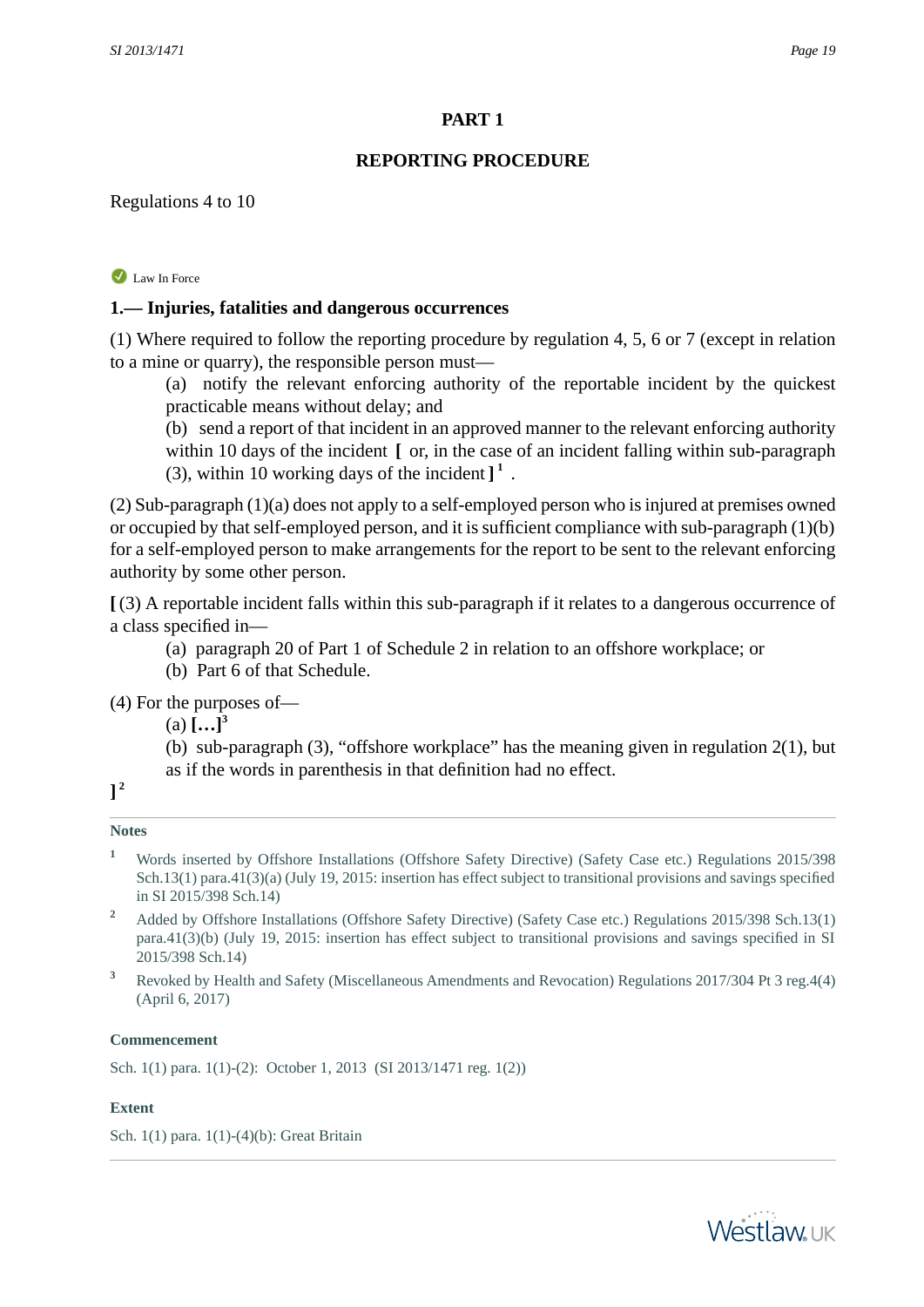# **2.— Diseases**

(1) Where required to follow the reporting procedure by regulation 8 or 10, the responsible person must send a report of the diagnosis in an approved manner to the relevant enforcing authority without delay.

(2) It is sufficient compliance with sub-paragraph (1) for a self-employed person to make arrangements for the report to be sent to the relevant enforcing authority by some other person.

### **Commencement**

Sch. 1(1) para. 2(1)-(2): October 1, 2013 (SI 2013/1471 reg. 1(2))

### **Extent**

Sch. 1(1) para. 2(1)-(2): Great Britain

### Law In Force

# **3. Carcinogens, mutagens and biological agents**

Where required to follow the reporting procedure by regulation 9 the responsible person must notify the relevant enforcing authority in an approved manner.

### **Commencement**

Sch. 1(1) para. 3: October 1, 2013 (SI 2013/1471 reg. 1(2))

### **Extent**

Sch. 1(1) para. 3: Great Britain

# Law In Force

# **4.— Mines and quarries**

(1) Where required to follow the reporting procedure by regulation 4, 5, 6 or 7 in the case of a mine or quarry, the responsible person must—

(a) notify the relevant enforcing authority and any nominated person of the reportable incident by the quickest practicable means without delay; and

- (b) send a report of that incident in an approved manner—
	- (i) to any nominated person within seven days of the incident; and
	- (ii) to the relevant enforcing authority within 10 days of the incident.

(2) Where the responsible person becomes aware of a person subsequently dying as the result of an accident which gave rise to an injury reported in accordance with sub-paragraph (1), the responsible person must notify any nominated person of the death.

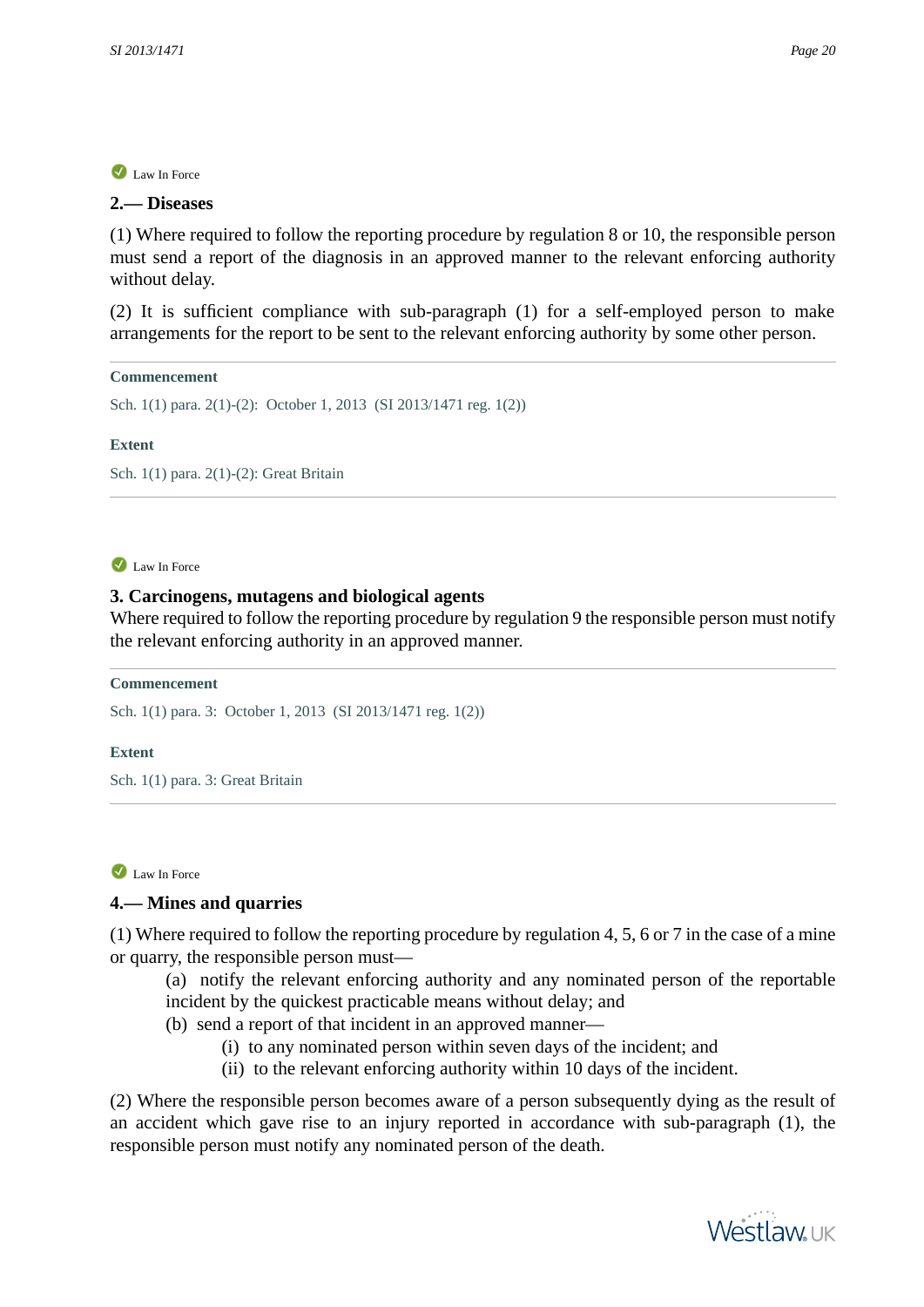Sch. 1(1) para. 4(1)-(2): October 1, 2013 (SI 2013/1471 reg. 1(2))

### **Extent**

Sch. 1(1) para. 4(1)-(2): Great Britain

# **PART 2**

# **RECORDS**

Regulation 12

# **Particulars to be kept in records of any reportable incident under regulations 4 to 7**

Law In Force

**5.**  The date and time of the accident or dangerous occurrence.

### **Commencement**

Sch. 1(2) para. 5: October 1, 2013 (SI 2013/1471 reg. 1(2))

### **Extent**

Sch. 1(2) para. 5: Great Britain

# Law In Force

**6.** 

In respect of an accident injuring a person at work, that person's—

- (a) full name;
- (b) occupation;
- (c) injury.

### **Commencement**

Sch. 1(2) para. 6(a)-(c): October 1, 2013 (SI 2013/1471 reg. 1(2))

### **Extent**

Sch. 1(2) para. 6(a)-(c): Great Britain

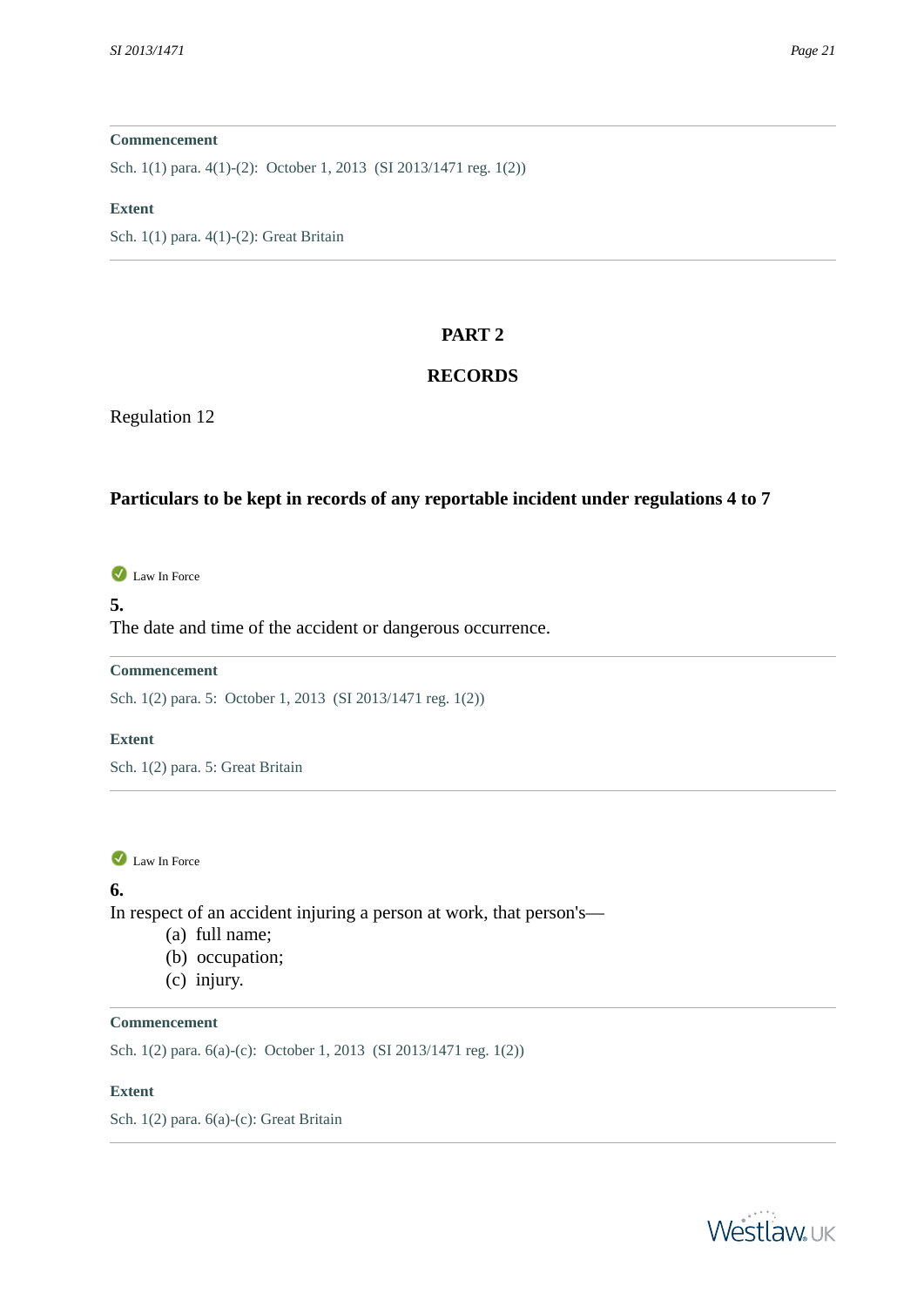# **7.**

In respect of an accident injuring a person not at work, that person's—

- (a) full name;
- (b) status (for example "passenger", "customer", "visitor" or "bystander"); and
- (c) injury,

unless these are not known and it is not reasonably practicable to ascertain them.

# **Commencement**

Sch. 1(2) para. 7(a)-(c): October 1, 2013 (SI 2013/1471 reg. 1(2))

### **Extent**

Sch. 1(2) para. 7(a)-(c): Great Britain

Law In Force

# **8.**

The place where the accident or dangerous occurrence happened.

### **Commencement**

Sch. 1(2) para. 8: October 1, 2013 (SI 2013/1471 reg. 1(2))

#### **Extent**

Sch. 1(2) para. 8: Great Britain

### Law In Force

### **9.**

A brief description of the circumstances in which the accident or dangerous occurrence happened.

### **Commencement**

Sch. 1(2) para. 9: October 1, 2013 (SI 2013/1471 reg. 1(2))

#### **Extent**

Sch. 1(2) para. 9: Great Britain

### Law In Force

### **10.**

The date on which the accident or dangerous occurrence was first notified or reported to the relevant enforcing authority.

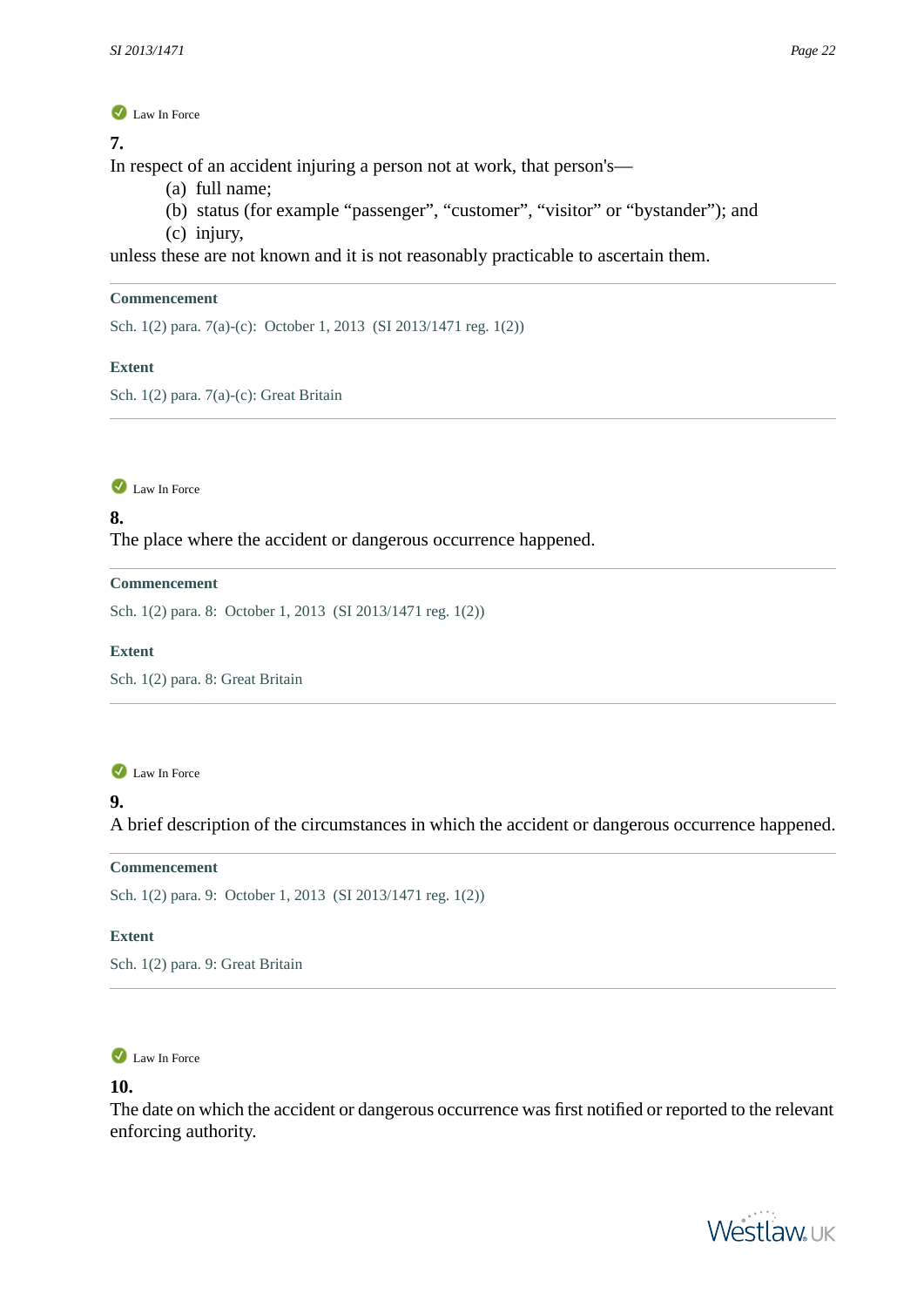Sch. 1(2) para. 10: October 1, 2013 (SI 2013/1471 reg. 1(2))

#### **Extent**

Sch. 1(2) para. 10: Great Britain

# Law In Force

**11.**  The method by which the accident or dangerous occurrence was first notified or reported.

### **Commencement**

Sch. 1(2) para. 11: October 1, 2013 (SI 2013/1471 reg. 1(2))

#### **Extent**

Sch. 1(2) para. 11: Great Britain

# **Particulars to be kept in records of any diagnosis reportable under regulations 8 to 10**

Law In Force

**12.**  The date of diagnosis of the disease.

**Commencement**

Sch. 1(2) para. 12: October 1, 2013 (SI 2013/1471 reg. 1(2))

**Extent** Sch. 1(2) para. 12: Great Britain

### Law In Force

**13.**  The name of the person affected.

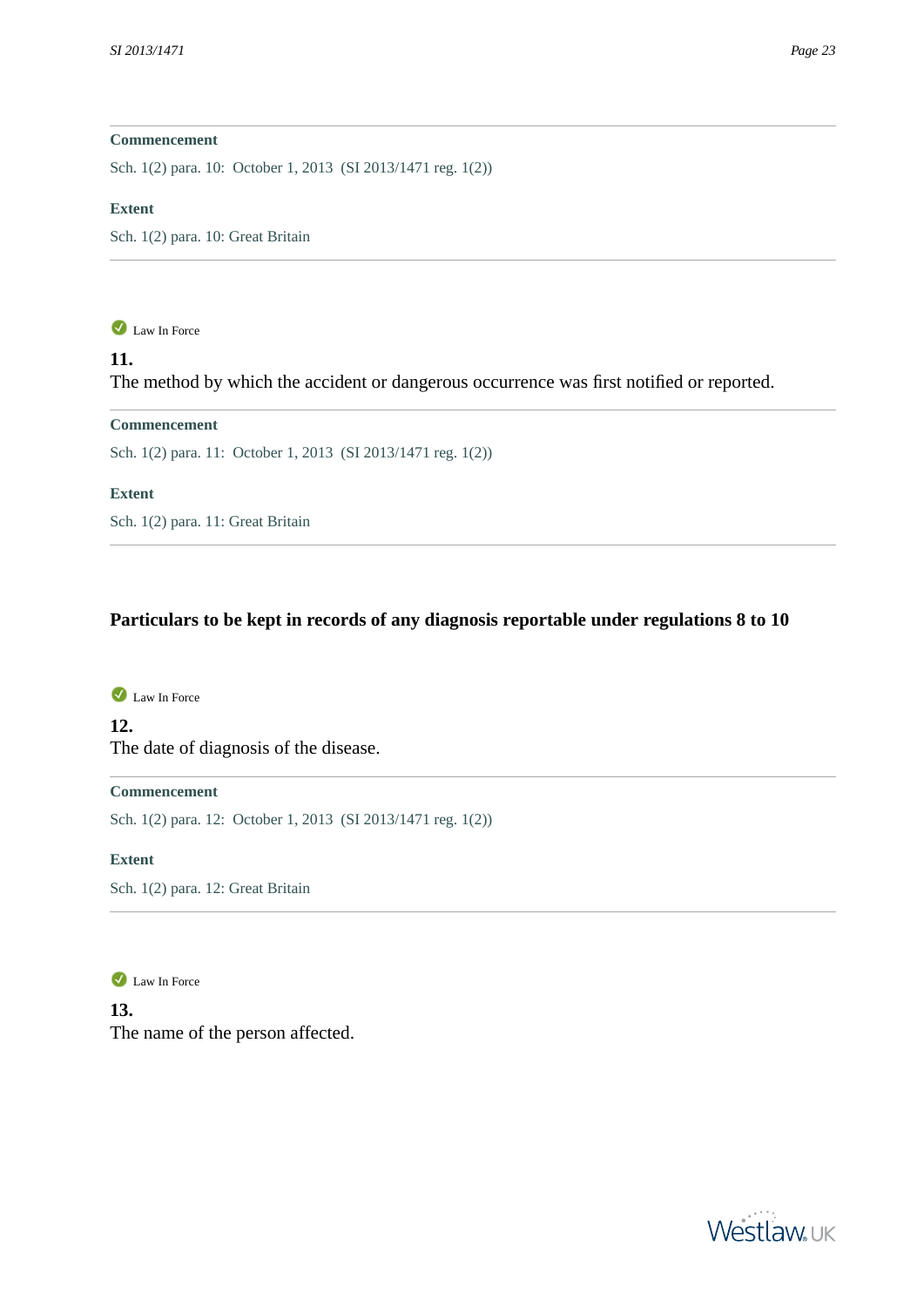Sch. 1(2) para. 13: October 1, 2013 (SI 2013/1471 reg. 1(2))

#### **Extent**

Sch. 1(2) para. 13: Great Britain

# Law In Force

**14.**  The occupation of the person affected.

### **Commencement**

Sch. 1(2) para. 14: October 1, 2013 (SI 2013/1471 reg. 1(2))

### **Extent**

Sch. 1(2) para. 14: Great Britain

### Law In Force

# **15.**  The name or nature of the disease.

### **Commencement**

Sch. 1(2) para. 15: October 1, 2013 (SI 2013/1471 reg. 1(2))

### **Extent**

Sch. 1(2) para. 15: Great Britain

# Law In Force

### **16.**

The date on which the disease was first reported to the relevant enforcing authority.

### **Commencement**

Sch. 1(2) para. 16: October 1, 2013 (SI 2013/1471 reg. 1(2))

### **Extent**

Sch. 1(2) para. 16: Great Britain

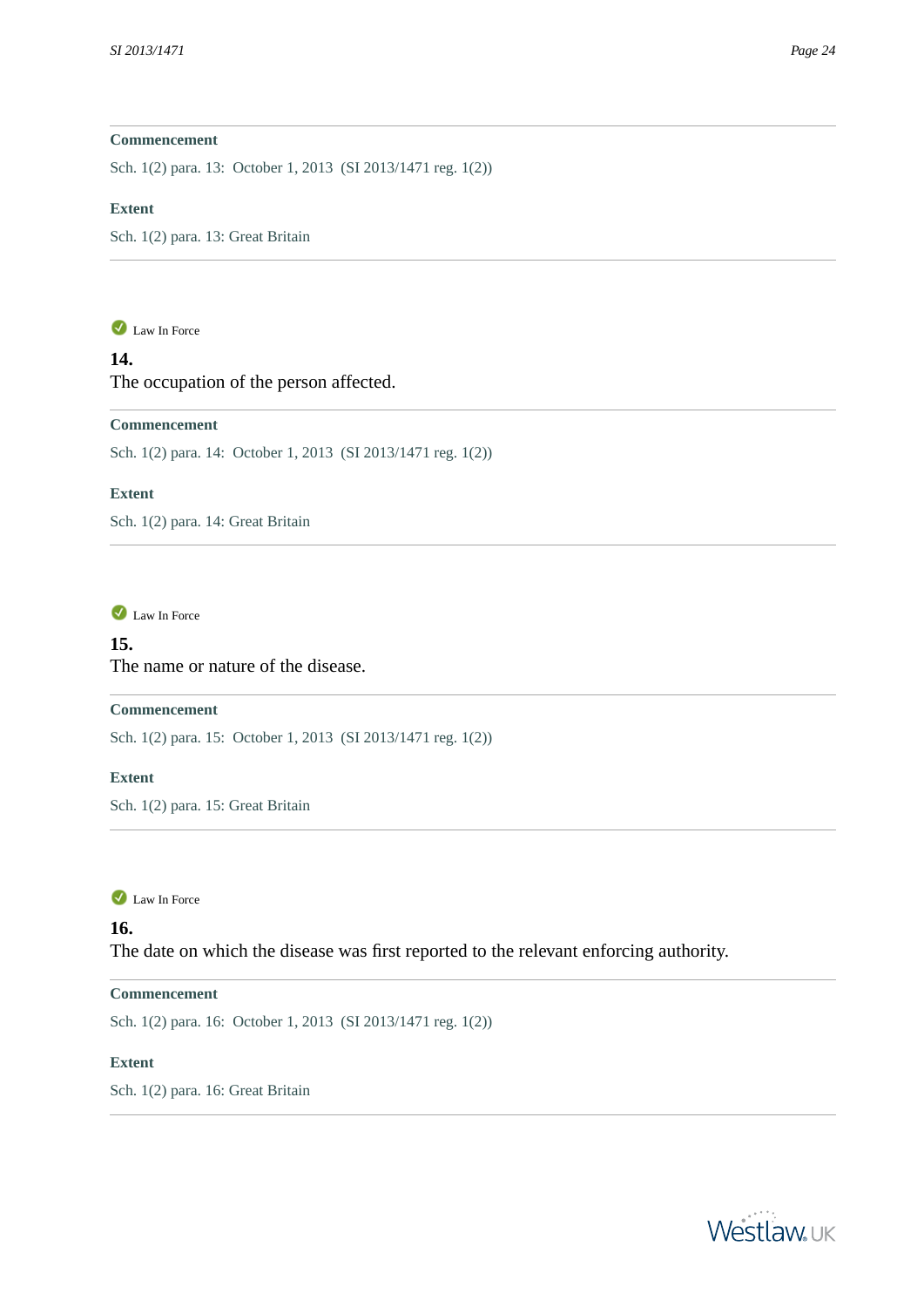**17.**  The method by which the disease was reported.

### **Commencement**

Sch. 1(2) para. 17: October 1, 2013 (SI 2013/1471 reg. 1(2))

### **Extent**

Sch. 1(2) para. 17: Great Britain

# **Particulars to be kept in records of any injuries to be recorded under regulation 12(1)(c)**

Law In Force

**18.**  The date and time of the accident.

### **Commencement**

Sch. 1(2) para. 18: October 1, 2013 (SI 2013/1471 reg. 1(2))

**Extent**

Sch. 1(2) para. 18: Great Britain

### Law In Force

# **19.**

The following particulars of the injured person—

- (a) full name;
- (b) occupation;
- (c) injury.

### **Commencement**

Sch. 1(2) para. 19(a)-(c): October 1, 2013 (SI 2013/1471 reg. 1(2))

### **Extent**

Sch. 1(2) para. 19(a)-(c): Great Britain

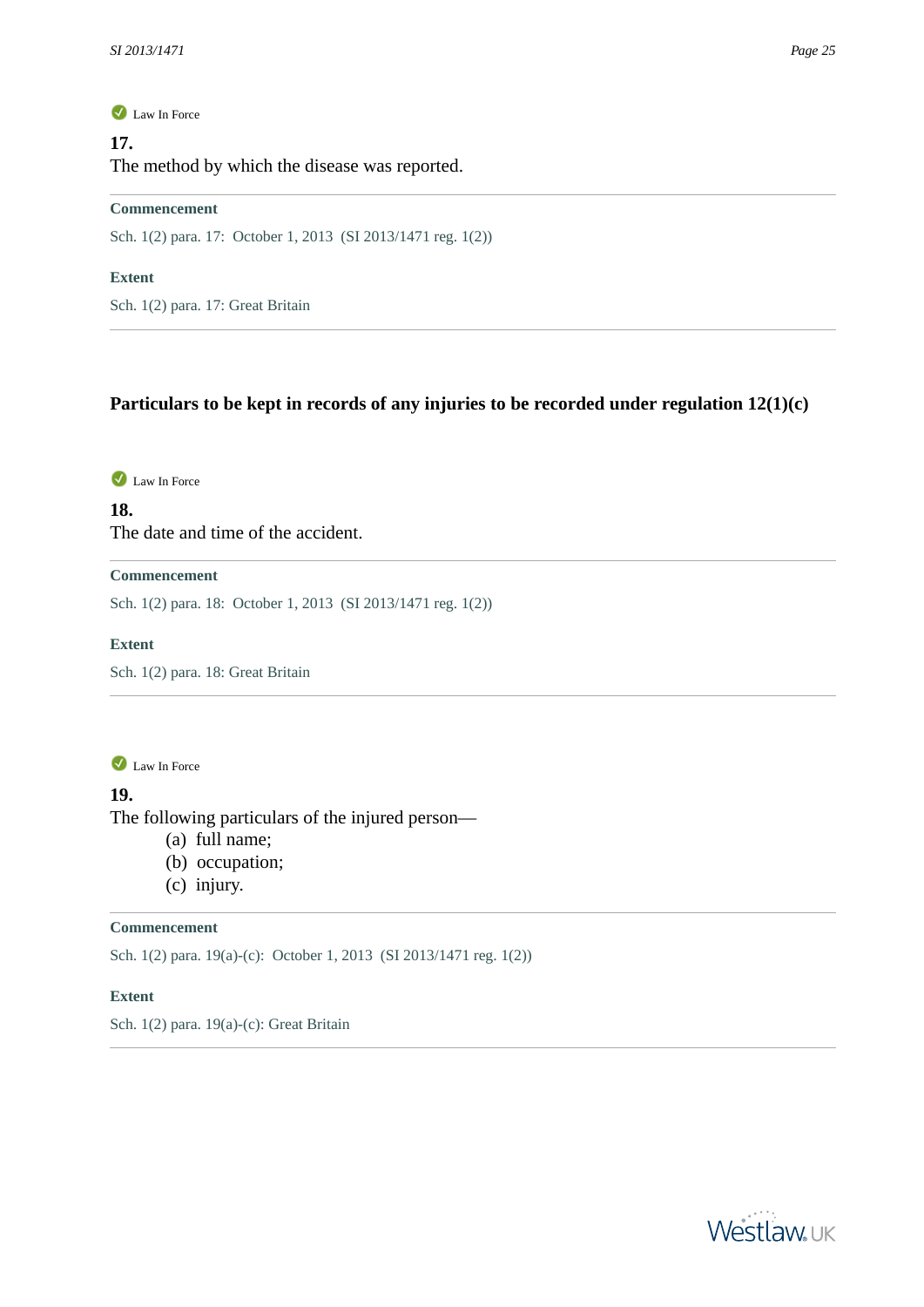### **20.**

The place where the accident happened.

#### **Commencement**

Sch. 1(2) para. 20: October 1, 2013 (SI 2013/1471 reg. 1(2))

### **Extent**

Sch. 1(2) para. 20: Great Britain

Law In Force

**21.**  A brief description of the circumstances in which the accident happened.

### **Commencement**

Sch. 1(2) para. 21: October 1, 2013 (SI 2013/1471 reg. 1(2))

#### **Extent**

Sch. 1(2) para. 21: Great Britain

# **SCHEDULE 2**

### **DANGEROUS OCCURRENCES**

**Regulation 7**

### **PART 1**

# **GENERAL**

# **Lifting equipment**

# Law In Force

### **1.**

The collapse, overturning or failure of any load-bearing part of any lifting equipment, other than an accessory for lifting.

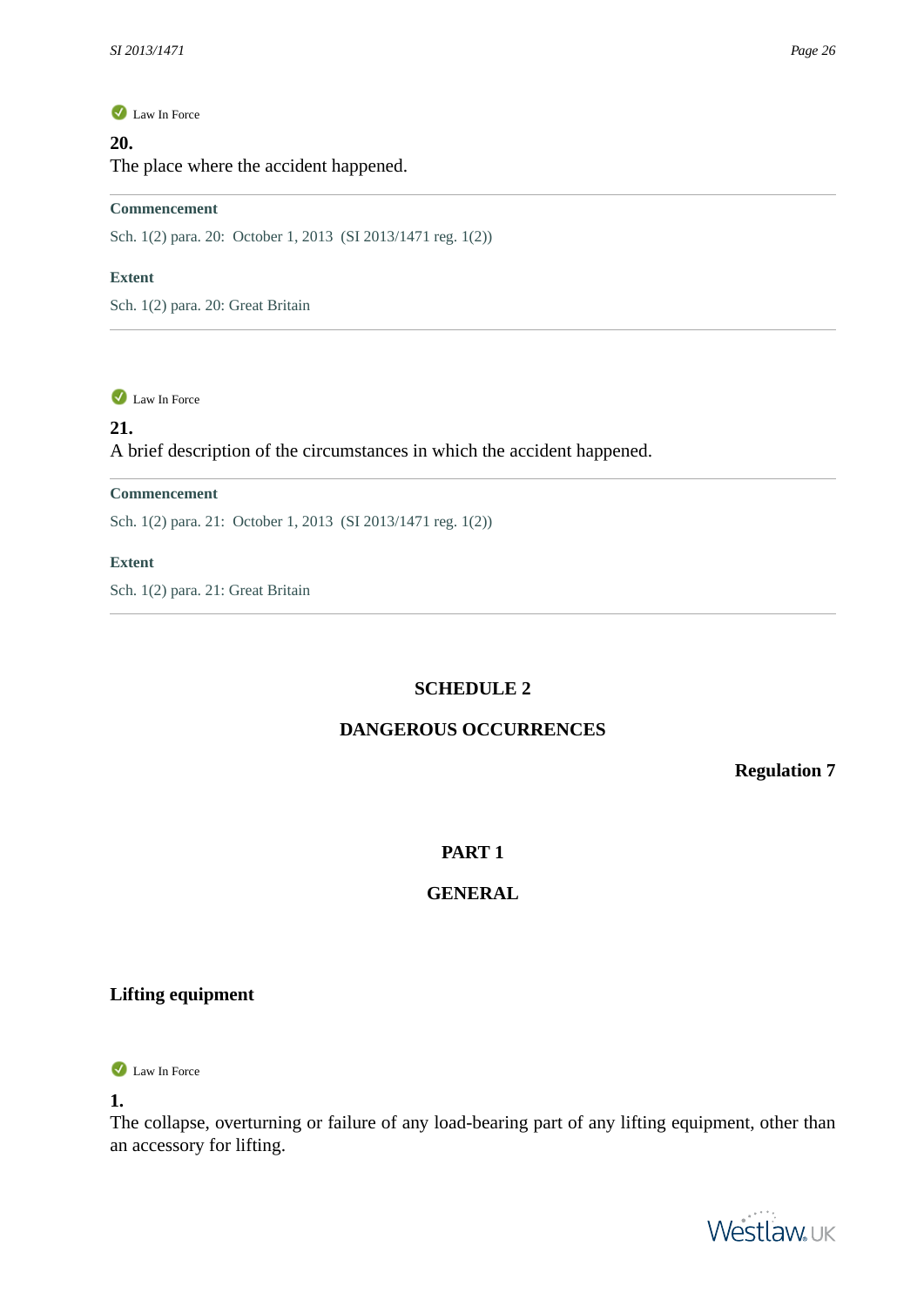Sch. 2(1) para. 1: October 1, 2013 (SI 2013/1471 reg. 1(2))

### **Extent**

Sch. 2(1) para. 1: Great Britain

### **Pressure systems**



# **2.**

The failure of any closed vessel or of any associated pipework (other than a pipeline) forming part of a pressure system as defined by regulation 2(1) of the Pressure Systems Safety Regulations 2000**<sup>1</sup>** , where that failure could cause the death of any person.

### **Notes**

**1** regulation 2(1) was amended by S.I. 2004/568; there are other amending instruments but none is relevant.

### **Commencement**

Sch. 2(1) para. 2: October 1, 2013 (SI 2013/1471 reg. 1(2))

### **Extent**

Sch. 2(1) para. 2: Great Britain

# **Overhead electric lines**

Law In Force

**3.** 

Any plant or equipment unintentionally coming into—

(a) contact with an uninsulated overhead electric line in which the voltage exceeds 200 volts; or

(b) close proximity with such an electric line, such that it causes an electrical discharge.

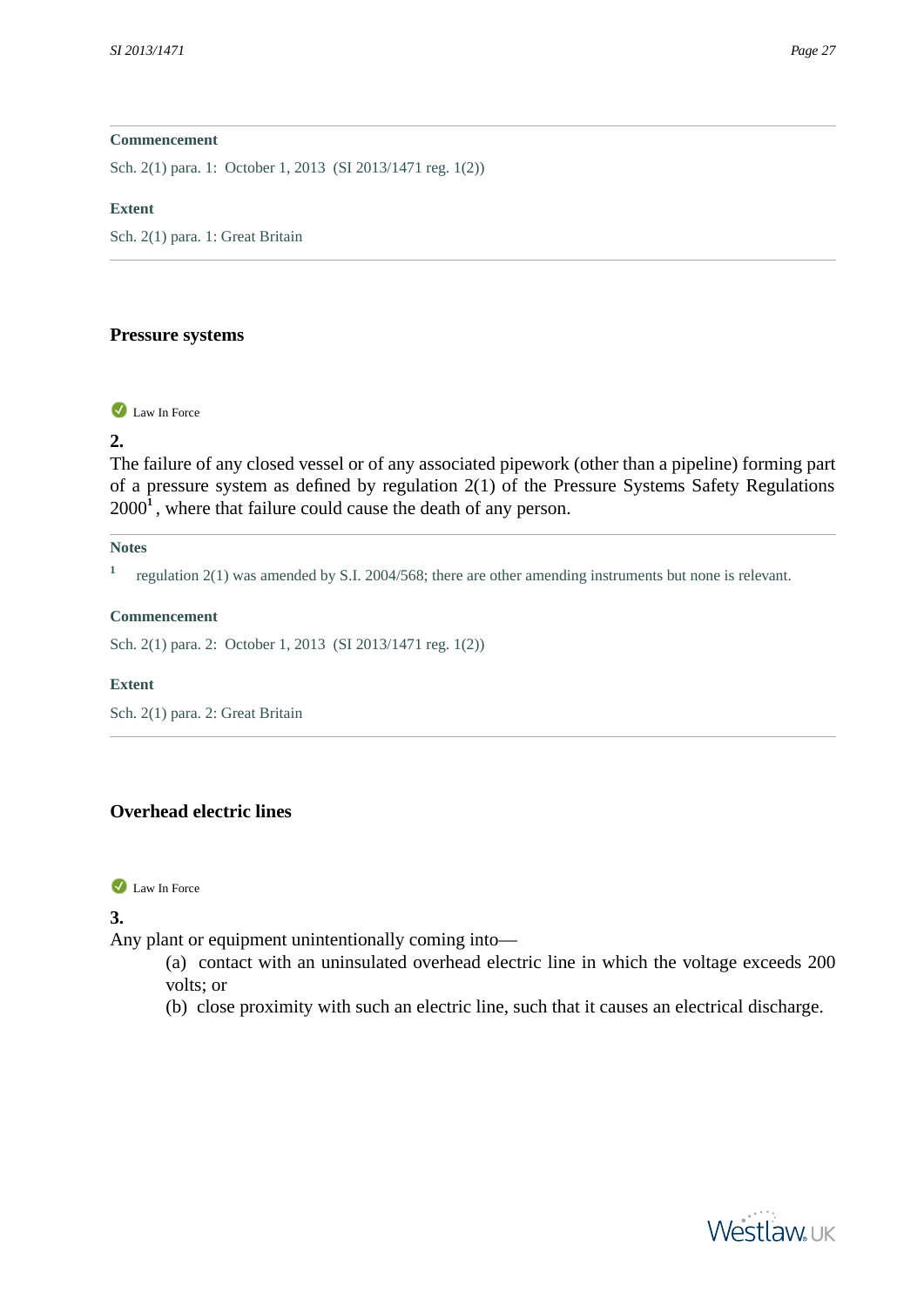Sch. 2(1) para. 3(a)-(b): October 1, 2013 (SI 2013/1471 reg. 1(2))

#### **Extent**

Sch. 2(1) para. 3(a)-(b): Great Britain

### **Electrical incidents causing explosion or fire**



### **4.**

Any explosion or fire caused by an electrical short circuit or overload (including those resulting from accidental damage to the electrical plant) which either—

- (a) results in the stoppage of the plant involved for more than 24 hours; or
- (b) causes a significant risk of death.

### **Commencement**

Sch. 2(1) para. 4(a)-(b): October 1, 2013 (SI 2013/1471 reg. 1(2))

#### **Extent**

Sch. 2(1) para. 4(a)-(b): Great Britain

### **Explosives**

# Law In Force

**5.** 

Any unintentional—

(a) fire, explosion or ignition at a site where the manufacture or storage of explosives requires a licence **[** under regulations 6 or 7 of the Explosives Regulations 2014 **] 1** ; or

(b) explosion or ignition of explosives (unless caused by the unintentional discharge of a weapon, where, apart from that unintentional discharge, the weapon and explosives functioned as they were designed to),

except where a fail-safe device or safe system of work prevented any person being endangered as a result of the fire, explosion or ignition.

### **Notes**

**<sup>1</sup>** Words substituted by Explosives Regulations 2014/1638 Sch.13(2) para.31(b) (October 1, 2014)

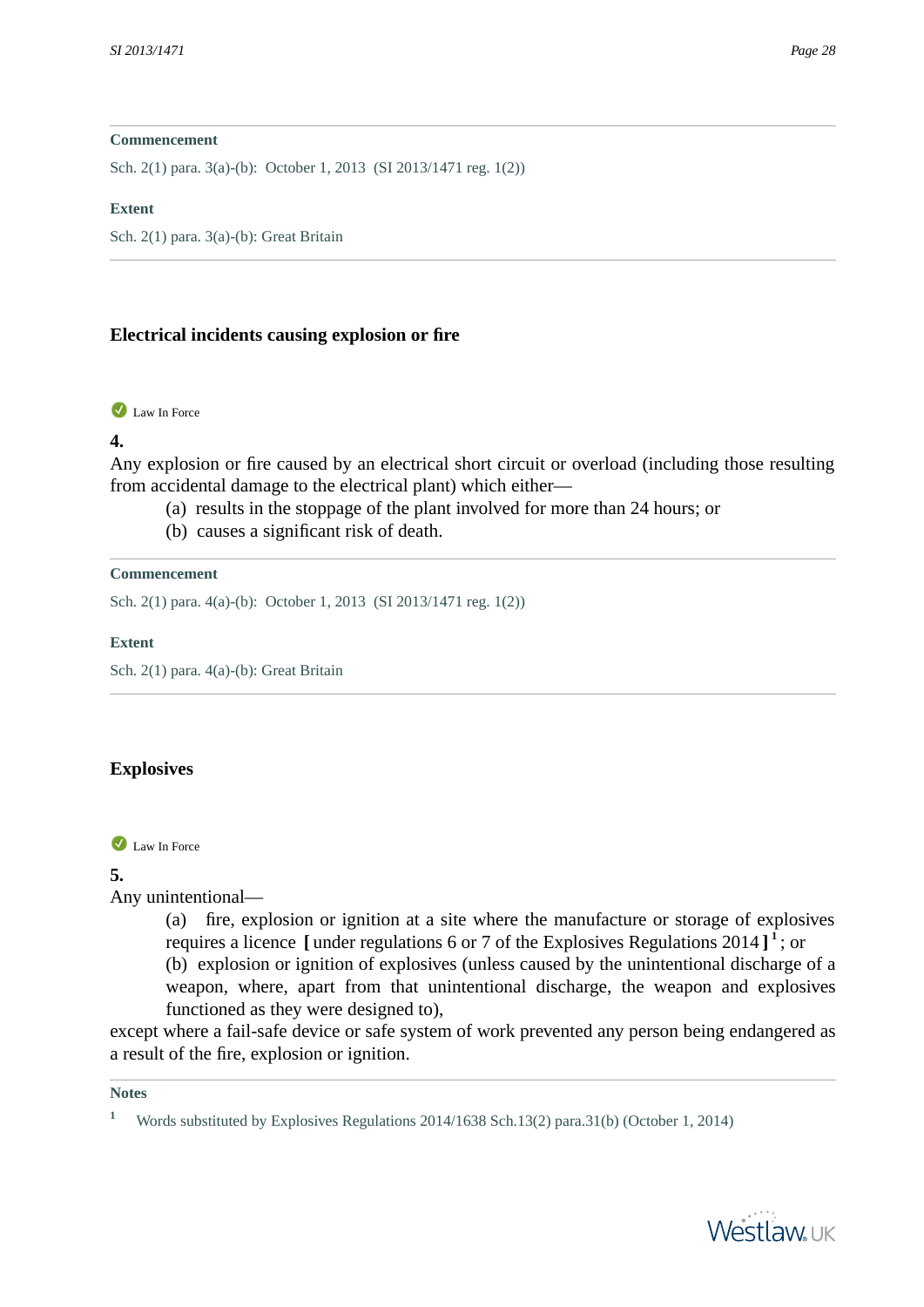Sch. 2(1) para. 5(a)-(b): October 1, 2013 (SI 2013/1471 reg. 1(2))

### **Extent**

Sch. 2(1) para. 5(a)-(b): Great Britain



# **6.**

The misfire of explosives (other than at a mine or quarry, inside a well or involving a weapon) except where a fail-safe device or safe system of work prevented any person being endangered as a result of the misfire.

### **Commencement**

Sch. 2(1) para. 6: October 1, 2013 (SI 2013/1471 reg. 1(2))

### **Extent**

Sch. 2(1) para. 6: Great Britain

Law In Force

# **7.**

Any explosion, discharge or intentional fire or ignition which causes any injury to a person requiring first-aid or medical treatment, other than at a mine or quarry.

### **Commencement**

Sch. 2(1) para. 7: October 1, 2013 (SI 2013/1471 reg. 1(2))

### **Extent**

Sch. 2(1) para. 7: Great Britain



# **8.—**

(1) The projection of material beyond the boundary of the site on which the explosives are being used, or beyond the danger zone of the site, which caused or might have caused injury, except at a quarry.

(2) In this paragraph, "danger zone" means the area from which persons have been excluded or forbidden to enter to avoid being endangered by any explosion or ignition of explosives.

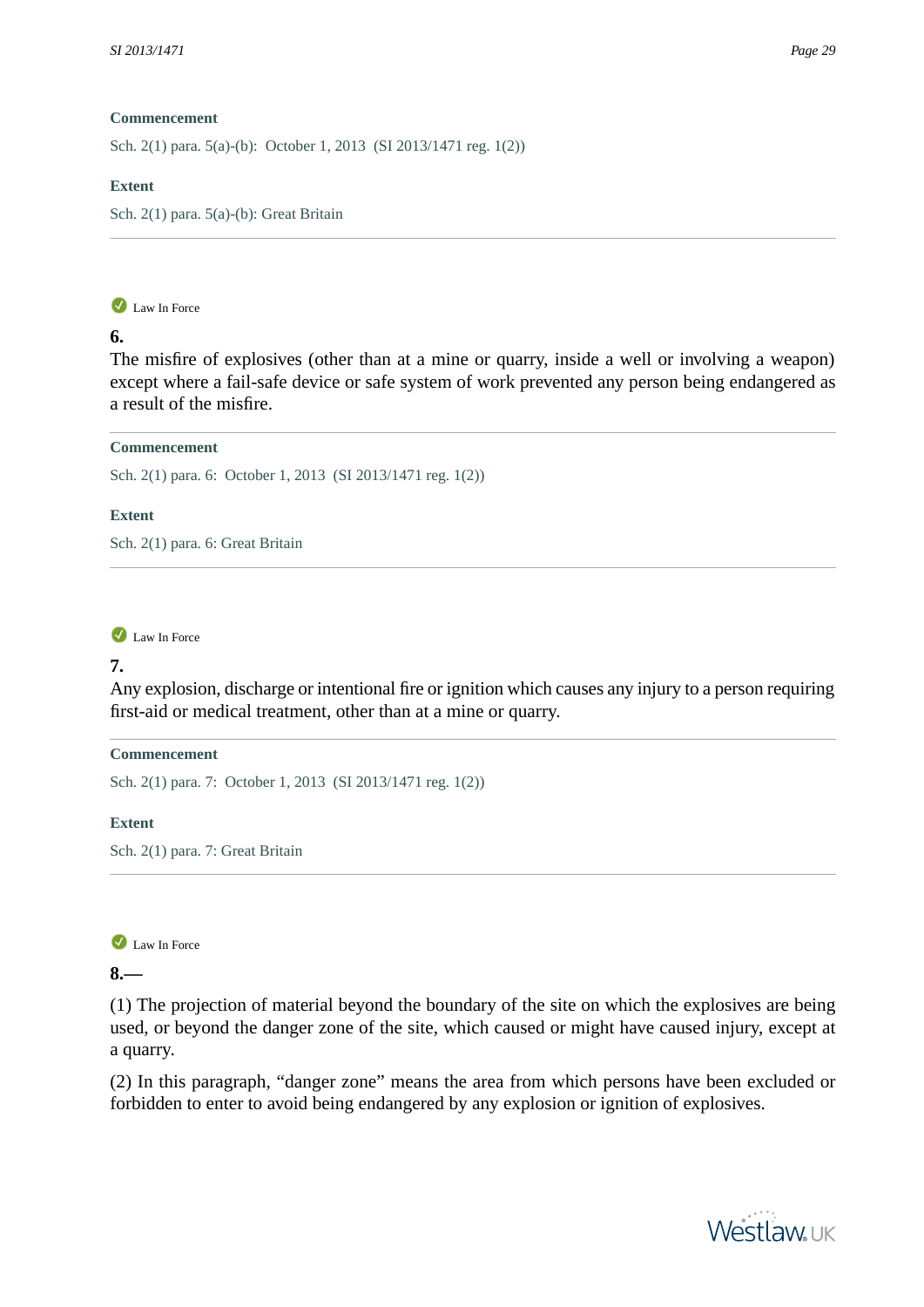Sch. 2(1) para. 8(1)-(2): October 1, 2013 (SI 2013/1471 reg. 1(2))

#### **Extent**

Sch. 2(1) para. 8(1)-(2): Great Britain

### Law In Force

### **9.**

The failure of shots to cause the intended extent of collapse or direction of fall of a structure in any demolition operation.

#### **Commencement**

Sch. 2(1) para. 9: October 1, 2013 (SI 2013/1471 reg. 1(2))

### **Extent**

Sch. 2(1) para. 9: Great Britain

# **Biological agents**



### **10.**

Any accident or incident which results or could have resulted in the release or escape of a biological agent likely to cause severe human infection or illness.

#### **Commencement**

Sch. 2(1) para. 10: October 1, 2013 (SI 2013/1471 reg. 1(2))

### **Extent**

Sch. 2(1) para. 10: Great Britain

# **Radiation generators and radiography**

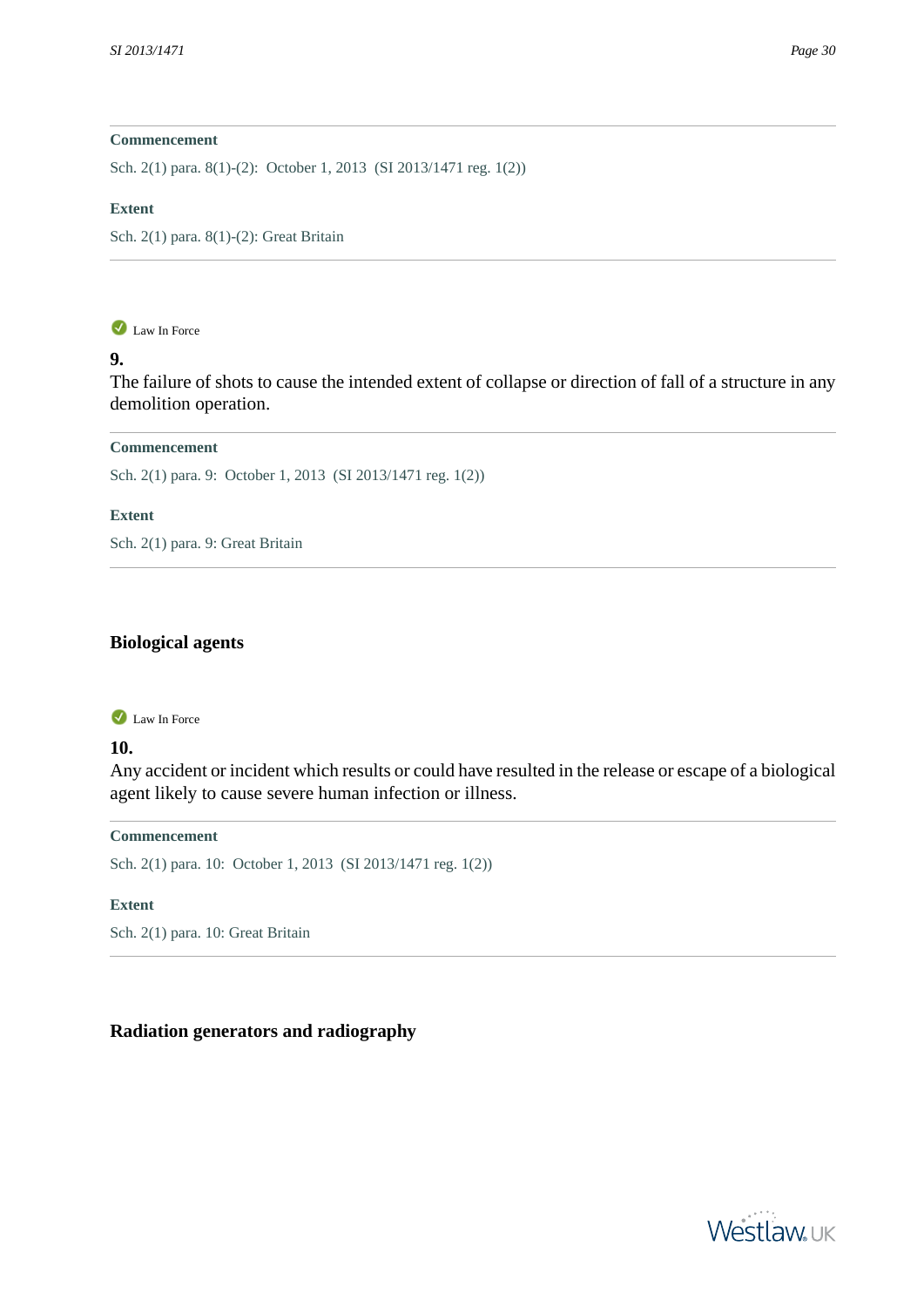# **11.—**

(1) The malfunction of—

(a) a radiation generator or its ancillary equipment used in fixed or mobile industrial radiography, the irradiation of food or the processing of products by irradiation, which causes it to fail to de-energise at the end of the intended exposure period; or

(b) equipment used in fixed or mobile industrial radiography or gamma irradiation, which causes a radioactive source to fail to return to its safe position by the normal means at the end of the intended exposure period.

(2) In this paragraph, "radiation generator" means any electrical equipment emitting ionising radiation and containing components operating at a potential difference of more than 5kV.

### **Commencement**

Sch. 2(1) para. 11(1)-(2): October 1, 2013 (SI 2013/1471 reg. 1(2))

### **Extent**

Sch. 2(1) para. 11(1)-(2): Great Britain

# **Breathing apparatus**

Law In Force

# **12.**

The malfunction of breathing apparatus—

- (a) where the malfunction causes a significant risk of personal injury to the user; or
- (b) during testing immediately prior to use, where the malfunction would have caused a

significant risk to the health and safety of the user had it occurred during use,

other than at a mine.

### **Commencement**

Sch. 2(1) para. 12(a)-(b): October 1, 2013 (SI 2013/1471 reg. 1(2))

### **Extent**

Sch. 2(1) para. 12(a)-(b): Great Britain

# **Diving operations**

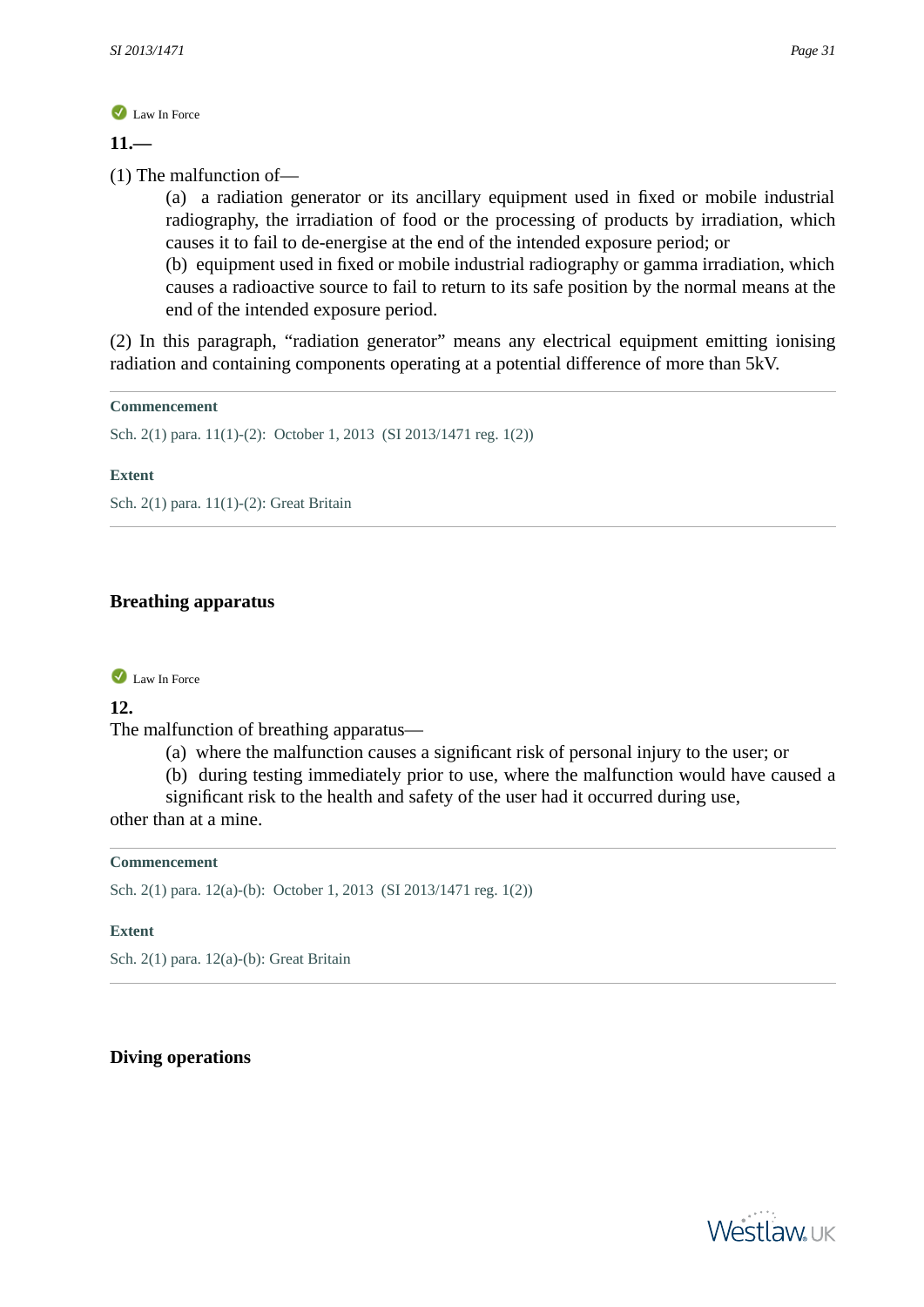### **13.**

The failure, damaging or endangering of—

(a) any life support equipment, including control panels, hoses and breathing apparatus; or

(b) the dive platform, or any failure of the dive platform to remain on station,

which causes a significant risk of personal injury to a diver.

# **Commencement**

Sch. 2(1) para. 13(a)-(b): October 1, 2013 (SI 2013/1471 reg. 1(2))

### **Extent**

Sch. 2(1) para. 13(a)-(b): Great Britain

### Law In Force

### **14.**

The failure or endangering of any lifting equipment associated with a diving operation.

### **Commencement**

Sch. 2(1) para. 14: October 1, 2013 (SI 2013/1471 reg. 1(2))

### **Extent**

Sch. 2(1) para. 14: Great Britain

### Law In Force

**15.**  The trapping of a diver.

### **Commencement**

Sch. 2(1) para. 15: October 1, 2013 (SI 2013/1471 reg. 1(2))

#### **Extent**

Sch. 2(1) para. 15: Great Britain

# Law In Force

# **16.**

Any explosion in the vicinity of a diver.

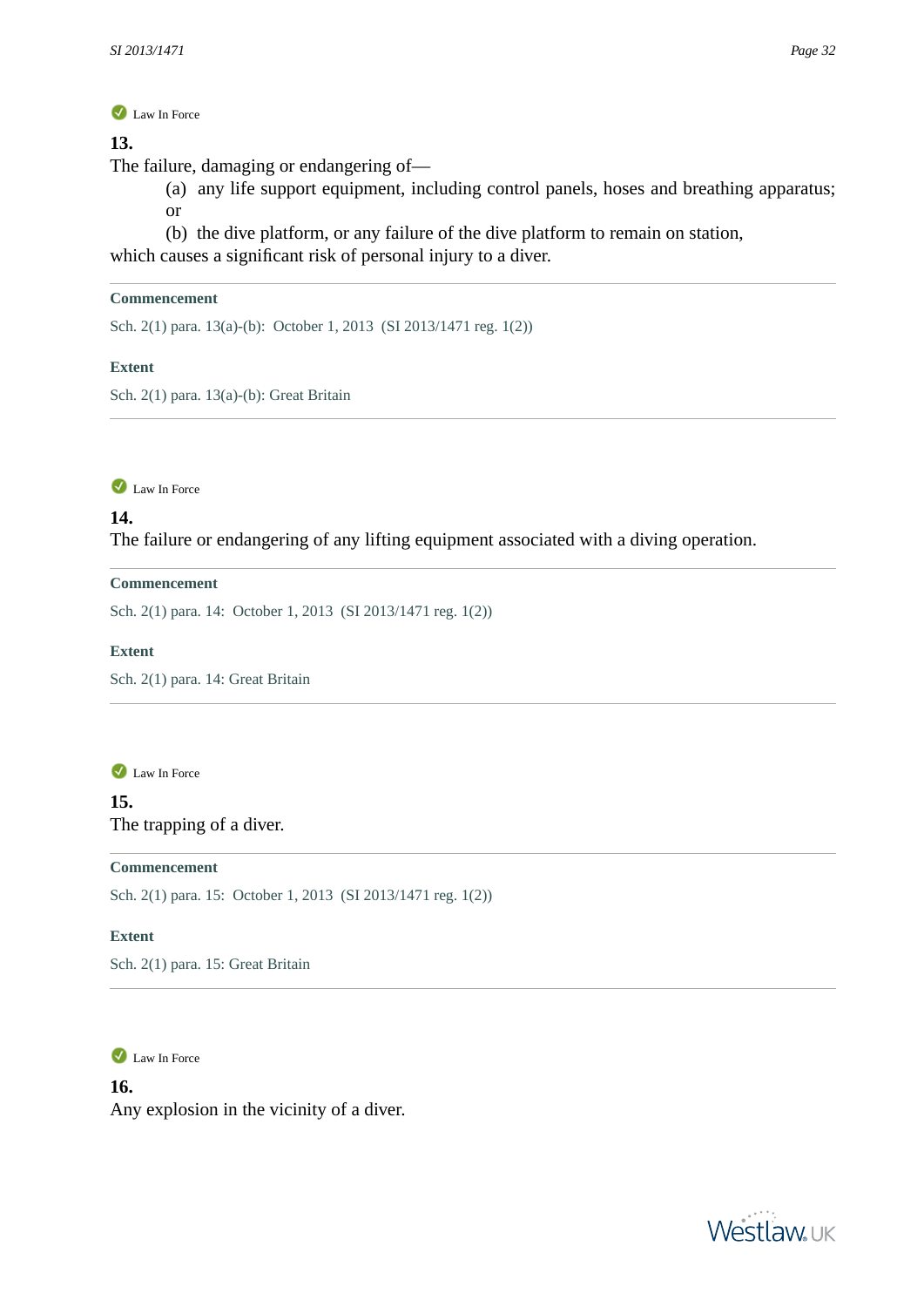Sch. 2(1) para. 16: October 1, 2013 (SI 2013/1471 reg. 1(2))

#### **Extent**

Sch. 2(1) para. 16: Great Britain

### Law In Force

# **17.**

Any uncontrolled ascent or any omitted decompression which causes a significant risk of personal injury to a diver.

#### **Commencement**

Sch. 2(1) para. 17: October 1, 2013 (SI 2013/1471 reg. 1(2))

### **Extent**

Sch. 2(1) para. 17: Great Britain

### **Collapse of scaffolding**

### Law In Force

# **18.**

The complete or partial collapse (including falling, buckling or overturning) of—

(a) a substantial part of any scaffold more than 5 metres in height;

(b) any supporting part of any slung or suspended scaffold which causes a working platform to fall (whether or not in use); or

(c) any part of any scaffold in circumstances such that there would be a significant risk of drowning to a person falling from the scaffold.

### **Commencement**

Sch. 2(1) para. 18(a)-(c): October 1, 2013 (SI 2013/1471 reg. 1(2))

# **Extent**

Sch. 2(1) para. 18(a)-(c): Great Britain

# **Train collisions**

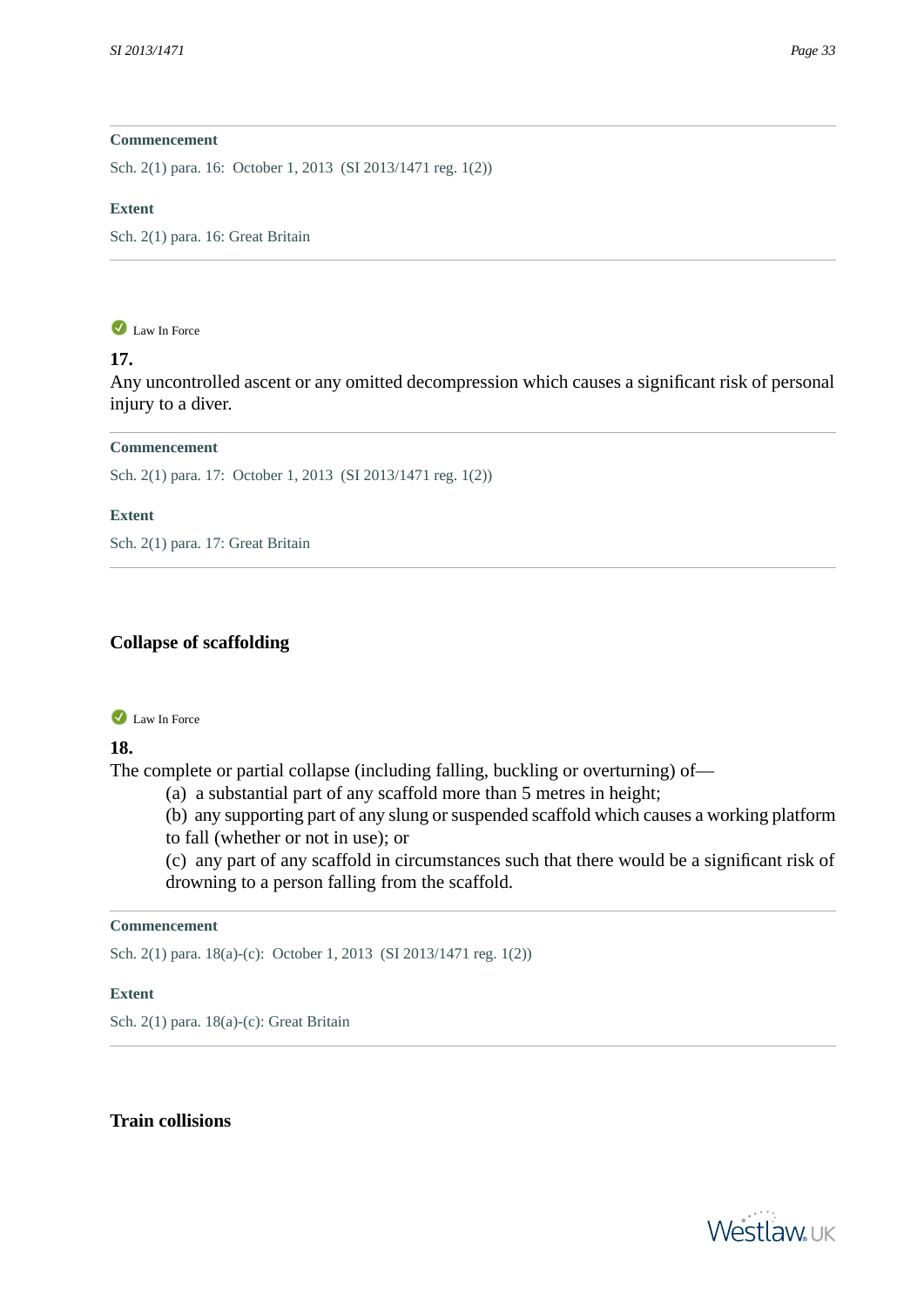### **19.**

The collision of a train with any other train or vehicle, other than a collision reportable under Part 5 of this Schedule, which could have caused the death, or specified injury, of any person.

#### **Commencement**

Sch. 2(1) para. 19: October 1, 2013 (SI 2013/1471 reg. 1(2))

#### **Extent**

Sch. 2(1) para. 19: Great Britain

### **Wells**



### **20.**

In relation to a well (other than a well sunk for the purpose of the abstraction of water)—

(a) a blow-out (which includes any uncontrolled flow of well-fluids from a well);

(b) the coming into operation of a blow-out prevention or diversion system to control flow of well-fluids where normal control procedures fail;

(c) the detection of hydrogen sulphide at a well or in samples of well-fluids where the responsible person did not anticipate its presence in the reservoir drawn on by the well;

(d) the taking of precautionary measures additional to any contained in the original drilling programme where a planned minimum separation distance between adjacent wells was not maintained; or

(e) the mechanical failure of any part of a well whose purpose is to prevent or limit the effect of the unintentional release of fluids from a well or a reservoir being drawn on by a well, or whose failure would cause or contribute to such a release.

### **Commencement**

Sch. 2(1) para. 20(a)-(e): October 1, 2013 (SI 2013/1471 reg. 1(2))

#### **Extent**

Sch. 2(1) para. 20(a)-(e): Great Britain

### **Pipelines or pipeline works**

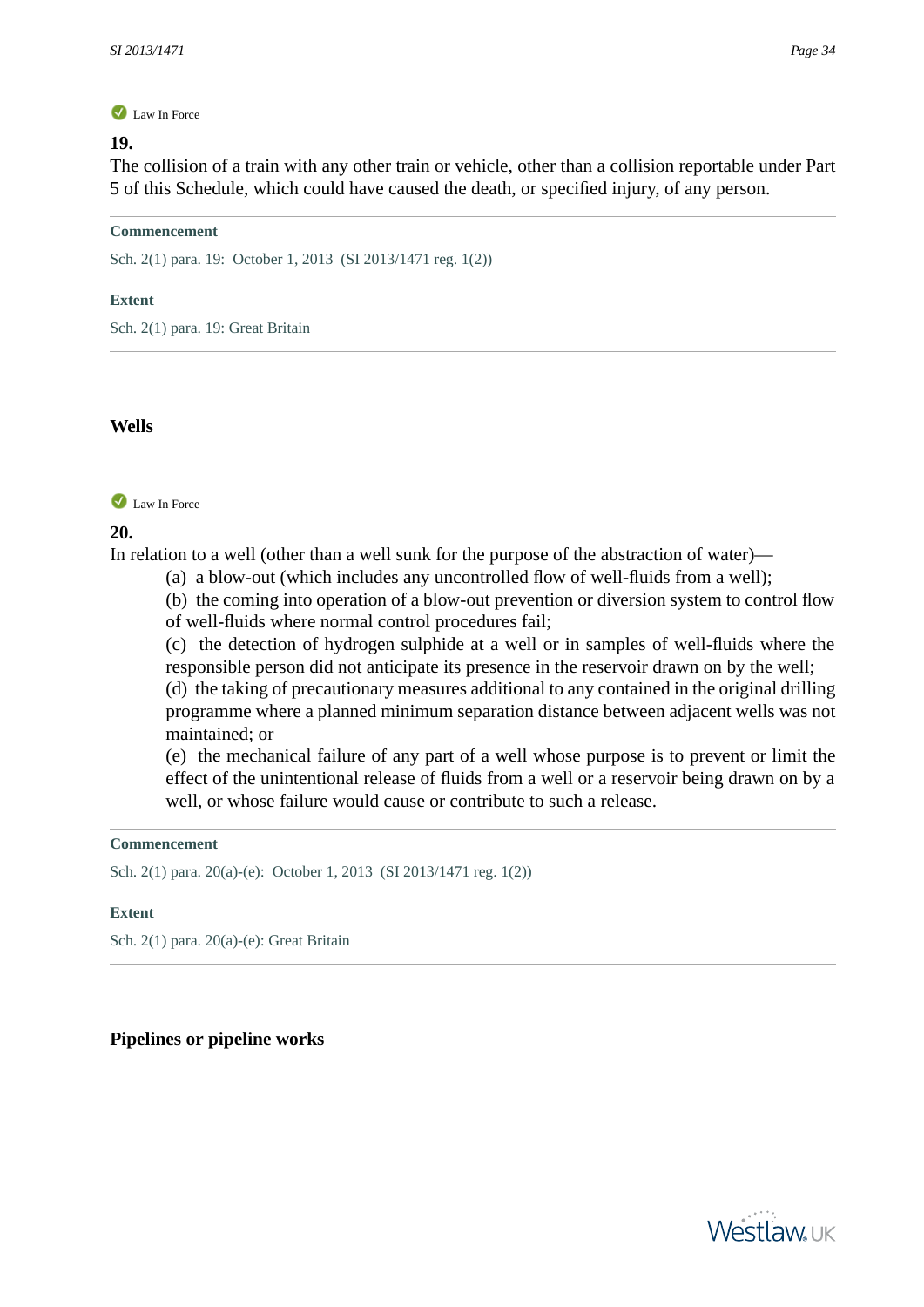# **21.**

In relation to a pipeline or pipeline works—

- (a) any damage to, accidental or uncontrolled release from or inrush of anything into a pipeline;
- (b) the failure of any pipeline isolation device, associated equipment or system; or
- (c) the failure of equipment involved with pipeline works,

which could cause personal injury to any person, or which results in the pipeline being shut down for more than 24 hours.

### **Commencement**

Sch. 2(1) para. 21(a)-(c): October 1, 2013 (SI 2013/1471 reg. 1(2))

### **Extent**

Sch. 2(1) para. 21(a)-(c): Great Britain



# **22.**

The unintentional change in position of a pipeline, or in the subsoil or seabed in the vicinity, which requires immediate attention to safeguard the pipeline's integrity or safety.

### **Commencement**

Sch. 2(1) para. 22: October 1, 2013 (SI 2013/1471 reg. 1(2))

### **Extent**

Sch. 2(1) para. 22: Great Britain

# **PART 2**

# **DANGEROUS OCCURENCES REPORTABLE EXCEPT IN RELATION TO AN OFFSHORE WORKPLACE**

# **Structural collapse**

Law In Force

**23.** 

The unintentional collapse or partial collapse of—

(a) any structure, which involves a fall of more than 5 tonnes of material; or

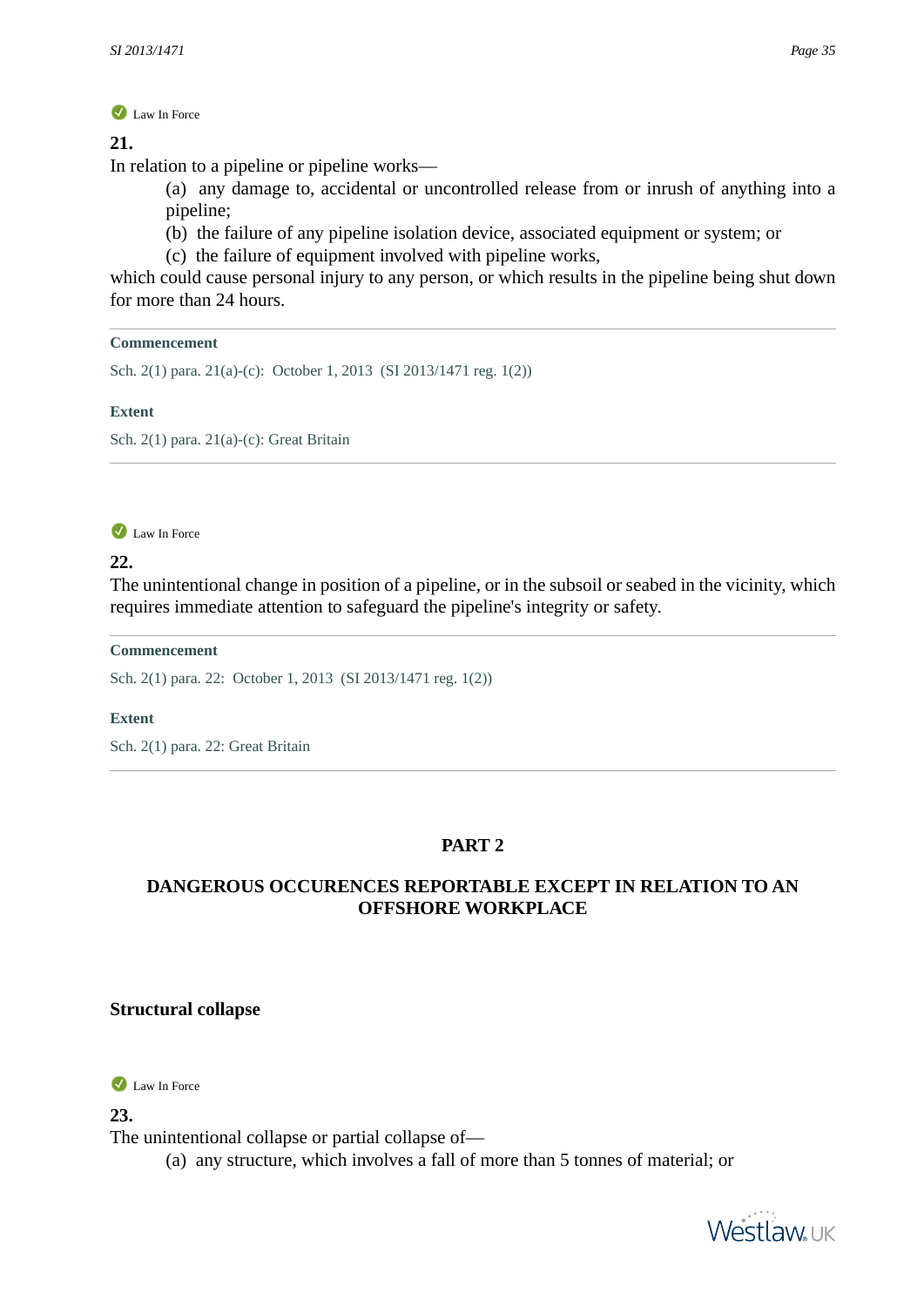(b) any floor or wall of any place of work,

arising from, or in connection with, ongoing construction work (including demolition, refurbishment and maintenance), whether above or below ground.

### **Commencement**

Sch. 2(2) para. 23(a)-(b): October 1, 2013 (SI 2013/1471 reg. 1(2))

### **Extent**

Sch. 2(2) para. 23(a)-(b): Great Britain

### Law In Force

# **24.**

The unintentional collapse or partial collapse of any falsework.

### **Commencement**

Sch. 2(2) para. 24: October 1, 2013 (SI 2013/1471 reg. 1(2))

### **Extent**

Sch. 2(2) para. 24: Great Britain

### **Explosion or fire**

### Law In Force

# **25.**

Any unintentional explosion or fire in any plant or premises which results in the stoppage of that plant, or the suspension of normal work in those premises, for more than 24 hours.

### **Commencement**

Sch. 2(2) para. 25: October 1, 2013 (SI 2013/1471 reg. 1(2))

#### **Extent**

Sch. 2(2) para. 25: Great Britain

### **Release of flammable liquids and gases**

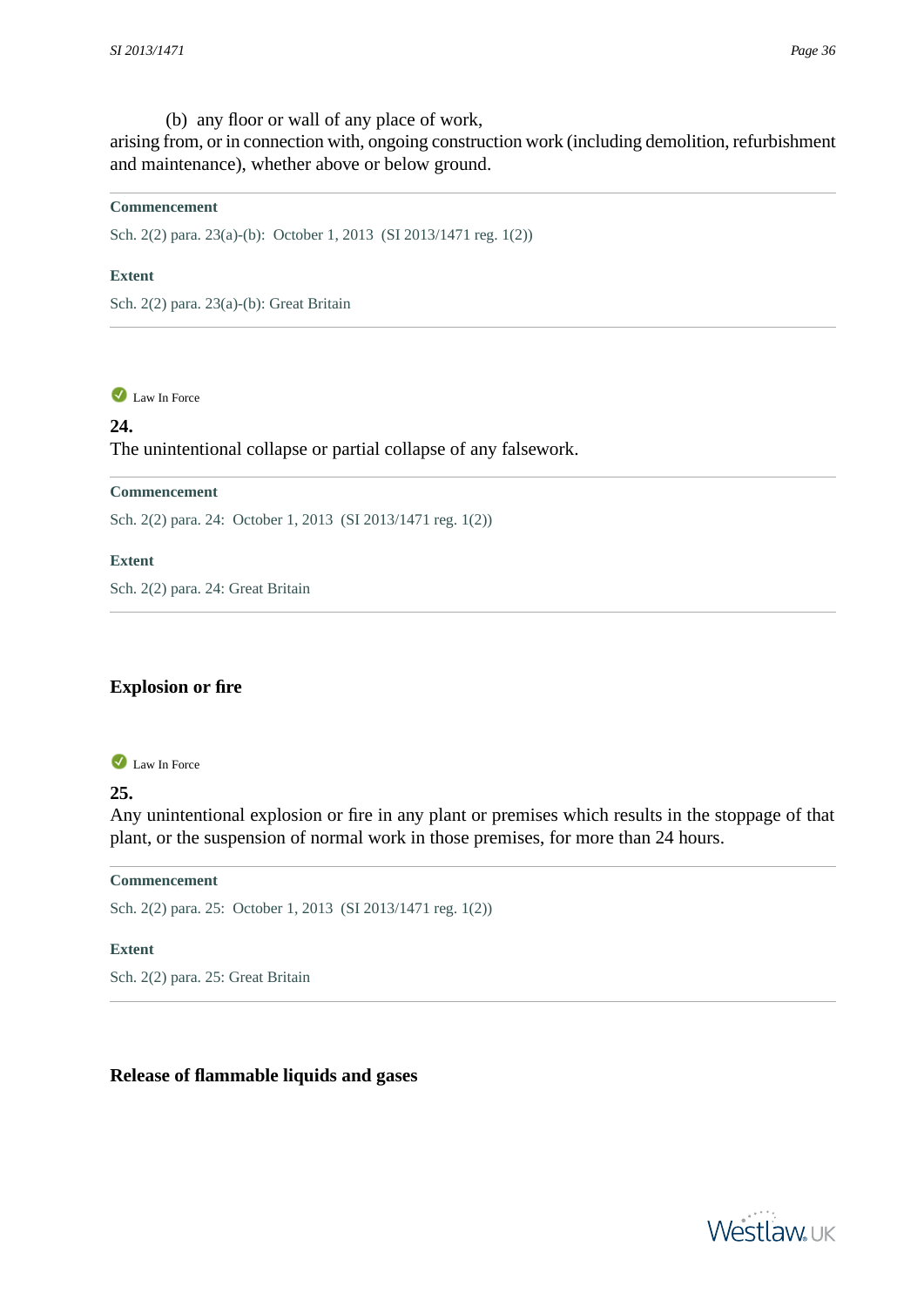# **26.**

The sudden, unintentional and uncontrolled release—

- (a) inside a building—
	- (i) of 100 kilograms or more of a flammable liquid;
	- (ii) of 10 kilograms or more of a flammable liquid at a temperature above its normal boiling point;
	- (iii) of 10 kilograms or more of a flammable gas; or
- (b) in the open air, of 500 kilograms or more of a flammable liquid or gas.

#### **Commencement**

Sch. 2(2) para. 26(a)-(b): October 1, 2013 (SI 2013/1471 reg. 1(2))

#### **Extent**

Sch. 2(2) para. 26(a)-(b): Great Britain

## **Hazardous escapes of substances**

Law In Force

# **27.**

The unintentional release or escape of any substance which could cause personal injury to any person other than through the combustion of flammable liquids or gases.

#### **Commencement**

Sch. 2(2) para. 27: October 1, 2013 (SI 2013/1471 reg. 1(2))

#### **Extent**

Sch. 2(2) para. 27: Great Britain

# **PART 3**

# **DANGEROUS OCCURRENCES REPORTABLE IN RELATION TO A MINE**

**Fires or ignition of gas**

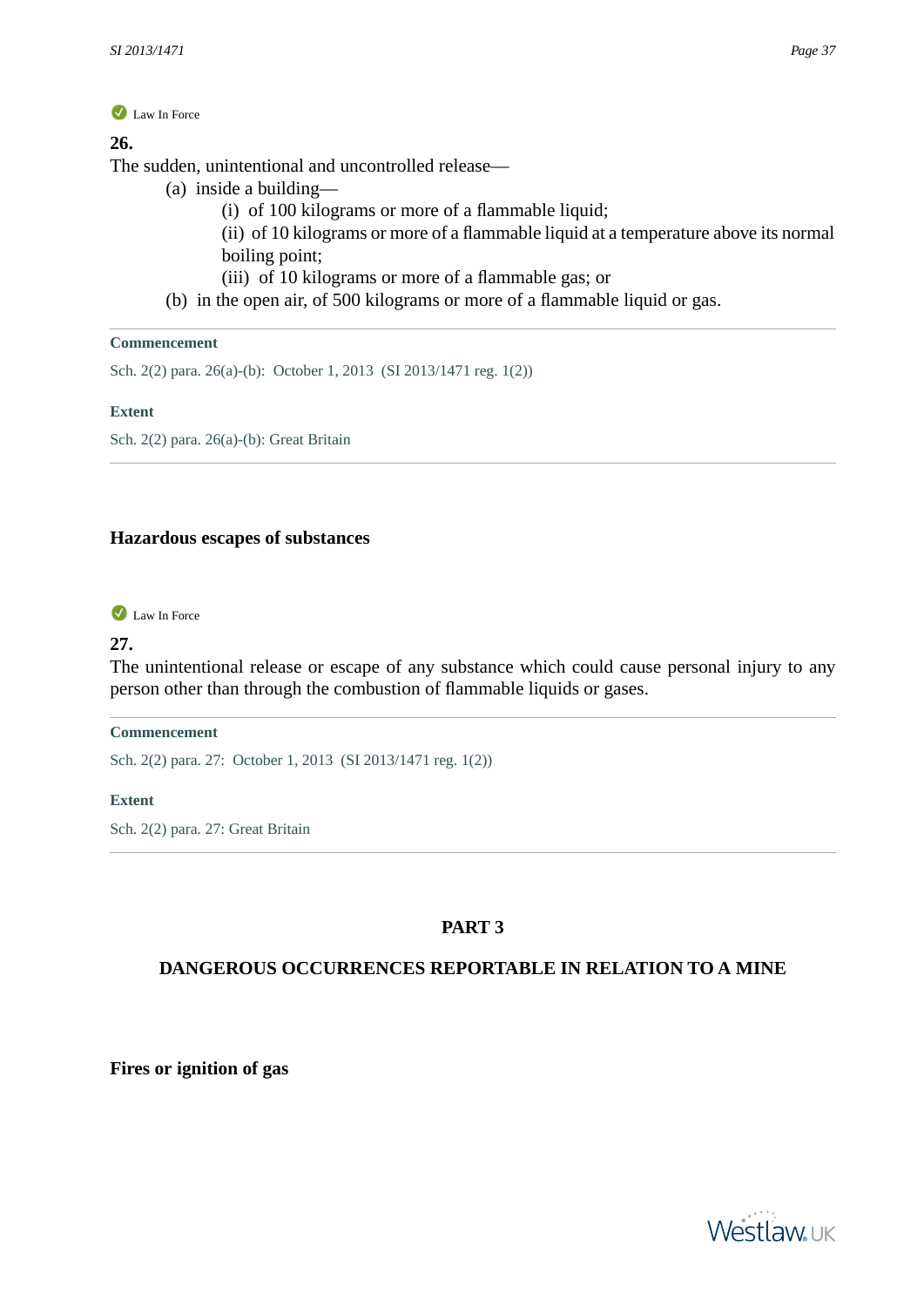# **28.**

Any outbreak of fire below ground.

#### **Commencement**

Sch. 2(3) para. 28: October 1, 2013 (SI 2013/1471 reg. 1(2))

#### **Extent**

Sch. 2(3) para. 28: Great Britain

#### Law In Force

#### **29.**

Any person being caused to leave any place pursuant to **[** an escape and rescue plan within the meaning of regulation 54 of the Mines Regulations 2014 ]<sup>1</sup>, as a result of smoke or other indication that a fire may have broken out below ground.

#### **Notes**

**<sup>1</sup>** Words substituted by Mines Regulations 2014/3248 Sch.5(2) para.16(e)(i) (April 6, 2015: substitution has effect subject to transitional provisions specified in SI 2014/3248 regs 71 and 72)

#### **Commencement**

Sch. 2(3) para. 29: October 1, 2013 (SI 2013/1471 reg. 1(2))

#### **Extent**

Sch. 2(3) para. 29: Great Britain



## **30.**

Any fire on the surface which endangers the operation of any winding or haulage apparatus installed at a shaft or unwalkable outlet or of any mechanically operated apparatus for producing ventilation below ground.

#### **Commencement**

Sch. 2(3) para. 30: October 1, 2013 (SI 2013/1471 reg. 1(2))

#### **Extent**

Sch. 2(3) para. 30: Great Britain

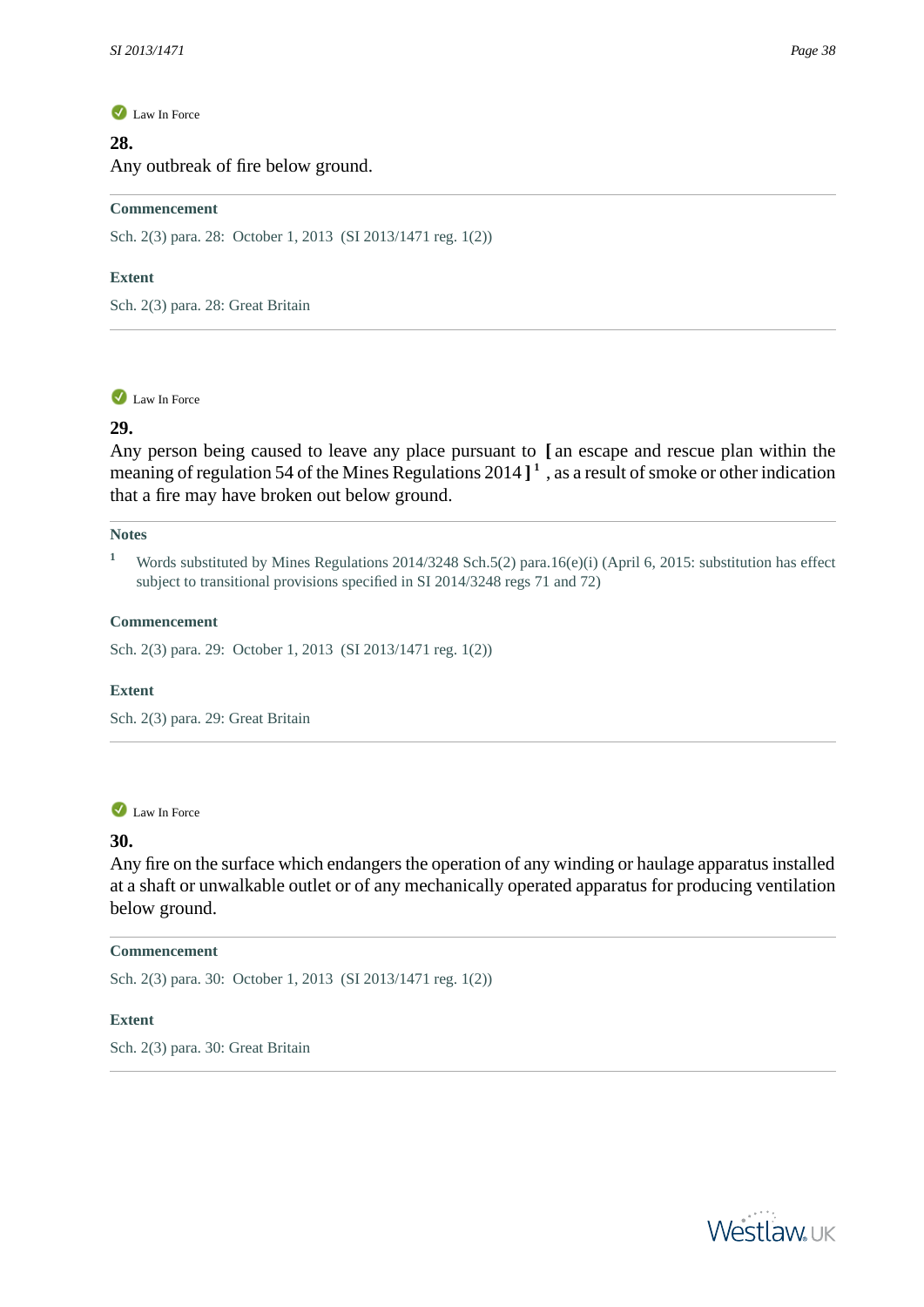# **31.**

The ignition of any gas (other than in a safety lamp) or dust below ground.

#### **Commencement**

Sch. 2(3) para. 31: October 1, 2013 (SI 2013/1471 reg. 1(2))

#### **Extent**

Sch. 2(3) para. 31: Great Britain

Law In Force

## **32.**

The unintentional ignition of any gas in part of a firedamp drainage system on the surface or in an exhauster house.

## **Commencement**

Sch. 2(3) para. 32: October 1, 2013 (SI 2013/1471 reg. 1(2))

### **Extent**

Sch. 2(3) para. 32: Great Britain

# **Escapes of gas with solid matter**

Law In Force

## **33.**

The violent unintentional escape of gas together with coal or other solid matter into the mine workings.

#### **Commencement**

Sch. 2(3) para. 33: October 1, 2013 (SI 2013/1471 reg. 1(2))

#### **Extent**

Sch. 2(3) para. 33: Great Britain

# **Failures of plant or equipment**

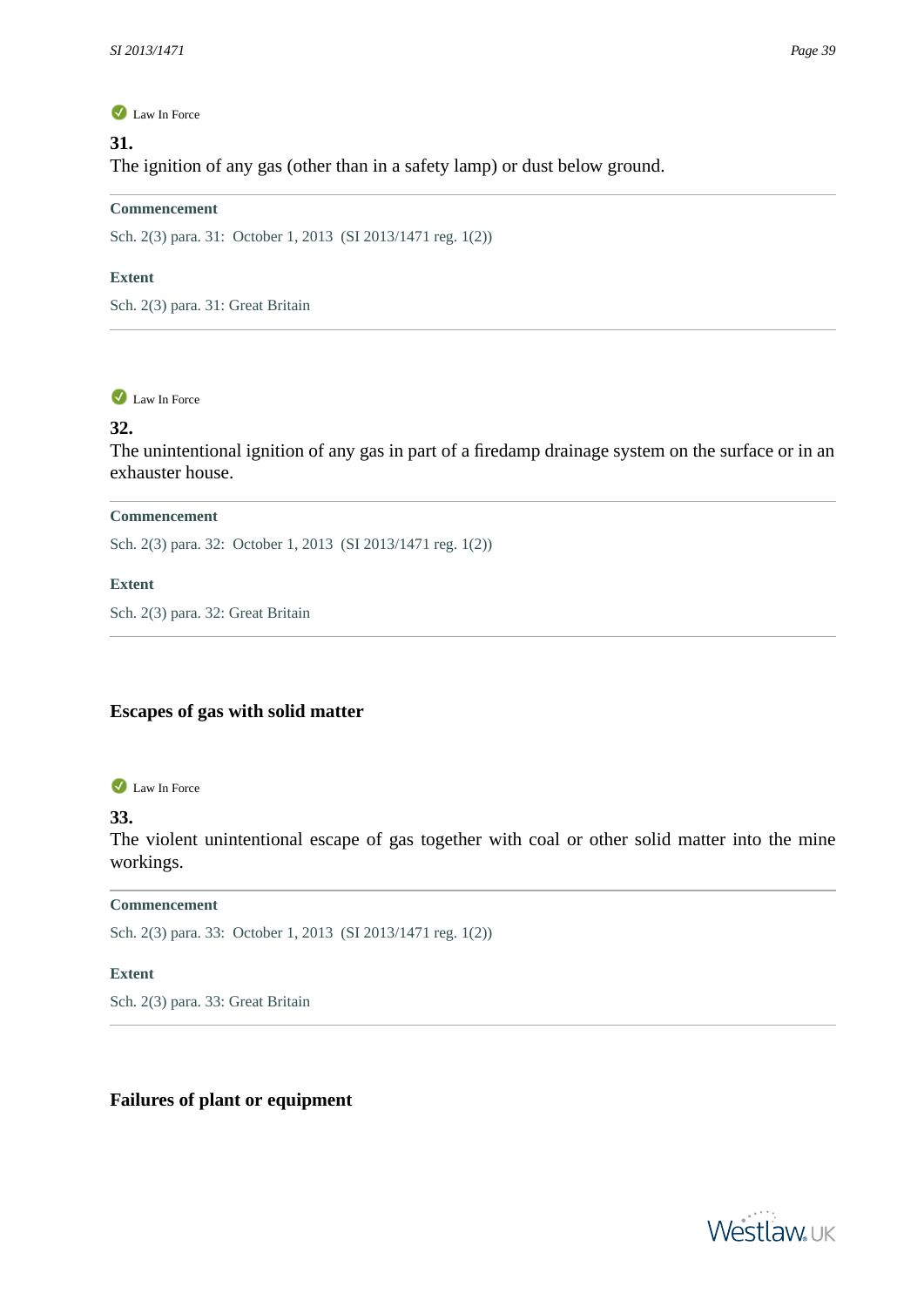**34.** 

The breakage or unintentional uncoupling of any belt, rope, chain, coupling, balance rope, guide rope, rope tensioning system, suspension gear or other gear used for or in connection with—

- (a) carrying persons through any shaft or staple shaft;
- (b) transporting persons below ground; or
- (c) a belt conveyor designated by the mine manager as a man-riding conveyor.

## **Commencement**

Sch. 2(3) para. 34(a)-(c): October 1, 2013 (SI 2013/1471 reg. 1(2))

## **Extent**

Sch. 2(3) para. 34(a)-(c): Great Britain

## Law In Force

### **35.**

The overwinding of—

- (a) any conveyance being used for the carriage of persons; or
- (b) any other conveyance, which becomes detached from its winding rope.

#### **Commencement**

Sch. 2(3) para. 35(a)-(b): October 1, 2013 (SI 2013/1471 reg. 1(2))

#### **Extent**

Sch. 2(3) para. 35(a)-(b): Great Britain

## Law In Force

# **36.**

The bringing to rest of any conveyance operated using the friction of a rope on a winding sheave by the apparatus provided—

- (a) in the headframe of the shaft; or
- (b) in the part of the shaft below the lowest landing for the time being in use,

for the purpose of bringing the conveyance to rest in the event of it being overwound.

#### **Commencement**

Sch. 2(3) para. 36(a)-(b): October 1, 2013 (SI 2013/1471 reg. 1(2))

#### **Extent**

Sch. 2(3) para. 36(a)-(b): Great Britain

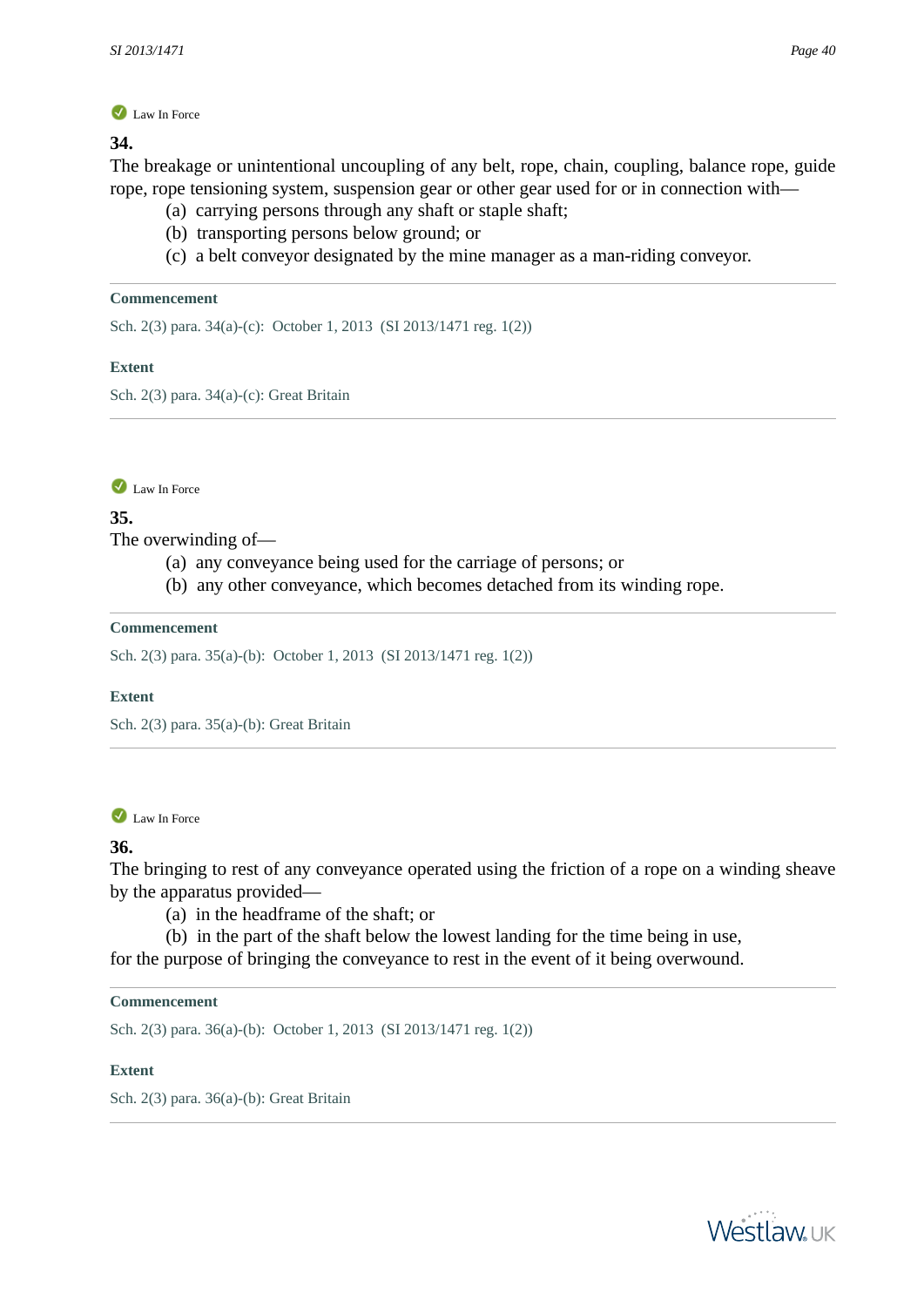## **37.**

The stoppage of any ventilating apparatus (other than an auxiliary fan) for over 30 minutes, except for planned maintenance, which causes a reduction in mine ventilation resulting in dangerous levels of noxious or flammable gases.

#### **Commencement**

Sch. 2(3) para. 37: October 1, 2013 (SI 2013/1471 reg. 1(2))

### **Extent**

Sch. 2(3) para. 37: Great Britain

Law In Force

### **38.**

The collapse of any headframe, winding engine house, fan house or storage bunker.

#### **Commencement**

Sch. 2(3) para. 38: October 1, 2013 (SI 2013/1471 reg. 1(2))

### **Extent**

Sch. 2(3) para. 38: Great Britain

# **Breathing apparatus**

### Law In Force

## **39.**

The malfunction of, or development of a defect in, breathing apparatus or a smoke helmet or other apparatus serving the same purpose or a self-rescuer where—

(a) the malfunction or defect causes, or is likely to cause, a significant risk of personal injury to the user; or

(b) immediately after use and as a result of its use any person receives first-aid or medical treatment because of that person's unfitness or suspected unfitness.

### **Commencement**

Sch. 2(3) para. 39(a)-(b): October 1, 2013 (SI 2013/1471 reg. 1(2))

#### **Extent**

Sch. 2(3) para. 39(a)-(b): Great Britain

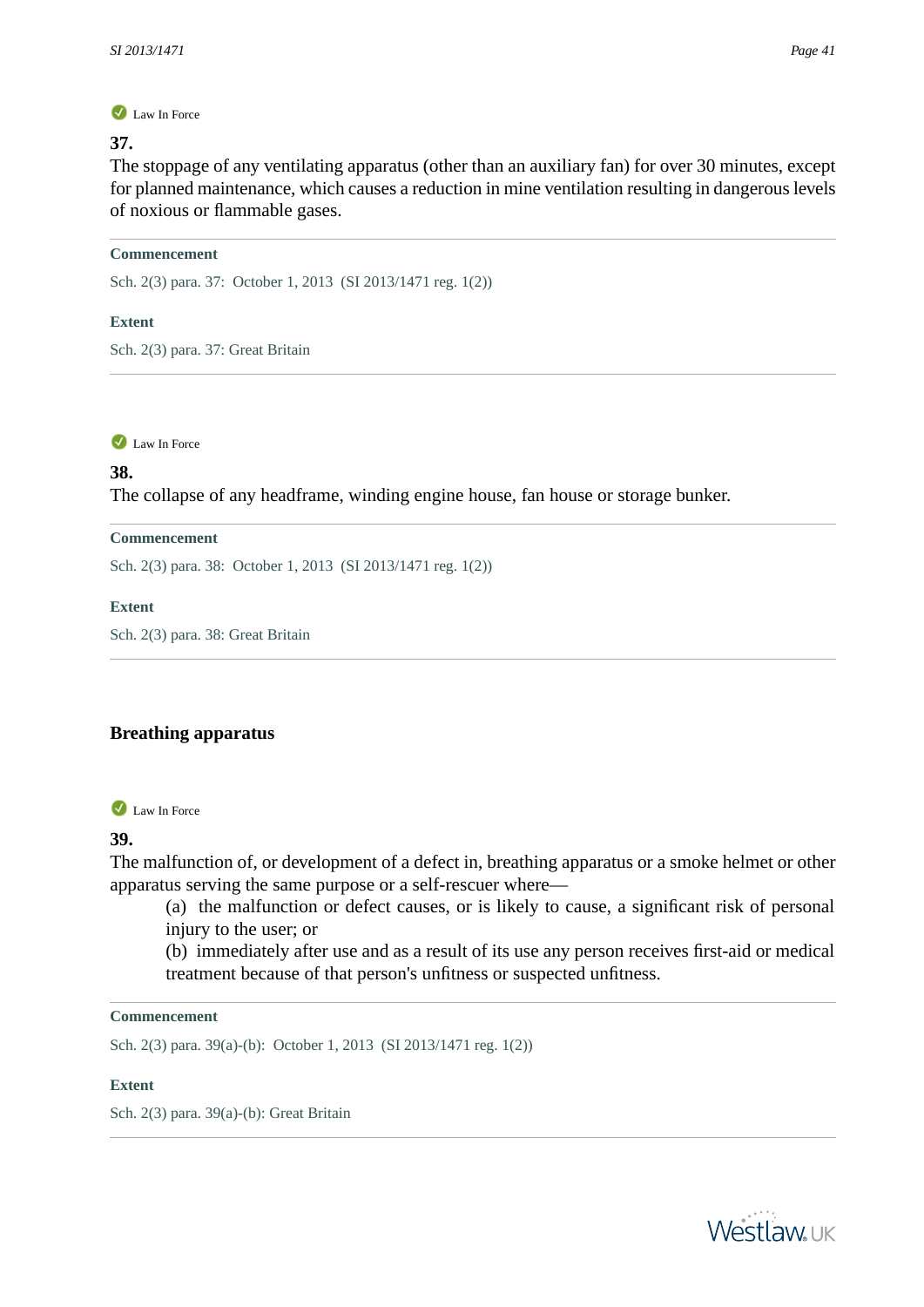# **Emergency escape apparatus**

Law In Force

## **40.**

The use of any apparatus—

(a) provided at a mine in accordance with **[**regulation 51 of the Mines Regulations 2014 **] 1** ; or

(b) used to leave a mine when apparatus and equipment normally so used is unavailable, other than for the purpose of training and practice.

#### **Notes**

**<sup>1</sup>** Words substituted by Mines Regulations 2014/3248 Sch.5(2) para.16(e)(ii) (April 6, 2015: substitution has effect subject to transitional provisions specified in SI 2014/3248 regs 71 and 72)

## **Commencement**

Sch. 2(3) para. 40(a)-(b): October 1, 2013 (SI 2013/1471 reg. 1(2))

#### **Extent**

Sch. 2(3) para. 40(a)-(b): Great Britain

# **Inrushes of gas or flowing material**

**Law In Force** 

**41.** 

The inrush of noxious or flammable gas from old workings.

#### **Commencement**

Sch. 2(3) para. 41: October 1, 2013 (SI 2013/1471 reg. 1(2))

## **Extent**

Sch. 2(3) para. 41: Great Britain



## **42.**

The inrush of water or material which flows when wet from any source.

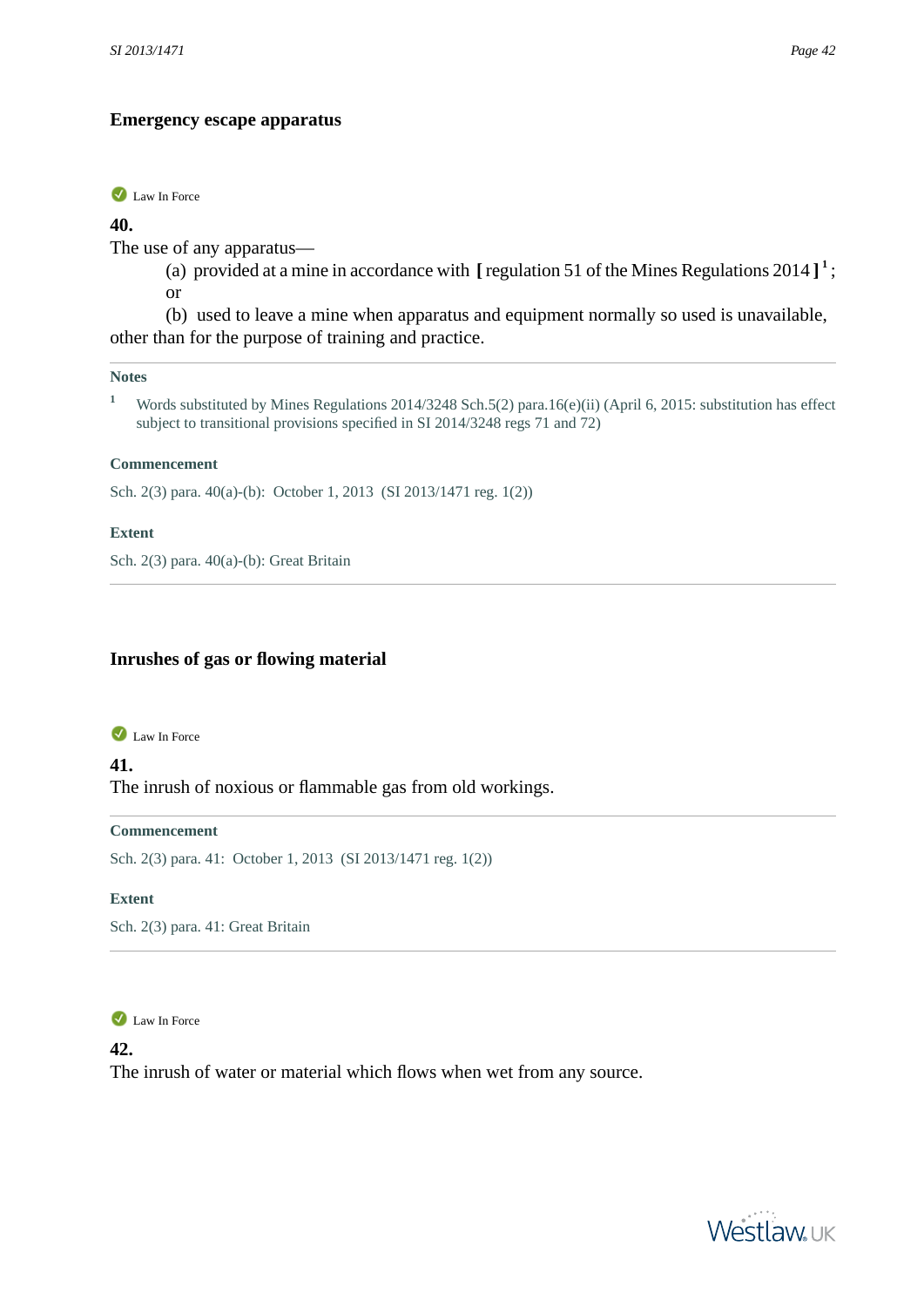Sch. 2(3) para. 42: October 1, 2013 (SI 2013/1471 reg. 1(2))

#### **Extent**

Sch. 2(3) para. 42: Great Britain

#### **Insecure tips**



# **43.**

Any event (including any movement of material or any fire) which indicates that a tip to which **[** the Mines Regulations 2014 apply **] 1** is or is likely to become insecure.

#### **Notes**

**<sup>1</sup>** Words substituted by Mines Regulations 2014/3248 Sch.5(2) para.16(e)(iii) (April 6, 2015: substitution has effect subject to transitional provisions specified in SI 2014/3248 regs 71 and 72)

#### **Commencement**

Sch. 2(3) para. 43: October 1, 2013 (SI 2013/1471 reg. 1(2))

#### **Extent**

Sch. 2(3) para. 43: Great Britain

# **Locomotives**

Law In Force

## **44.**

The bringing to rest of an underground locomotive by means other than its safety circuit protective devices or normal service brakes, when not used for testing purposes.

#### **Commencement**

```
Sch. 2(3) para. 44: October 1, 2013 (SI 2013/1471 reg. 1(2))
```
#### **Extent**

Sch. 2(3) para. 44: Great Britain

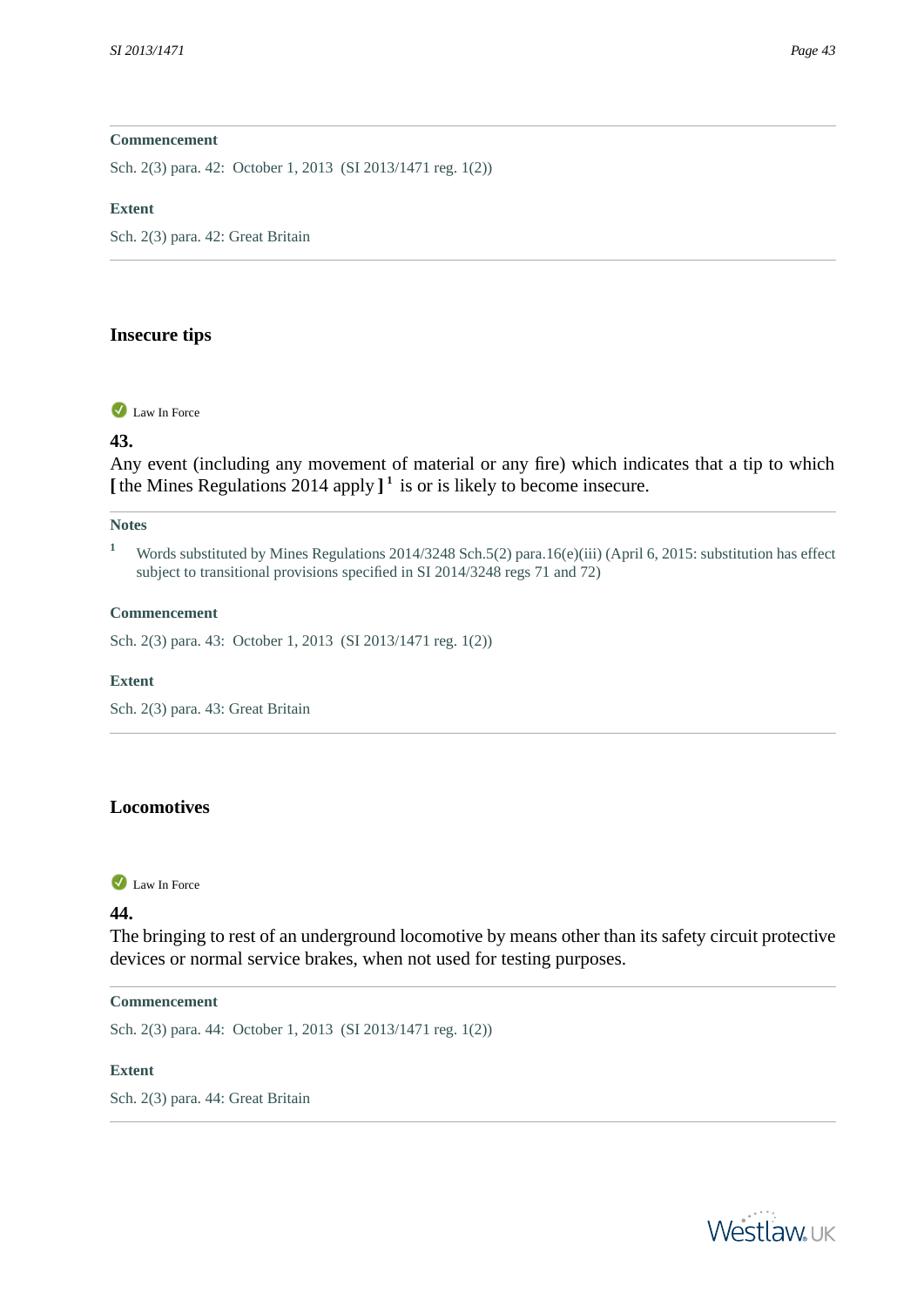# **Falls of ground**

Law In Force

# **45.**

Any fall of ground which—

- (a) results from a failure of an underground support system; and
- (b) prevents persons travelling through the area affected by the fall, or otherwise exposes them to danger,

other than one which is part of the normal operations at a mine.

#### **Commencement**

Sch. 2(3) para. 45(a)-(b): October 1, 2013 (SI 2013/1471 reg. 1(2))

## **Extent**

Sch. 2(3) para. 45(a)-(b): Great Britain

# **Accidents causing specified injuries**

Law In Force

## **46.**

Any accident in which any person suffers a specified injury.

## **Commencement**

Sch. 2(3) para. 46: October 1, 2013 (SI 2013/1471 reg. 1(2))

#### **Extent**

Sch. 2(3) para. 46: Great Britain

# **PART 4**

# **DANGEROUS OCCURENCES WHICH ARE REPORTABLE IN RELATION TO A QUARRY**

**C** Law In Force

# **47. Collapse of storage bunkers**

The collapse of any storage bunker.



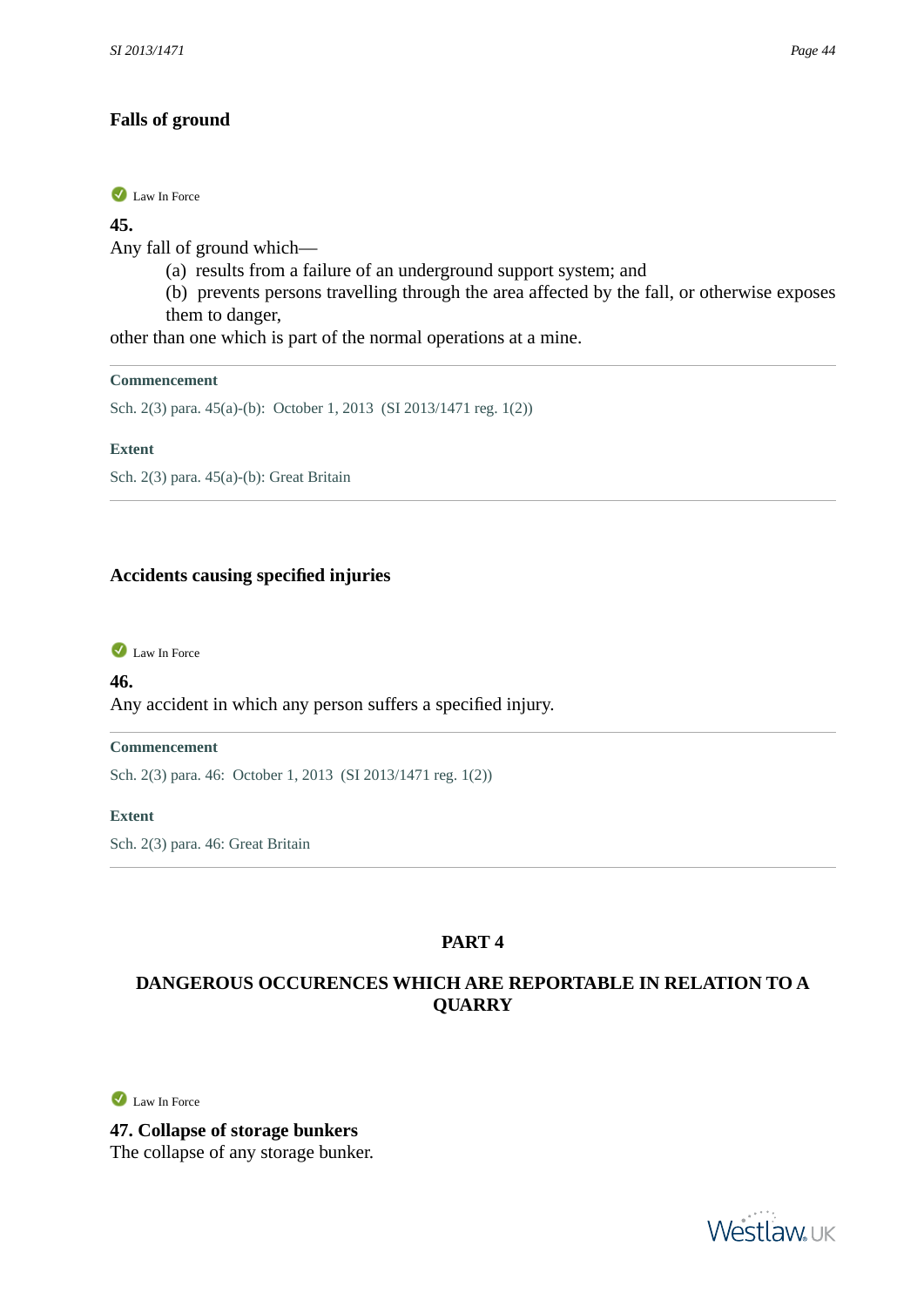Sch. 2(4) para. 47: October 1, 2013 (SI 2013/1471 reg. 1(2))

#### **Extent**

Sch. 2(4) para. 47: Great Britain

Law In Force

## **48. Sinking of craft**

The sinking of any water-borne craft or hovercraft.

#### **Commencement**

Sch. 2(4) para. 48: October 1, 2013 (SI 2013/1471 reg. 1(2))

#### **Extent**

Sch. 2(4) para. 48: Great Britain

## Law In Force

### **49.— Projection of substances outside quarry**

(1) Following a blasting operation, the projection of any material beyond the designated danger zone or the projection of any material which caused or might have caused injury.

(2) In this paragraph, "danger zone" means the area determined for each blast under the shotfiring rules required by regulation 25(2)(a)(i) and (b) of the 1999 Regulations.

#### **Commencement**

Sch. 2(4) para. 49(1)-(2): October 1, 2013 (SI 2013/1471 reg. 1(2))

#### **Extent**

Sch. 2(4) para. 49(1)-(2): Great Britain

# Law In Force

**50. Misfires** Any misfire, as defined by regulation 2(1) of the 1999 Regulations.

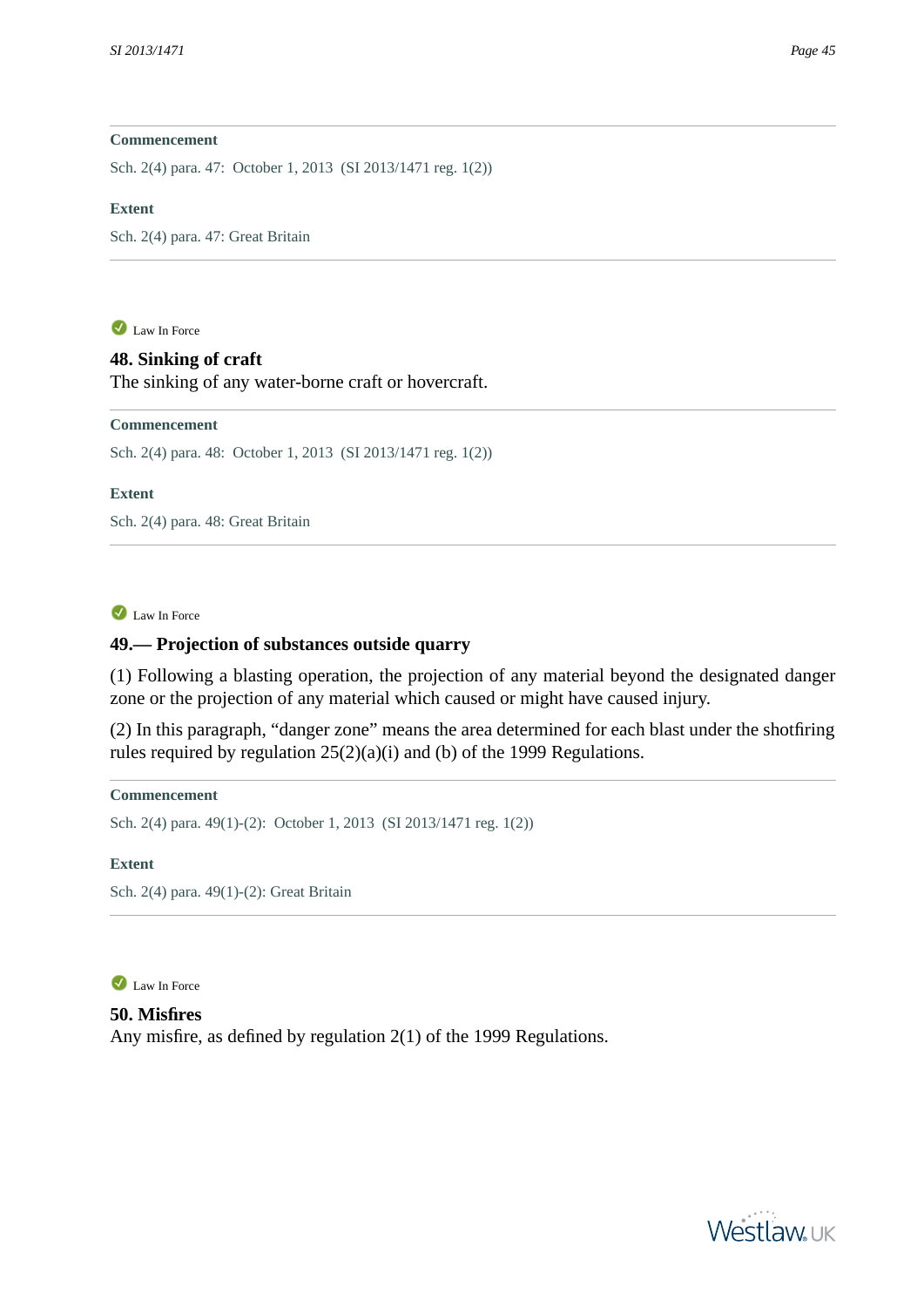Sch. 2(4) para. 50: October 1, 2013 (SI 2013/1471 reg. 1(2))

#### **Extent**

Sch. 2(4) para. 50: Great Britain

## Law In Force

## **51. Insecure tips**

Any event (including any movement of material or any fire) which indicates that a tip to which the 1999 Regulations apply is or is likely to become insecure.

#### **Commencement**

Sch. 2(4) para. 51: October 1, 2013 (SI 2013/1471 reg. 1(2))

#### **Extent**

Sch. 2(4) para. 51: Great Britain

Law In Force

#### **52. Movement of slopes or faces**

Any movement or failure of an excavated slope or face which—

- (a) could cause the death of any person; or
- (b) adversely affects any building, contiguous land, transport system, footpath, public utility or service, watercourse, reservoir or area of public access.

#### **Commencement**

Sch. 2(4) para. 52(a)-(b): October 1, 2013 (SI 2013/1471 reg. 1(2))

#### **Extent**

Sch. 2(4) para. 52(a)-(b): Great Britain

# Law In Force

## **53. Explosion or fire in vehicles or mobile plant**

Any explosion or fire in—

- (a) a dump truck with a load capacity of at least 50 tonnes; or
- (b) an excavator with a bucket capacity of at least 5 cubic metres,

which results in the stoppage of that vehicle or plant for more than 24 hours, and which affects—

- (i) any place where persons normally work; or
- (ii) the route of egress from such a place.

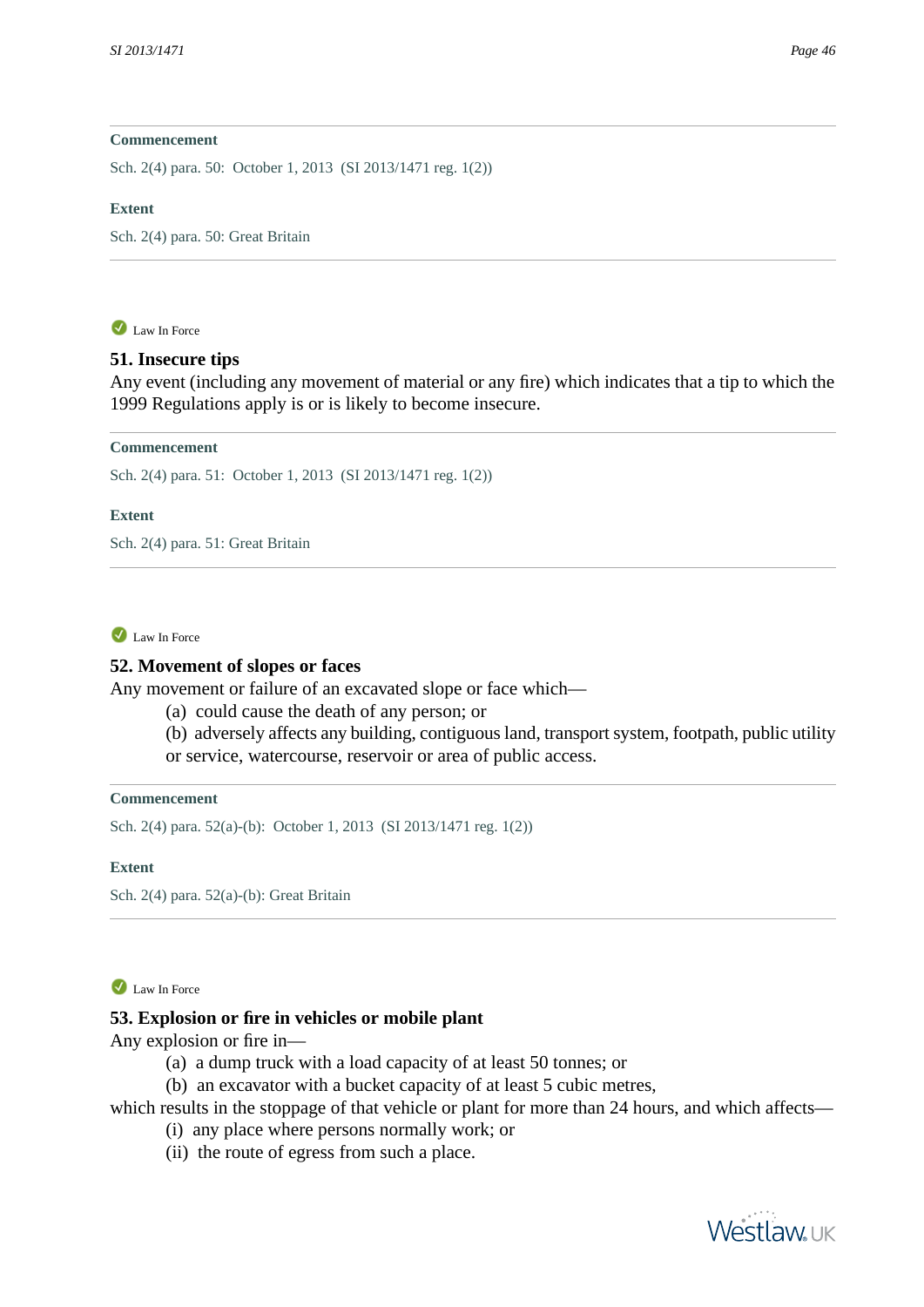Sch. 2(4) para. 53(a)-(ii): October 1, 2013 (SI 2013/1471 reg. 1(2))

#### **Extent**

Sch. 2(4) para. 53(a)-(ii): Great Britain

# **PART 5**

# **DANGEROUS OCCURRENCES WHICH ARE REPORTABLE IN RESPECT OF A RELEVANT TRANSPORT SYSTEM**

# **Collision or derailment of passenger trains**

Law In Force

**54.**  Any collision between a passenger train and another train.

### **Commencement**

Sch. 2(5) para. 54: October 1, 2013 (SI 2013/1471 reg. 1(2))

## **Extent**

Sch. 2(5) para. 54: Great Britain



**55.**  The derailment of the whole or part of a passenger train.

### **Commencement**

Sch. 2(5) para. 55: October 1, 2013 (SI 2013/1471 reg. 1(2))

#### **Extent**

Sch. 2(5) para. 55: Great Britain

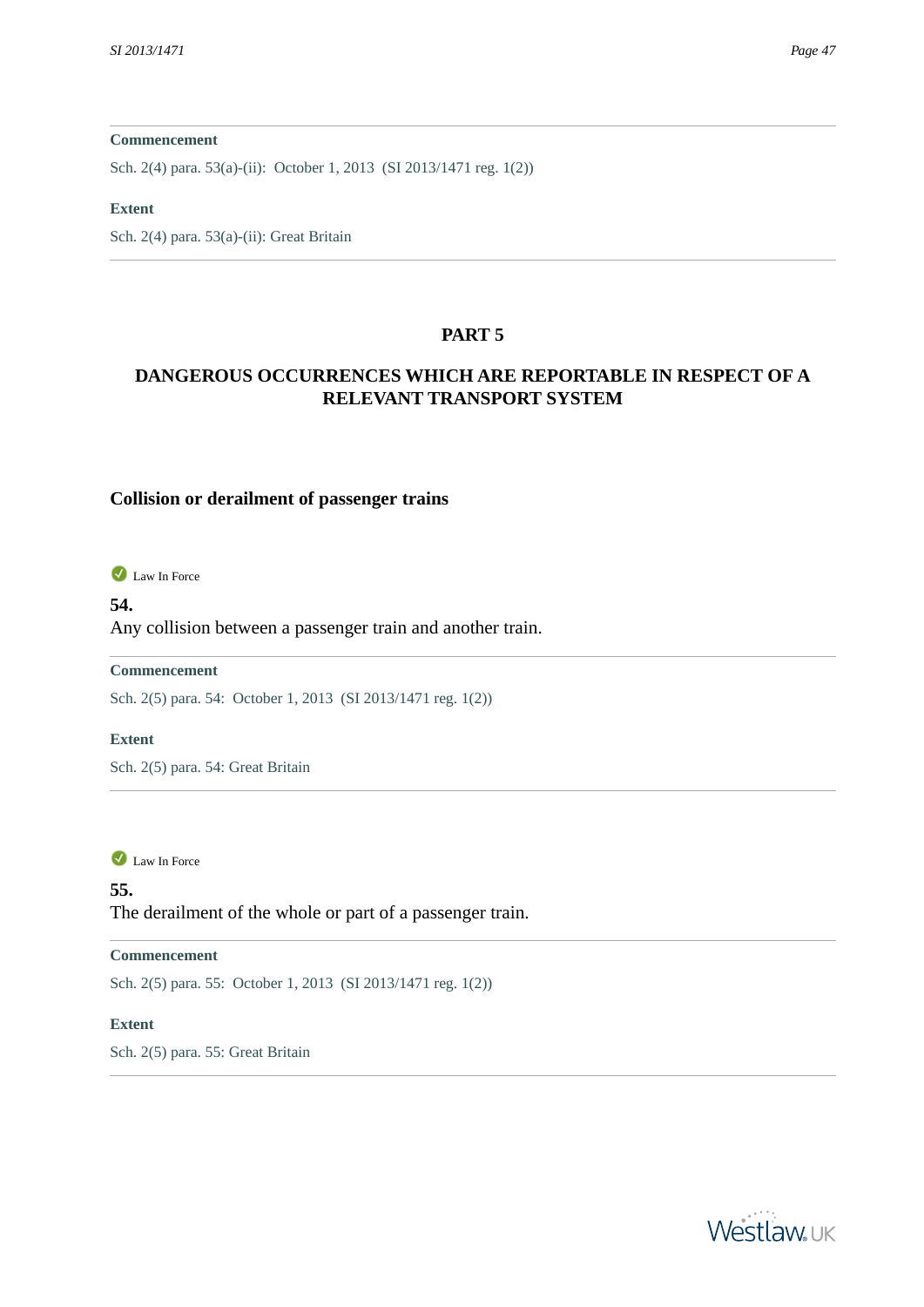# **Collision or derailment not involving passenger trains**

Law In Force

# **56.**

Any collision between non-passenger trains—

- (a) on a running line, which causes damage to a train; or
- (b) in a siding, which causes damage to a train and an obstruction to a running line.

### **Commencement**

Sch. 2(5) para. 56(a)-(b): October 1, 2013 (SI 2013/1471 reg. 1(2))

## **Extent**

Sch. 2(5) para. 56(a)-(b): Great Britain

# Law In Force

# **57.**

The derailment of a non-passenger train—

(a) on a running line, except a derailment during shunting operations which does not obstruct

- any other running line; or
- (b) in a siding, which causes an obstruction to a running line.

## **Commencement**

Sch. 2(5) para. 57(a)-(b): October 1, 2013 (SI 2013/1471 reg. 1(2))

## **Extent**

Sch. 2(5) para. 57(a)-(b): Great Britain

# **Accidents involving any train**



## **58.**

Any collision between a train and a buffer stop which causes damage to the train, except a collision in a siding.

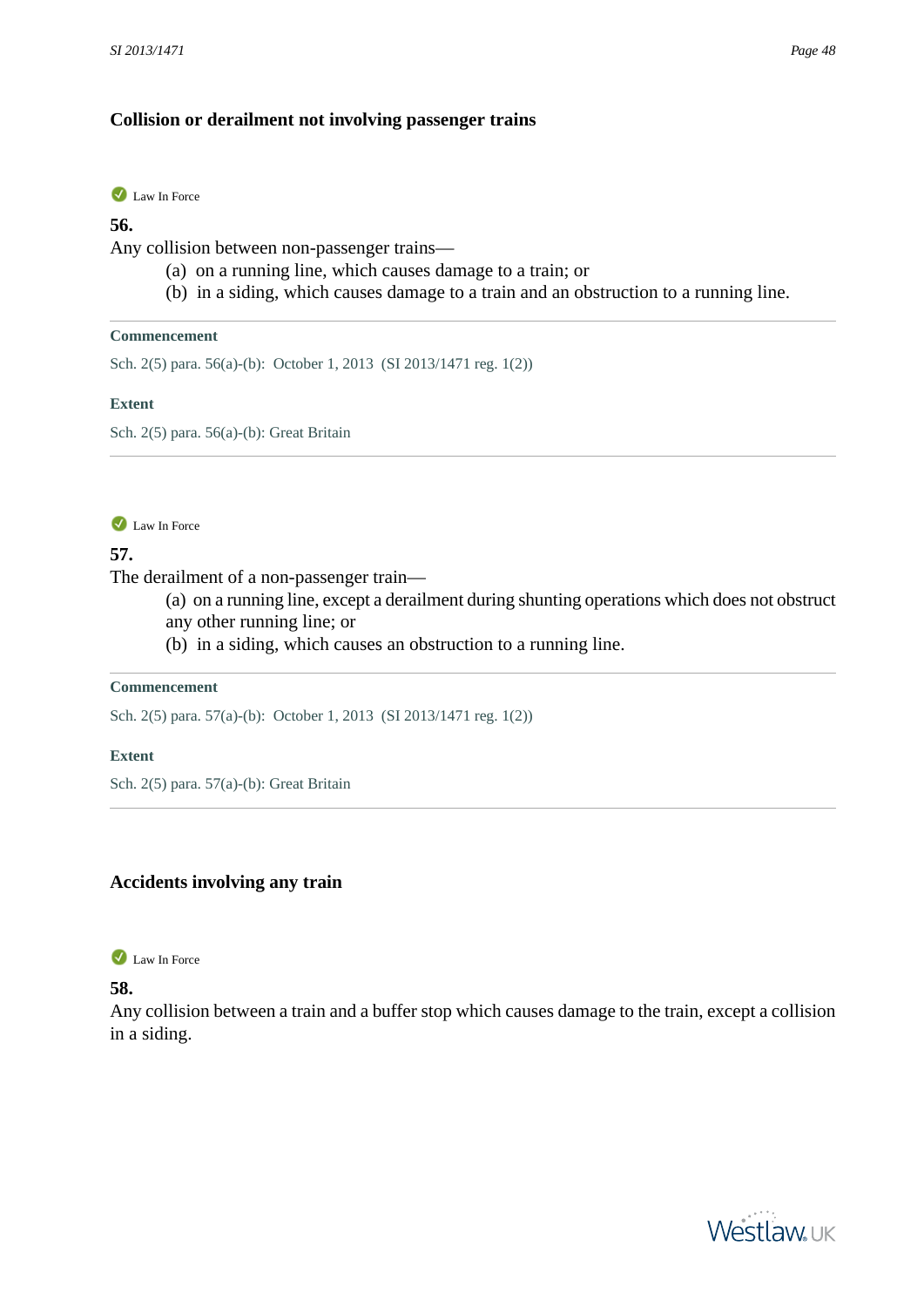Sch. 2(5) para. 58: October 1, 2013 (SI 2013/1471 reg. 1(2))

#### **Extent**

Sch. 2(5) para. 58: Great Britain



## **59.**

A train striking any cattle or horse, whether or not damage is caused to the train, or striking any other animal which causes damage necessitating immediate temporary or permanent repair (including damage to the windows of the driver's cab but excluding other damage consisting solely in the breakage of glass).

#### **Commencement**

Sch. 2(5) para. 59: October 1, 2013 (SI 2013/1471 reg. 1(2))

#### **Extent**

Sch. 2(5) para. 59: Great Britain



## **60.**

A train on a running line striking or being struck by any object which causes damage necessitating immediate temporary or permanent repair (including damage to the windows of the driver's cab but excluding other damage consisting solely in the breakage of glass) or which might have been liable to derail the train.

## **Commencement**

Sch. 2(5) para. 60: October 1, 2013 (SI 2013/1471 reg. 1(2))

#### **Extent**

Sch. 2(5) para. 60: Great Britain



## **61.**

A train, other than one on a railway, striking or being struck by a road vehicle.

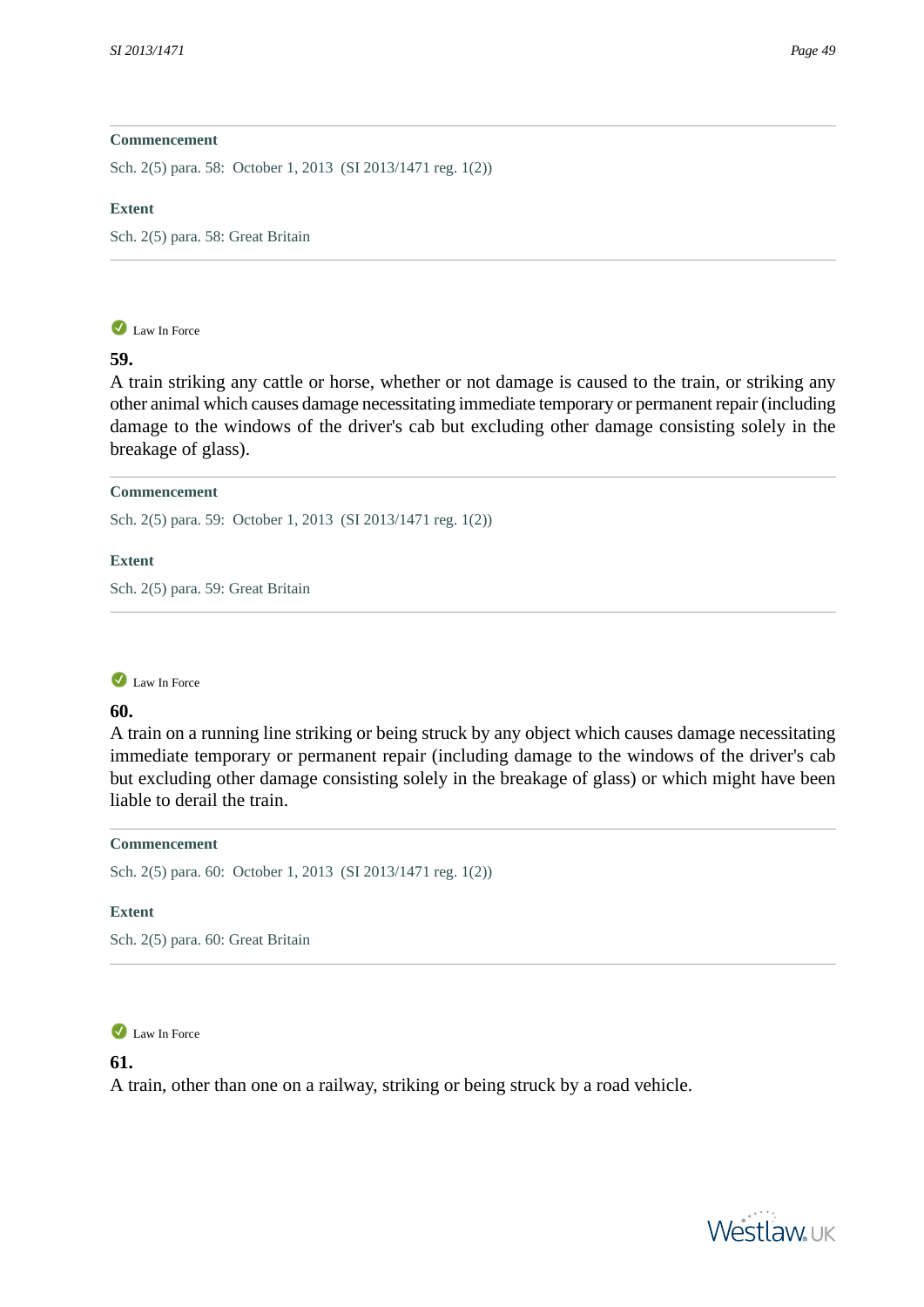Sch. 2(5) para. 61: October 1, 2013 (SI 2013/1471 reg. 1(2))

#### **Extent**

Sch. 2(5) para. 61: Great Britain

## Law In Force

# **62.**

A passenger train, or a non-passenger train not fitted with continuous self-applying brakes, becoming unintentionally divided.

#### **Commencement**

Sch. 2(5) para. 62: October 1, 2013 (SI 2013/1471 reg. 1(2))

#### **Extent**

Sch. 2(5) para. 62: Great Britain

## **Failure of train parts**

Law In Force

**63.** 

The failure of—

- (a) an axle;
- (b) a wheel or tyre, including a tyre loose on its wheel;
- (c) a rope or the rope's fastenings;
- (d) a winding plant or equipment involved in working an incline; or
- (e) any part of a train which is likely to cause an accident to that or any other train, or to cause personal injury to any person,

which occurs or is discovered whilst the train is on a running line.

#### **Commencement**

Sch. 2(5) para. 63(a)-(e): October 1, 2013 (SI 2013/1471 reg. 1(2))

## **Extent**

Sch. 2(5) para. 63(a)-(e): Great Britain

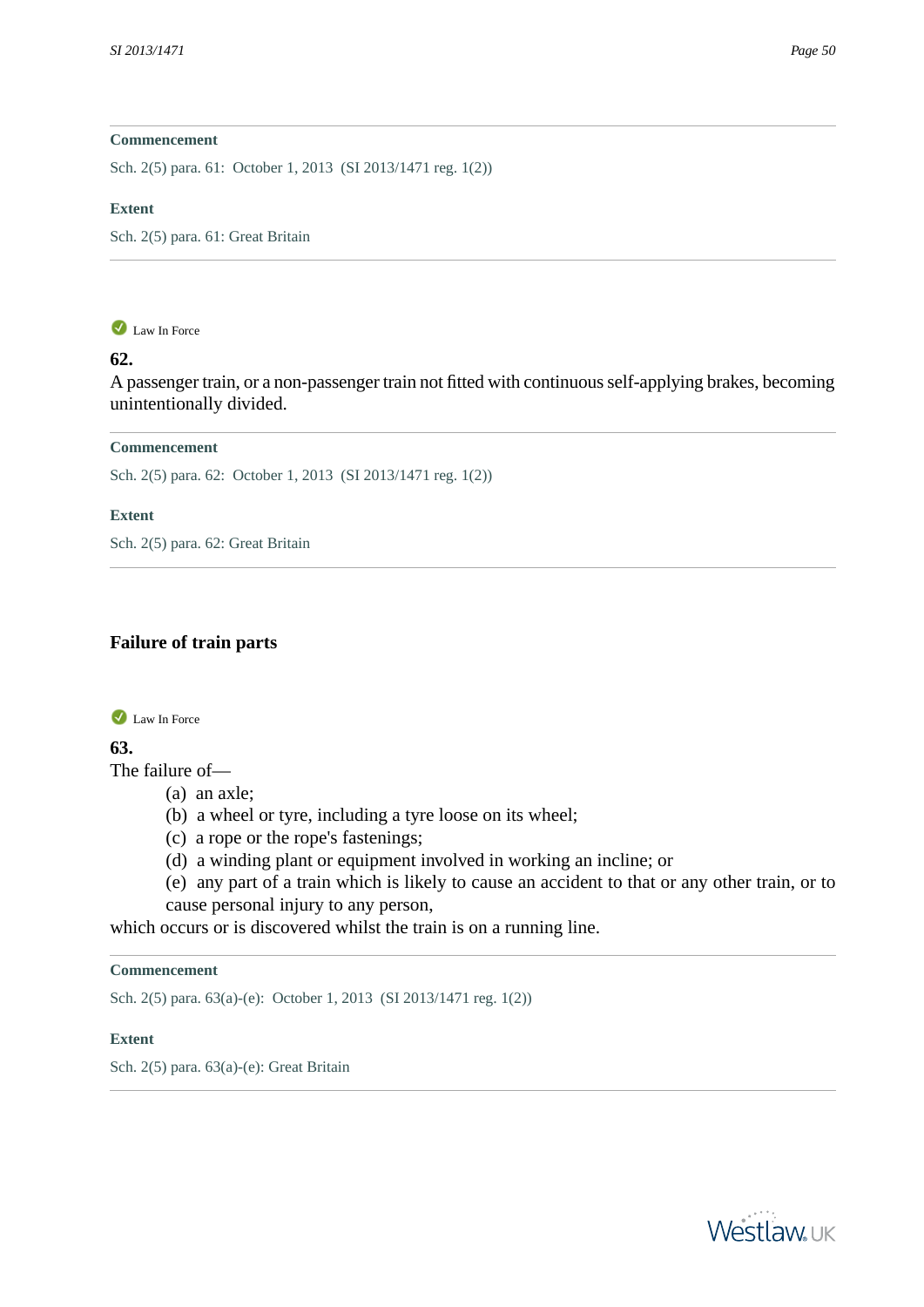# **Fire**



# **64.**

Any fire—

(a) in or on any part of a passenger train or a train carrying dangerous goods within the meaning of the Carriage of Dangerous Goods and Use of Transportable Pressure Equipment Regulations 2009**<sup>1</sup>** ;

(b) in or on any part of a non-passenger train which was extinguished by a fire-fighting service;

(c) seriously affecting the functioning of signalling equipment;

(d) affecting the permanent way or works of a relevant transport system which necessitates the suspension of services over any line, or the closure of any part of a station or signal box or other premises, for a period—

(i) of more than 30 minutes in the case of any part of a relevant transport system below ground; and

- (ii) in any other case, of more than 1 hour; or
- (e) causing damage which could affect the running of a relevant transport system.

# **Notes**

**1** regulations 2, 3, 11, 12, 19, 20, 21, 22, 25, 29, 32 and 34, and paragraph 4 of Schedule 2 were amended by S.I. 2011/1885, which also inserted regulations 19A, 19B, 19C, 19D, 19E and 19F.

# **Commencement**

Sch. 2(5) para. 64(a)-(e): October 1, 2013 (SI 2013/1471 reg. 1(2))

# **Extent**

Sch. 2(5) para. 64(a)-(e): Great Britain

# **Severe electrical arcing or fusing**

Law In Force

**65.** 

Severe electrical arcing or fusing—

- (a) in or on any part of any train; or
- (b) which seriously affects the functioning of signalling equipment.

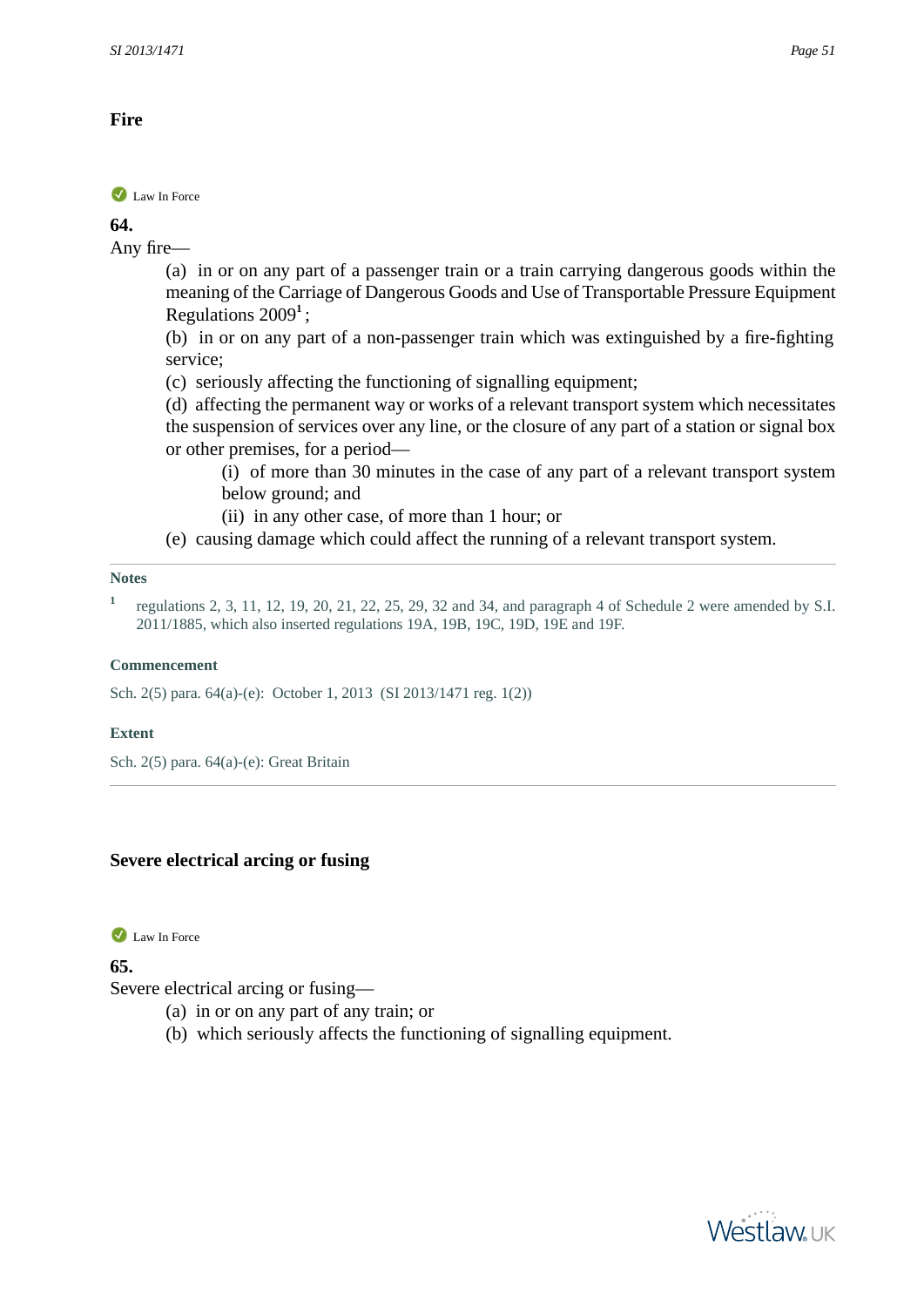Sch. 2(5) para. 65(a)-(b): October 1, 2013 (SI 2013/1471 reg. 1(2))

#### **Extent**

Sch. 2(5) para. 65(a)-(b): Great Britain

# **Level crossings**



# **66.**  Any train striking a road vehicle or gate at a level crossing.

#### **Commencement**

Sch. 2(5) para. 66: October 1, 2013 (SI 2013/1471 reg. 1(2))

### **Extent**

Sch. 2(5) para. 66: Great Britain



# **67.**  Any train running onto a level crossing when not authorised to do so.

## **Commencement**

Sch. 2(5) para. 67: October 1, 2013 (SI 2013/1471 reg. 1(2))

#### **Extent**

Sch. 2(5) para. 67: Great Britain

# Law In Force

# **68.**

The failure of equipment at a level crossing which could cause a significant risk of personal injury to users of the road or path crossing the railway.

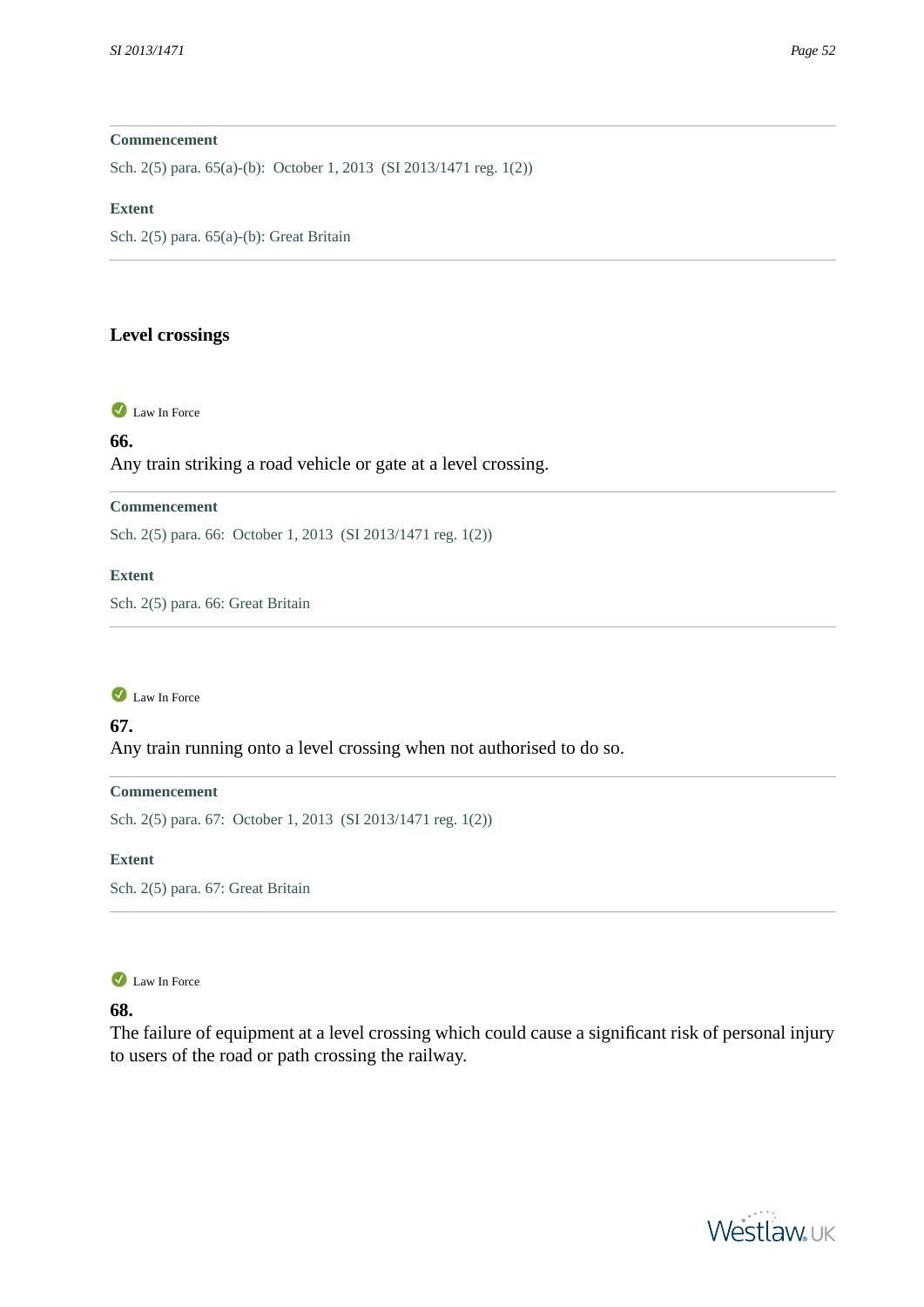Sch. 2(5) para. 68: October 1, 2013 (SI 2013/1471 reg. 1(2))

#### **Extent**

Sch. 2(5) para. 68: Great Britain

## **The permanent way and other works**



# **69.**

The failure of a rail in a running line or of a rack rail, which results in—

(a) a complete fracture of the rail through its cross-section; or

(b) in a piece becoming detached from the rail which requires the immediate stoppage of traffic or the immediate imposition of a lower speed restriction.

#### **Commencement**

Sch. 2(5) para. 69(a)-(b): October 1, 2013 (SI 2013/1471 reg. 1(2))

#### **Extent**

Sch. 2(5) para. 69(a)-(b): Great Britain

## Law In Force

# **70.**

The buckle of a running line which requires the immediate stoppage of traffic or the immediate imposition of a lower speed restriction.

#### **Commencement**

Sch. 2(5) para. 70: October 1, 2013 (SI 2013/1471 reg. 1(2))

#### **Extent**

Sch. 2(5) para. 70: Great Britain



## **71.**

An aircraft or vehicle of any kind either landing on, running onto or coming to rest across the line, or damaging the line, so as to cause damage—

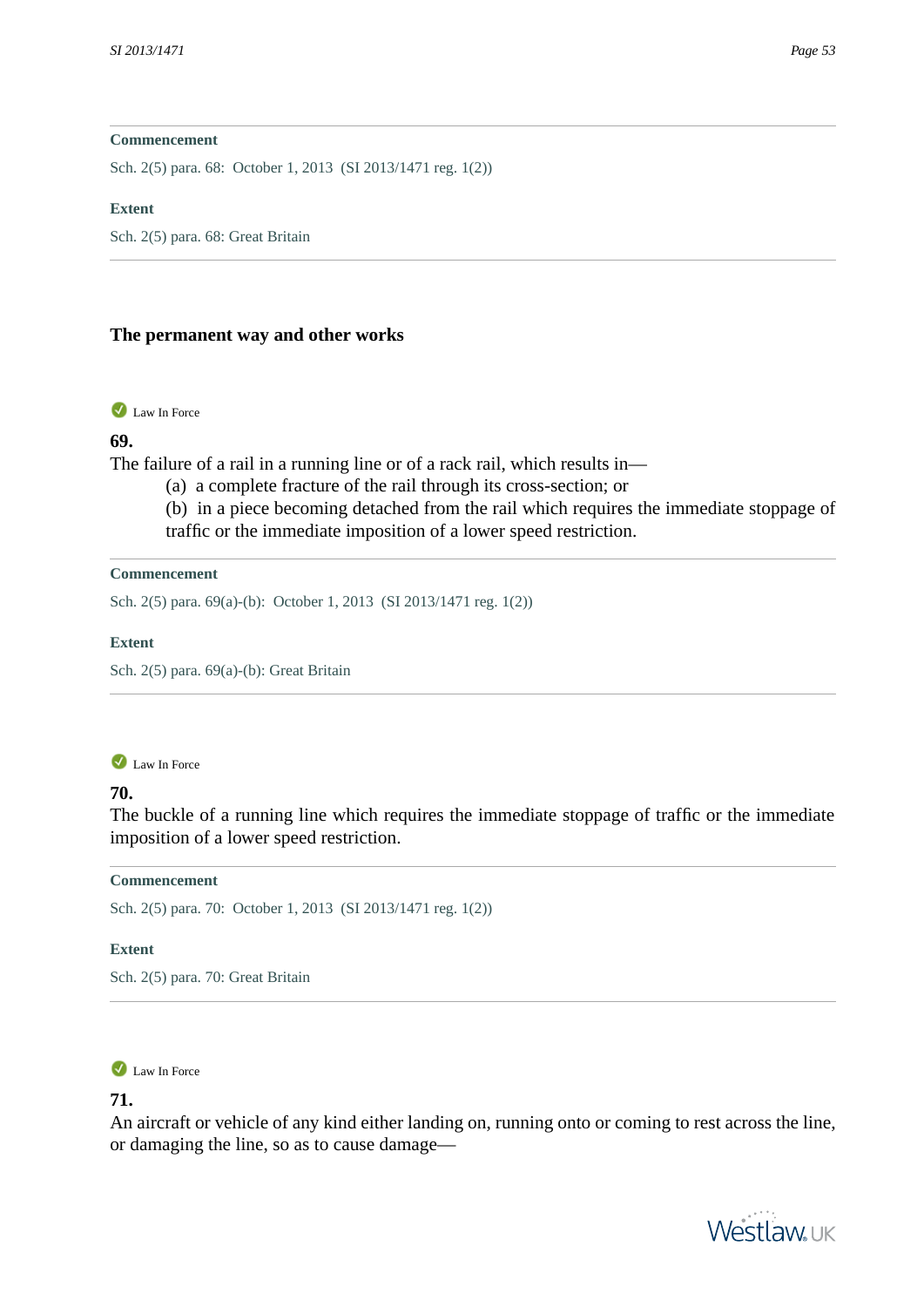- (a) which obstructs the line; or
- (b) to any railway equipment at a level crossing.

Sch. 2(5) para. 71(a)-(b): October 1, 2013 (SI 2013/1471 reg. 1(2))

#### **Extent**

Sch. 2(5) para. 71(a)-(b): Great Britain

Law In Force

# **72.**

The runaway of an escalator, lift or passenger conveyor.

#### **Commencement**

Sch. 2(5) para. 72: October 1, 2013 (SI 2013/1471 reg. 1(2))

### **Extent**

Sch. 2(5) para. 72: Great Britain

## Law In Force

# **73.**

The following classes of accident where they are likely to cause an accident to a train or a significant risk of personal injury to any person—

(a) the failure of a tunnel, bridge, viaduct, culvert, station or other structure or any part of it including the fixed electrical equipment of an electrified relevant transport system;

(b) any failure in the signalling system which could cause a significant risk to the safe passage of trains other than a failure of a traffic light controlling the movement of vehicles on a road;

- (c) a slip of a cutting or of an embankment;
- (d) flooding of the permanent way;
- (e) the striking of a bridge by a vessel or by a road vehicle or its load; or
- (f) the failure of any other portion of the permanent way or works.

# **Commencement**

Sch. 2(5) para. 73(a)-(f): October 1, 2013 (SI 2013/1471 reg. 1(2))

### **Extent**

Sch. 2(5) para. 73(a)-(f): Great Britain

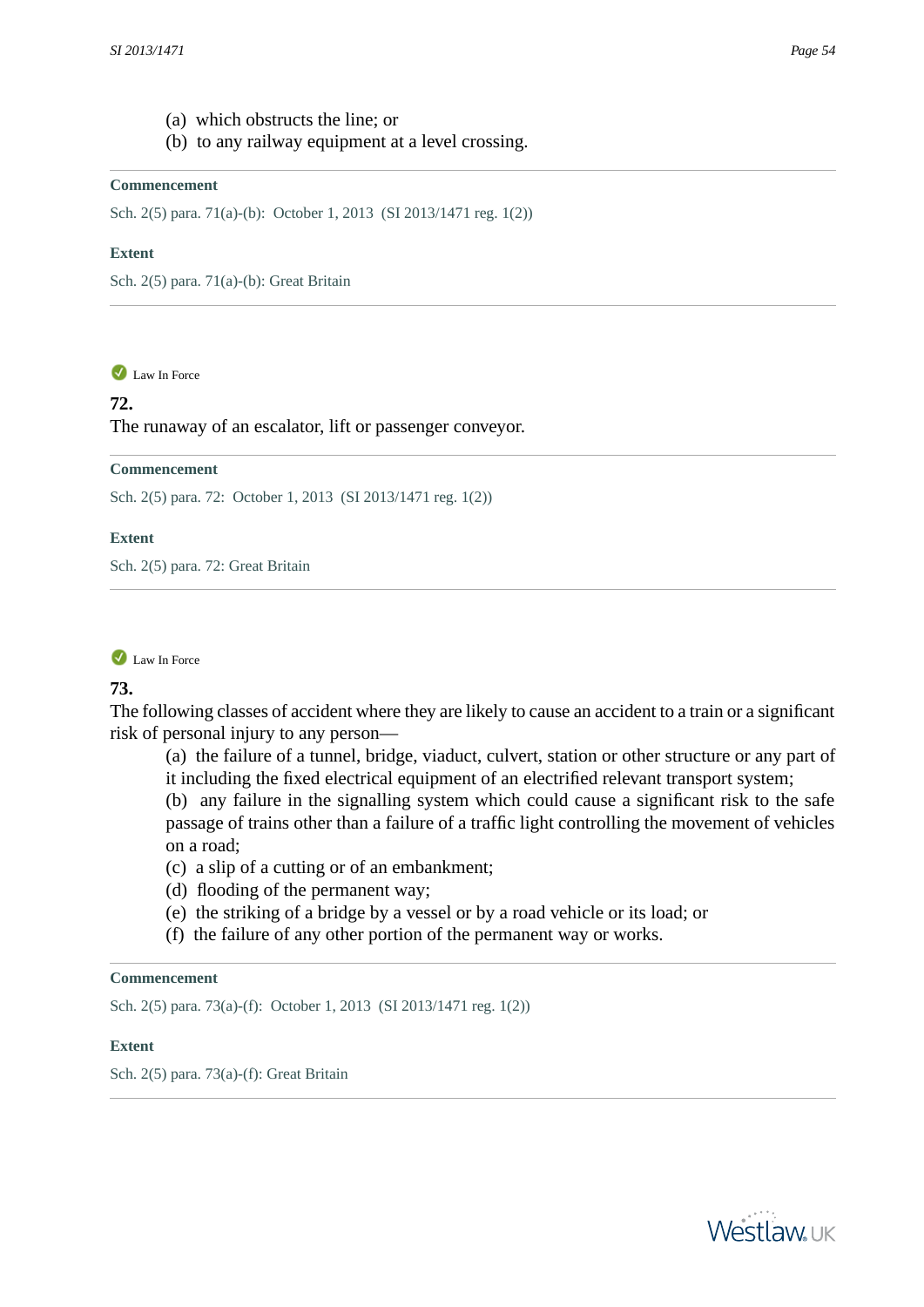# **Incidents of signals passed without authority**



# **74.**

Any train, travelling on a running line or entering a running line from a siding, passing a signal displaying a stop aspect without authority, unless the stop aspect was not displayed in sufficient time for the driver to stop safely at the signal.

# **Commencement** Sch. 2(5) para. 74: October 1, 2013 (SI 2013/1471 reg. 1(2))

## **Extent**

Sch. 2(5) para. 74: Great Britain

# **PART 6**

# **DANGEROUS OCCURRENCES WHICH ARE REPORTABLE IN RESPECT OF AN OFFSHORE WORKPLACE**

# **Release of petroleum hydrocarbon**

## **Law In Force**

# **75.**

The unintentional release of petroleum hydrocarbon on or from an offshore installation which— (a) results in—

- - (i) a fire or explosion; or
	- (ii) the taking of action to prevent or limit the consequences of a potential fire or explosion; or
- (b) could cause a specified injury to, or the death of, any person.

# **Commencement**

Sch. 2(6) para. 75(a)-(b): October 1, 2013 (SI 2013/1471 reg. 1(2))

## **Extent**

Sch. 2(6) para. 75(a)-(b): Great Britain

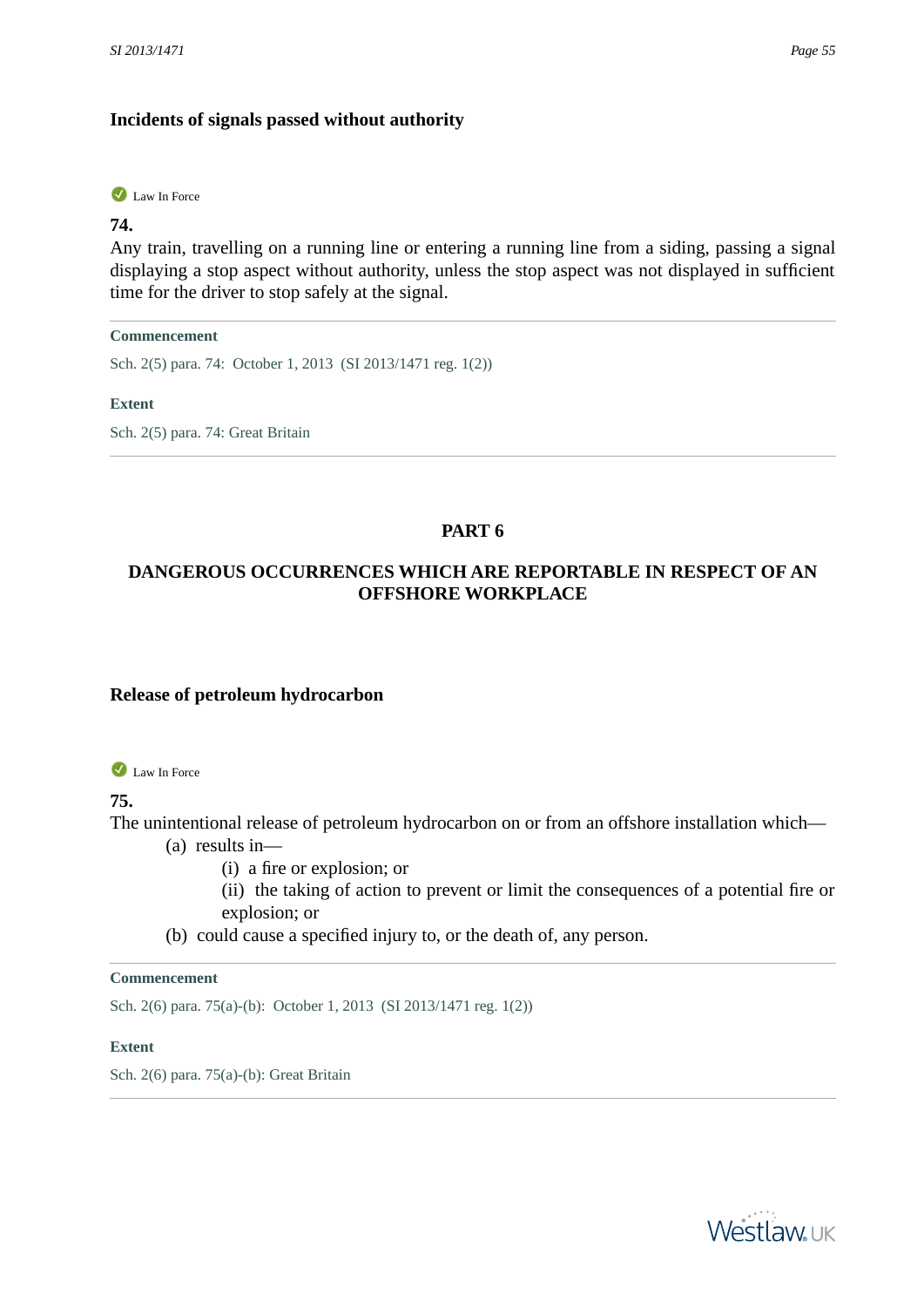# **Fire or explosion**



# **76.**

Any fire or explosion at an offshore installation, other than one caused by the release of petroleum hydrocarbon, which results in the stoppage of plant or the suspension of normal work.

## **Commencement**

Sch. 2(6) para. 76: October 1, 2013 (SI 2013/1471 reg. 1(2))

## **Extent**

Sch. 2(6) para. 76: Great Britain

## **Release or escape of dangerous substances**

Law In Force

# **77.**

The unintentional or uncontrolled release or escape of any substance (other than petroleum hydrocarbon) on or from an offshore installation which could cause a significant risk of personal injury to any person.

## **Commencement**

Sch. 2(6) para. 77: October 1, 2013 (SI 2013/1471 reg. 1(2))

## **Extent**

Sch. 2(6) para. 77: Great Britain

# **Collapses**

## Law In Force

## **78.**

Any unintentional collapse or partial collapse of any offshore installation or of any plant on an offshore installation which jeopardises the overall structural integrity of the installation.

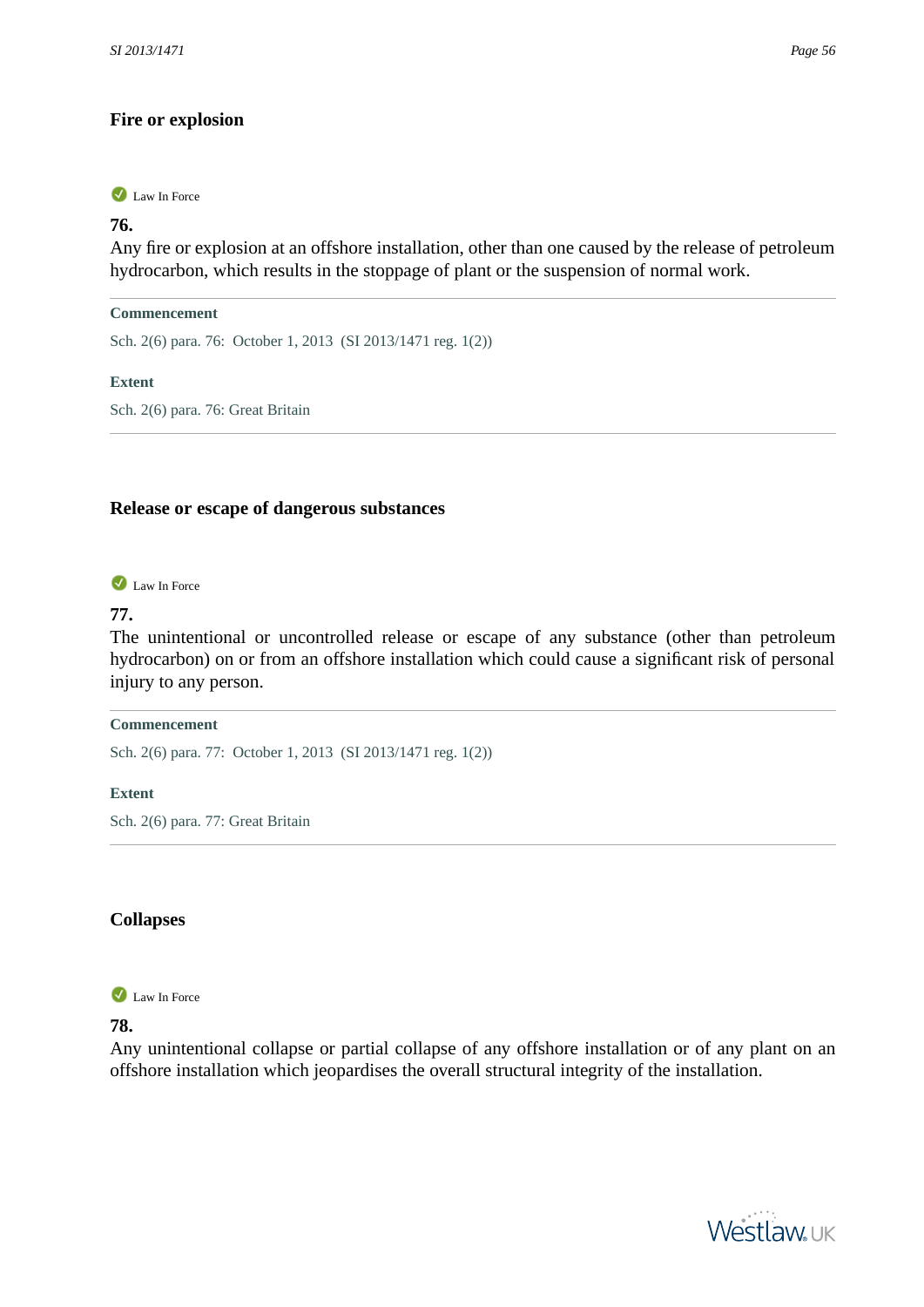Sch. 2(6) para. 78: October 1, 2013 (SI 2013/1471 reg. 1(2))

#### **Extent**

Sch. 2(6) para. 78: Great Britain

## **Equipment**



# **79.**

The failure of equipment required to maintain a floating offshore installation on station which could cause a specified injury to, or the death of, any person.

### **Commencement**

Sch. 2(6) para. 79: October 1, 2013 (SI 2013/1471 reg. 1(2))

### **Extent**

Sch. 2(6) para. 79: Great Britain

# **Dropping objects**

# Law In Force

## **80.**

The dropping of any object on an offshore installation or on an attendant vessel or into the water adjacent to an installation or vessel which could cause a specified injury to, or the death of, any person.

#### **Commencement**

Sch. 2(6) para. 80: October 1, 2013 (SI 2013/1471 reg. 1(2))

### **Extent**

Sch. 2(6) para. 80: Great Britain

# **Weather damage**

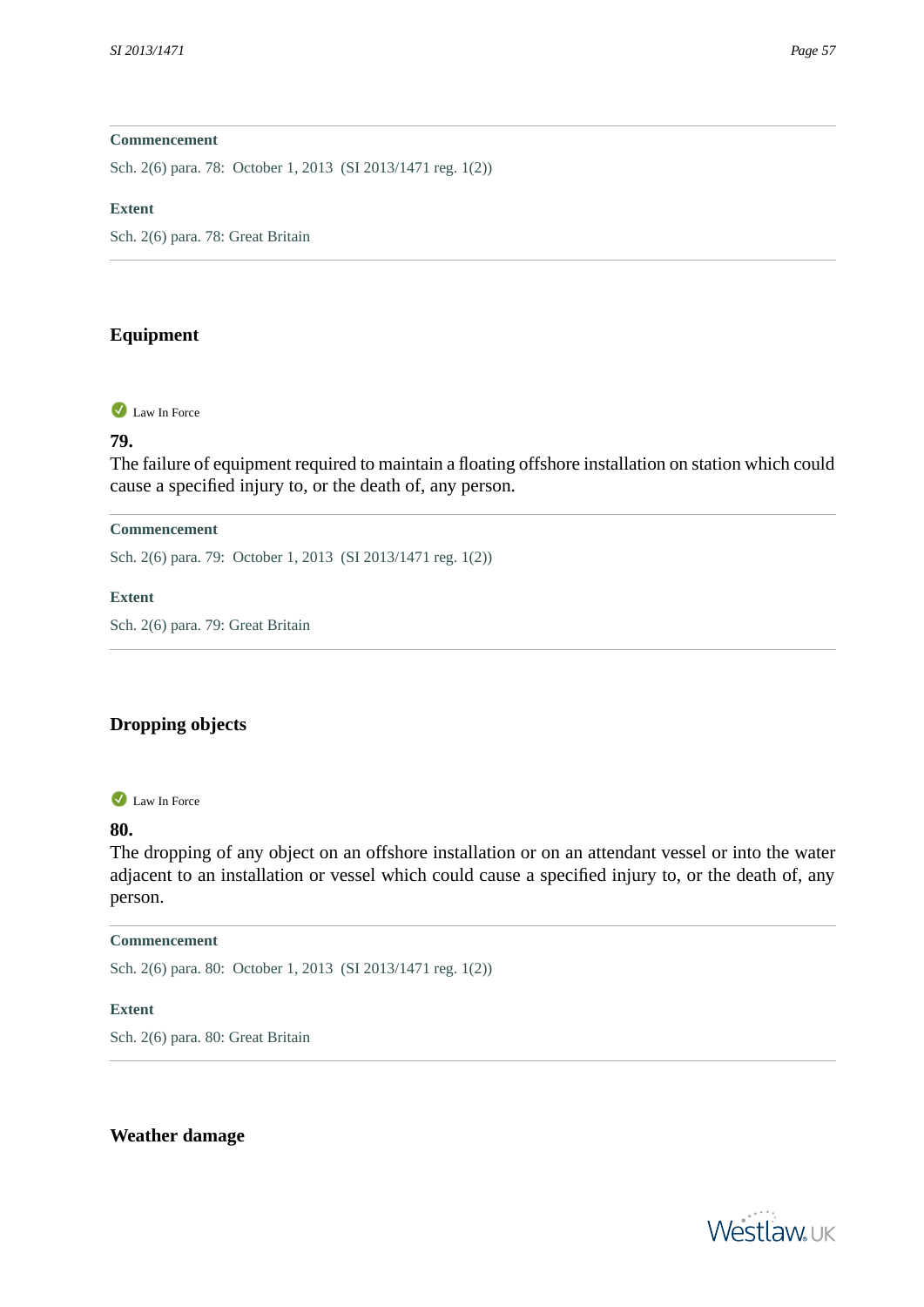## **81.**

Any damage to or on an offshore installation caused by adverse weather conditions and which could cause a specified injury to, or the death of, any person.

#### **Commencement**

Sch. 2(6) para. 81: October 1, 2013 (SI 2013/1471 reg. 1(2))

### **Extent**

Sch. 2(6) para. 81: Great Britain

# **Collisions**



### **82.**

Any collision between a vessel or aircraft and an offshore installation which causes damage to the installation, the vessel or the aircraft.

#### **Commencement**

Sch. 2(6) para. 82: October 1, 2013 (SI 2013/1471 reg. 1(2))

#### **Extent**

Sch. 2(6) para. 82: Great Britain



## **83.**

Any occurrence with the potential for a collision between a vessel and an offshore installation where, had a collision occurred, it might have jeopardised the overall structural integrity of the installation.

#### **Commencement**

Sch. 2(6) para. 83: October 1, 2013 (SI 2013/1471 reg. 1(2))

#### **Extent**

Sch. 2(6) para. 83: Great Britain

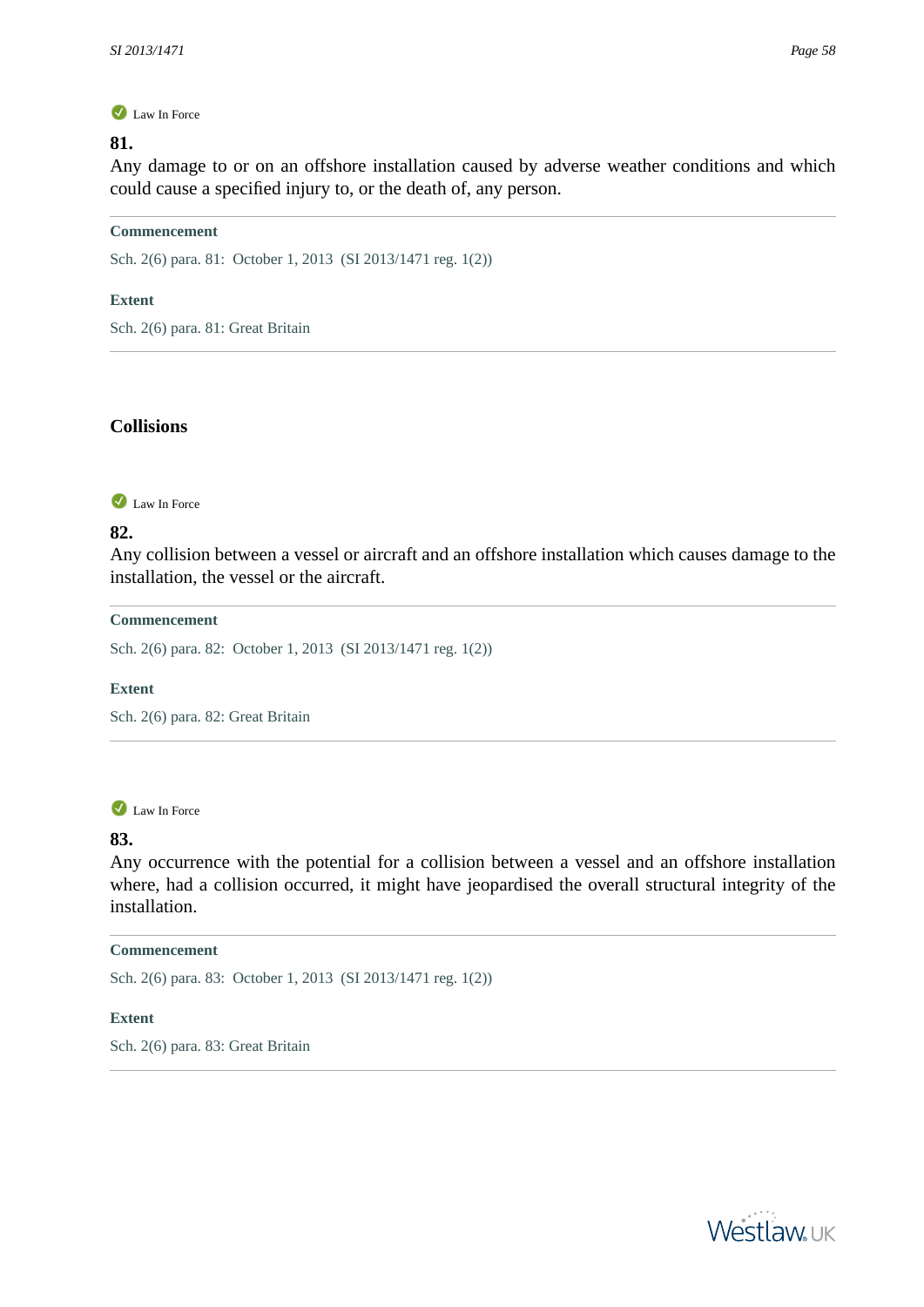# **Subsidence or collapse of seabed**

Law In Force

## **84.**

Any subsidence or collapse of the seabed likely to affect the foundations or the overall structural integrity of an offshore installation.

#### **Commencement**

Sch. 2(6) para. 84: October 1, 2013 (SI 2013/1471 reg. 1(2))

## **Extent**

Sch. 2(6) para. 84: Great Britain

# **Loss of stability or buoyancy**

Law In Force

## **85.**

Any incident which causes the loss of stability or buoyancy of a floating offshore installation.

## **Commencement**

Sch. 2(6) para. 85: October 1, 2013 (SI 2013/1471 reg. 1(2))

## **Extent**

Sch. 2(6) para. 85: Great Britain

# **Evacuation**

### Law In Force

### **86.**

The partial or complete evacuation of an offshore installation in the interests of safety.

## **Commencement**

Sch. 2(6) para. 86: October 1, 2013 (SI 2013/1471 reg. 1(2))

# **Extent**

Sch. 2(6) para. 86: Great Britain

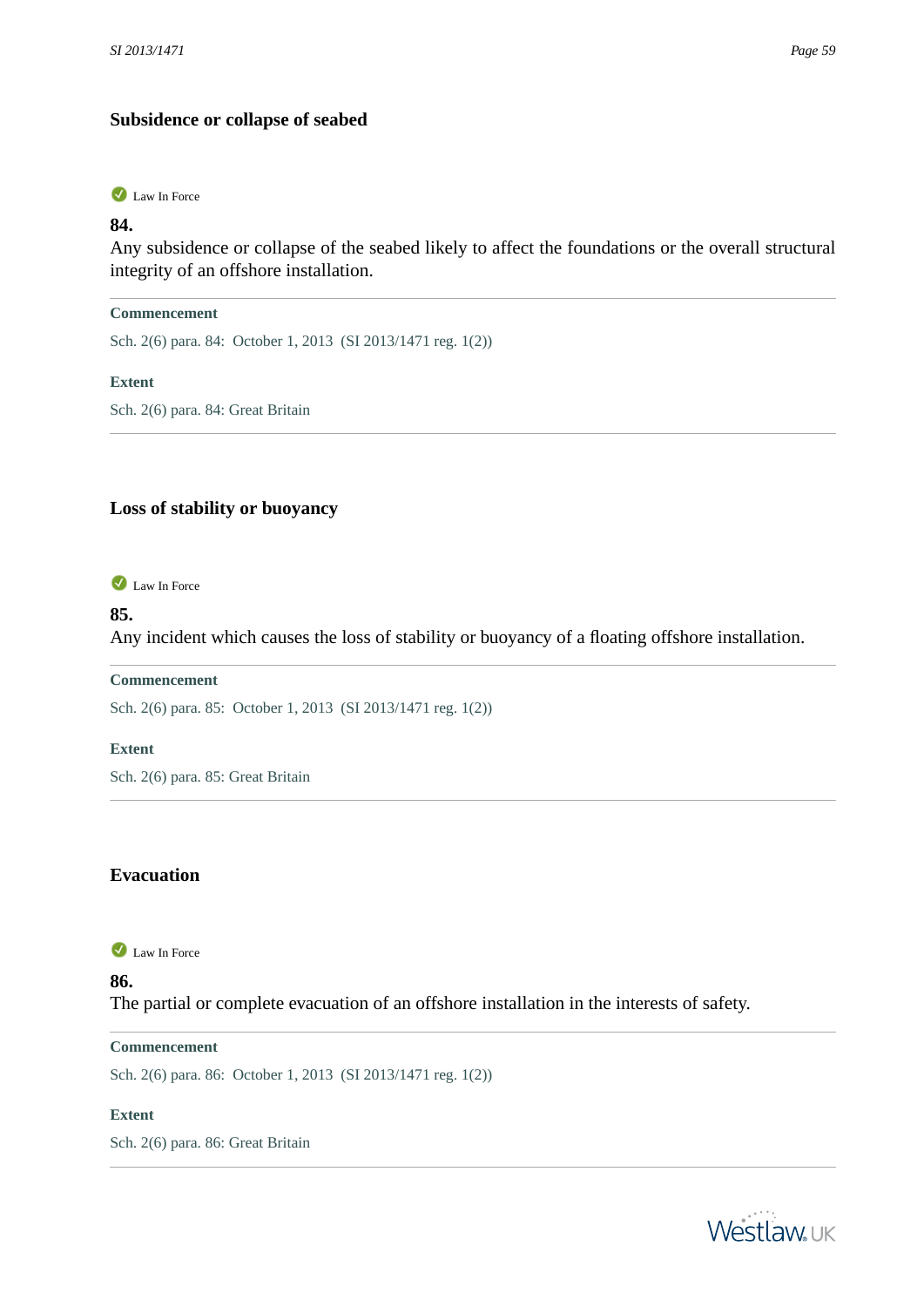# **Falls into water**

Law In Force

**87.**  Any fall of a person into water from more than 2 metres.

**Commencement** Sch. 2(6) para. 87: October 1, 2013 (SI 2013/1471 reg. 1(2))

**Extent** Sch. 2(6) para. 87: Great Britain

# **SCHEDULE 3**

# **DISEASES REPORTABLE OFFSHORE**

**Regulation 10**

Law In Force

**1.**  Chickenpox.

**Commencement**

Sch. 3 para. 1: October 1, 2013 (SI 2013/1471 reg. 1(2))

**Extent**

Sch. 3 para. 1: Great Britain

Law In Force

**2.**  Cholera.

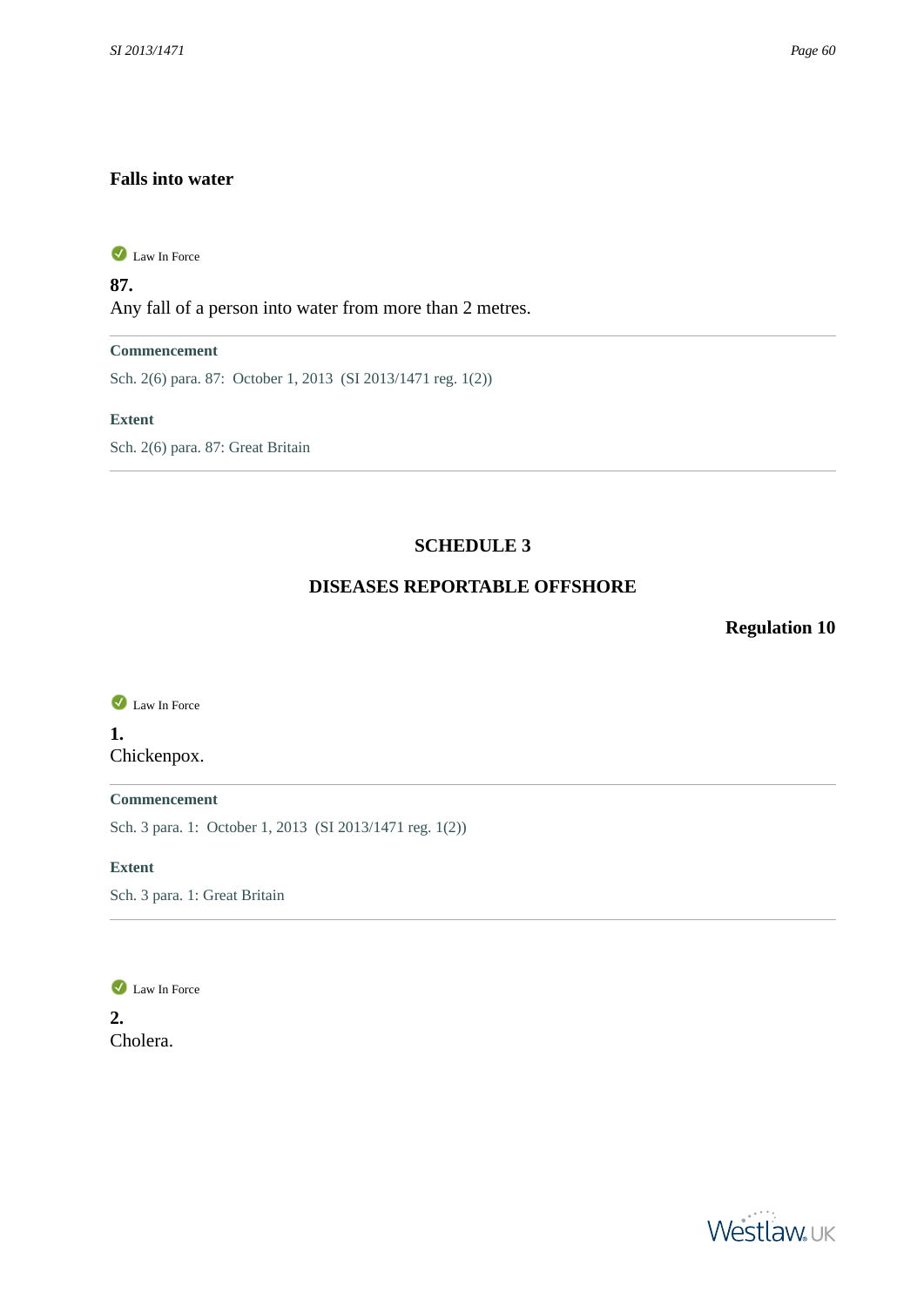Sch. 3 para. 2: October 1, 2013 (SI 2013/1471 reg. 1(2))

#### **Extent**

Sch. 3 para. 2: Great Britain

# Law In Force

# **3.**  Diphtheria.

# **Commencement**

Sch. 3 para. 3: October 1, 2013 (SI 2013/1471 reg. 1(2))

#### **Extent**

Sch. 3 para. 3: Great Britain

# Law In Force

# **4.**  Dysentery (amoebic or bacillary).

# **Commencement**

Sch. 3 para. 4: October 1, 2013 (SI 2013/1471 reg. 1(2))

## **Extent**

Sch. 3 para. 4: Great Britain

Law In Force

# **5.**  Acute encephalitis.

## **Commencement**

Sch. 3 para. 5: October 1, 2013 (SI 2013/1471 reg. 1(2))

### **Extent**

Sch. 3 para. 5: Great Britain

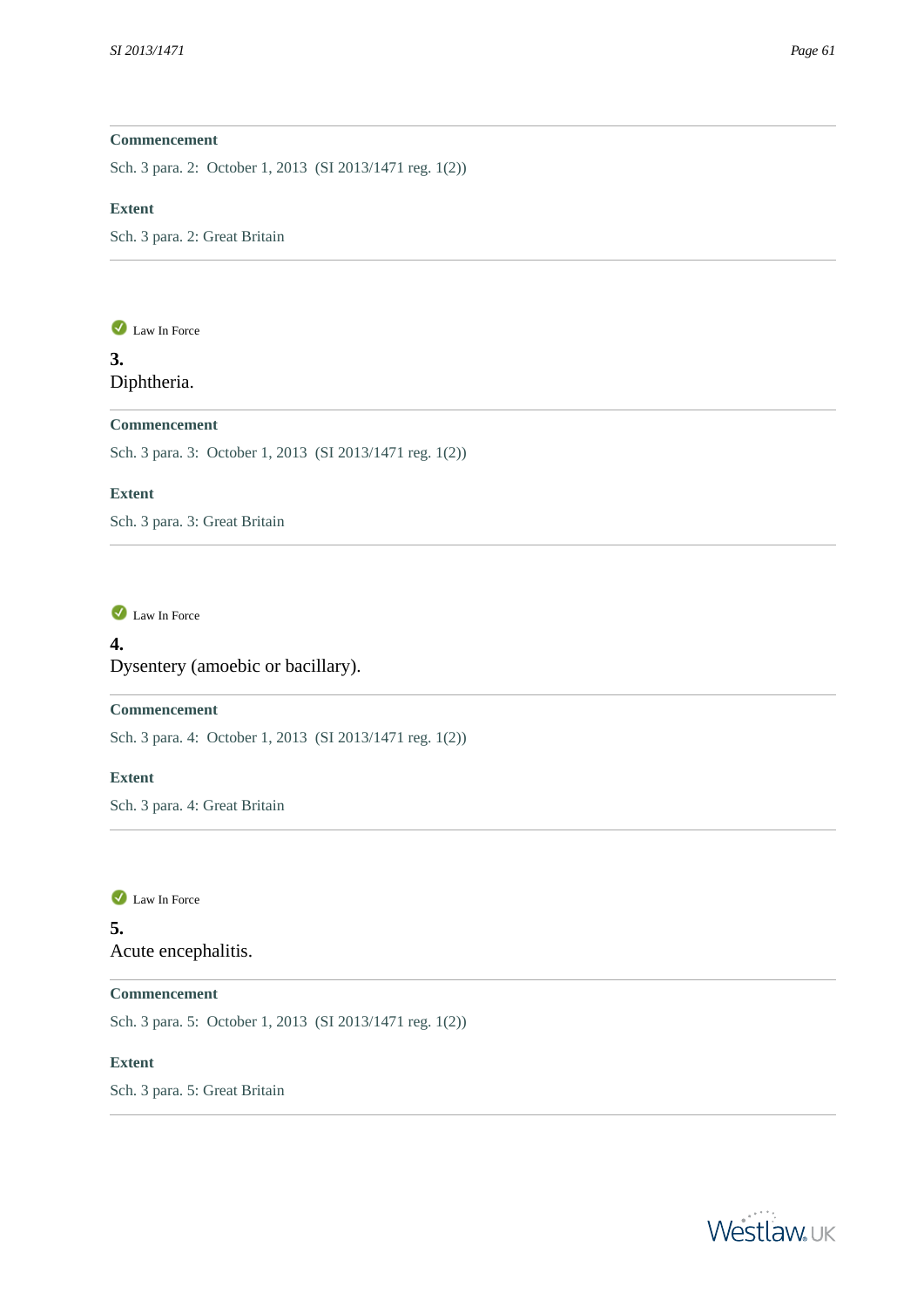# **6.**  Erysipelas.

### **Commencement**

Sch. 3 para. 6: October 1, 2013 (SI 2013/1471 reg. 1(2))

### **Extent**

Sch. 3 para. 6: Great Britain

Law In Force

# **7.**  Food poisoning.

## **Commencement**

Sch. 3 para. 7: October 1, 2013 (SI 2013/1471 reg. 1(2))

#### **Extent**

Sch. 3 para. 7: Great Britain



**8.**  Legionellosis.

# **Commencement**

Sch. 3 para. 8: October 1, 2013 (SI 2013/1471 reg. 1(2))

**Extent**

Sch. 3 para. 8: Great Britain

Law In Force

**9.**  Malaria.

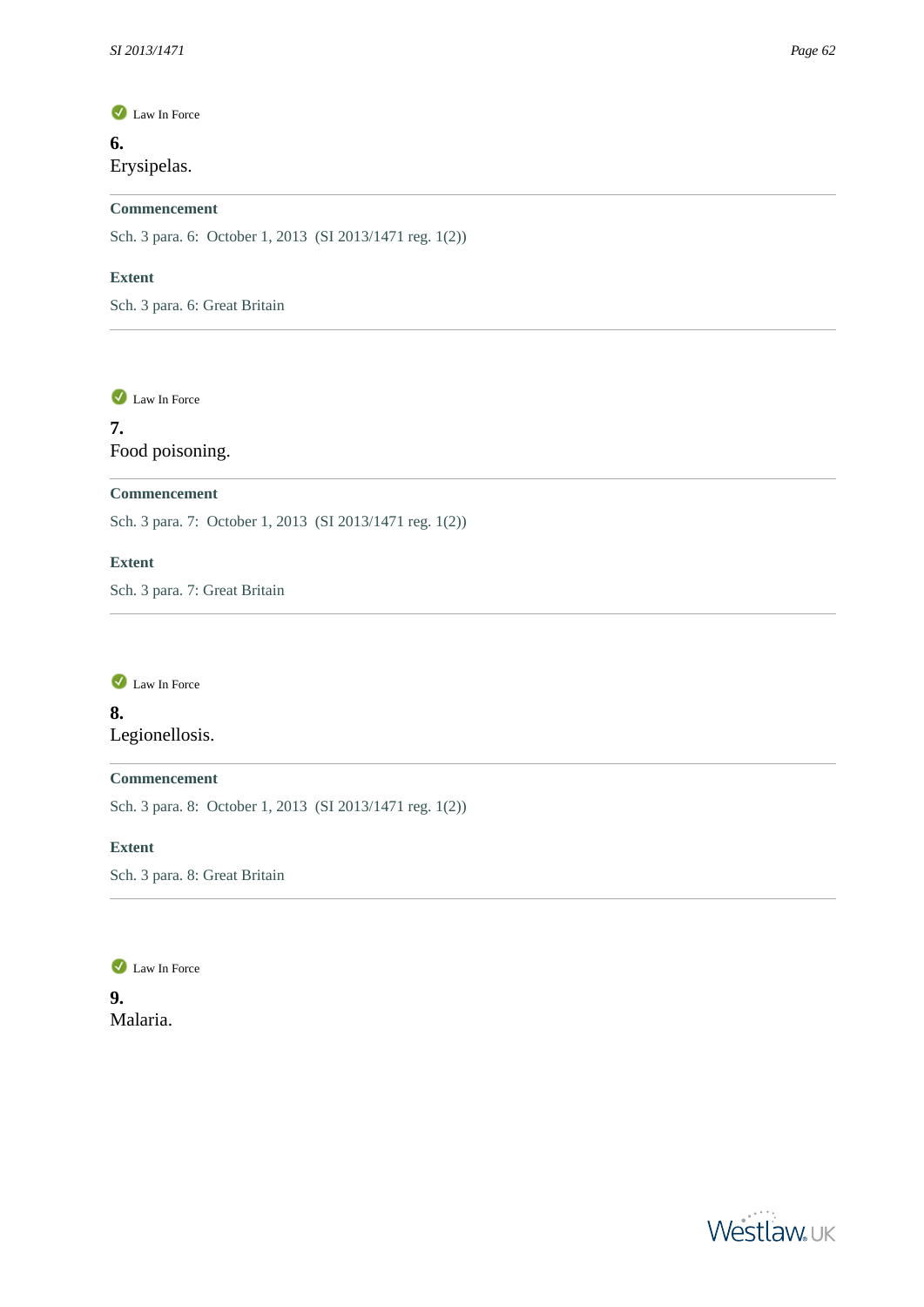Sch. 3 para. 9: October 1, 2013 (SI 2013/1471 reg. 1(2))

#### **Extent**

Sch. 3 para. 9: Great Britain

# Law In Force

# **10.**  Measles.

# **Commencement**

Sch. 3 para. 10: October 1, 2013 (SI 2013/1471 reg. 1(2))

#### **Extent**

Sch. 3 para. 10: Great Britain

## Law In Force

# **11.**  Meningitis.

# **Commencement**

Sch. 3 para. 11: October 1, 2013 (SI 2013/1471 reg. 1(2))

## **Extent**

Sch. 3 para. 11: Great Britain

# Law In Force

# **12.**

Meningococcal septicaemia (without meningitis).

## **Commencement**

Sch. 3 para. 12: October 1, 2013 (SI 2013/1471 reg. 1(2))

# **Extent**

Sch. 3 para. 12: Great Britain

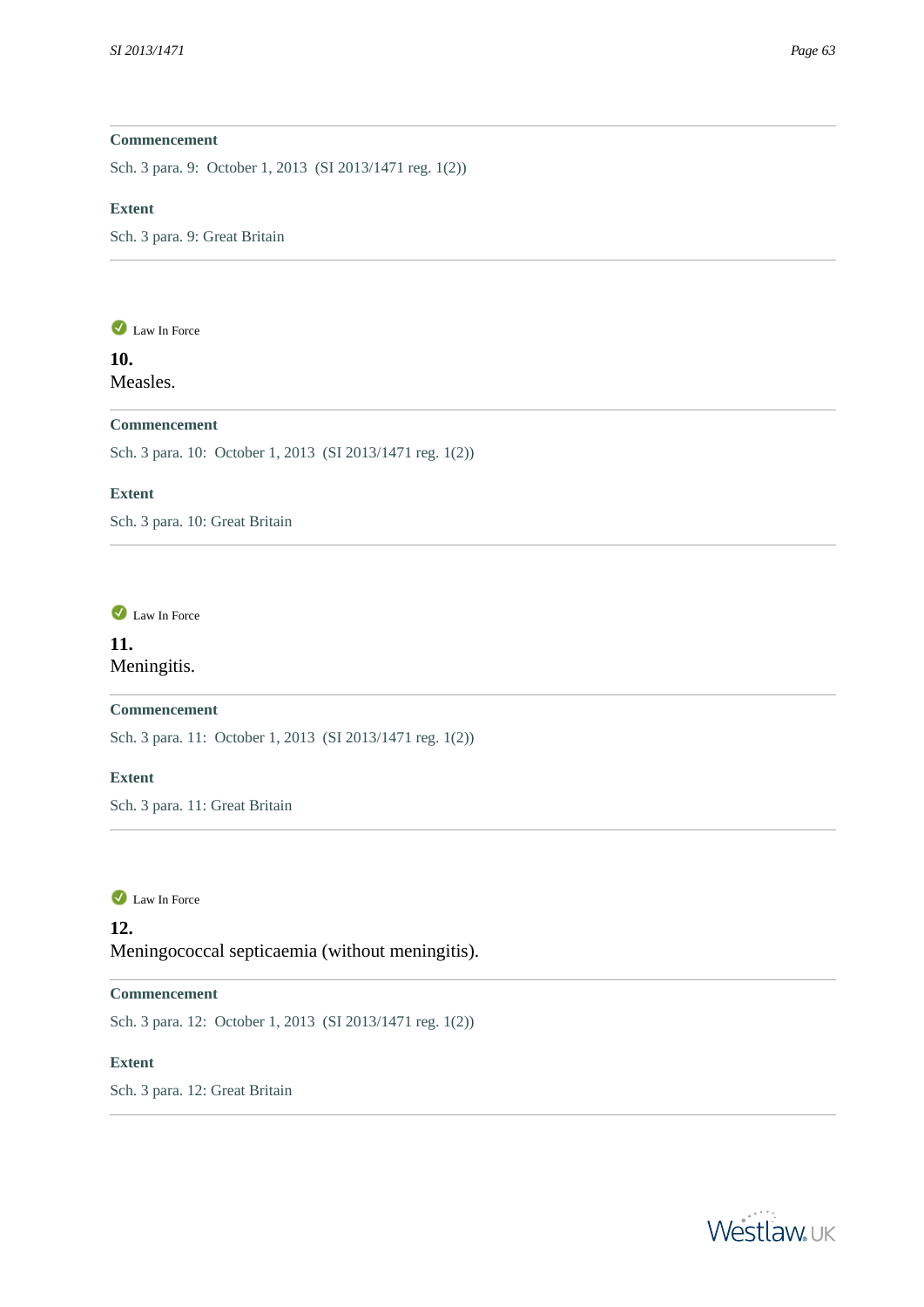# **13.**  Mumps.

#### **Commencement**

Sch. 3 para. 13: October 1, 2013 (SI 2013/1471 reg. 1(2))

#### **Extent**

Sch. 3 para. 13: Great Britain

Law In Force

**14.**  Paratyphoid fever.

## **Commencement**

Sch. 3 para. 14: October 1, 2013 (SI 2013/1471 reg. 1(2))

#### **Extent**

Sch. 3 para. 14: Great Britain



**15.**  Plague.

# **Commencement**

Sch. 3 para. 15: October 1, 2013 (SI 2013/1471 reg. 1(2))

**Extent**

Sch. 3 para. 15: Great Britain

Law In Force

**16.**  Acute poliomyelitis.

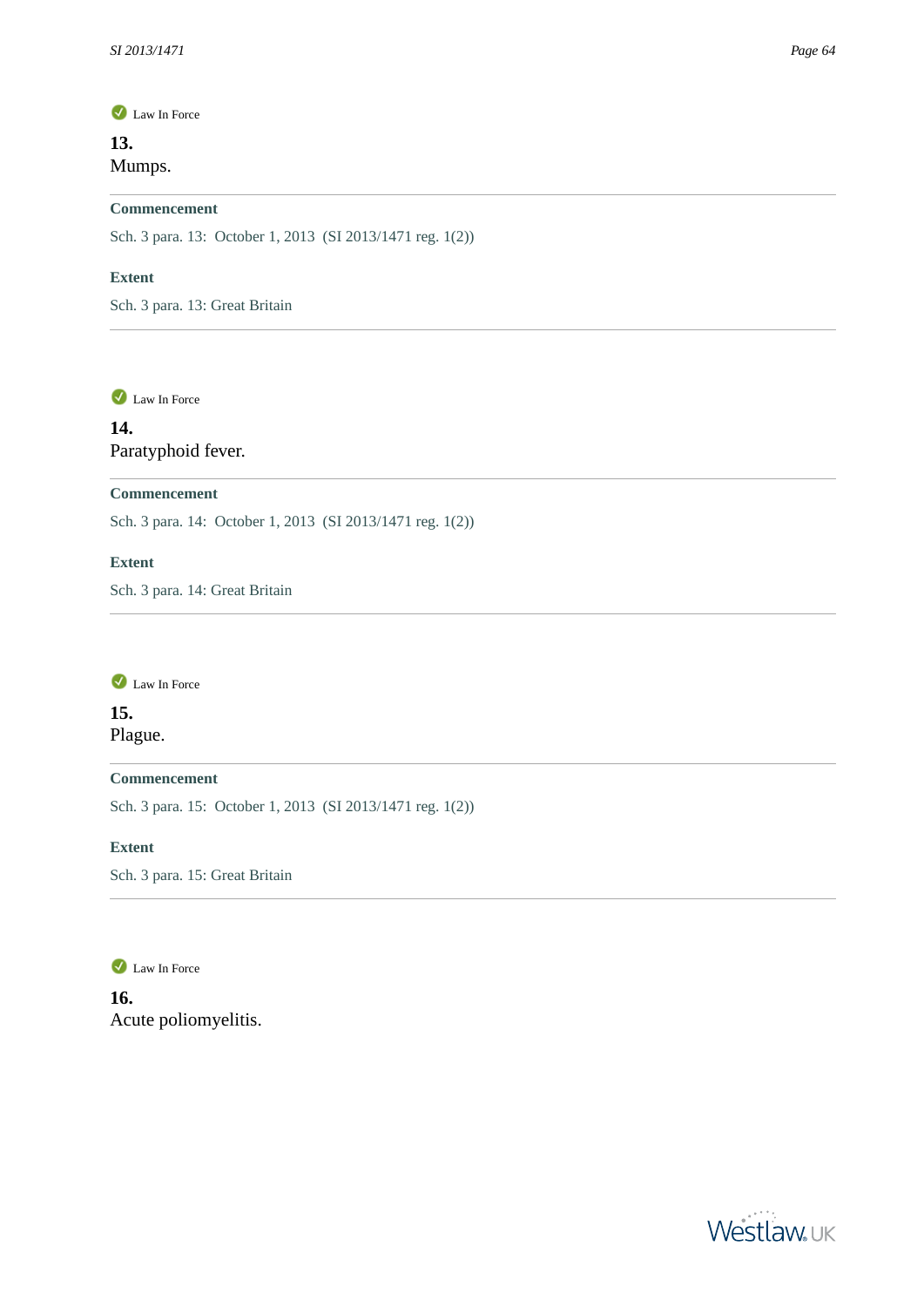Sch. 3 para. 16: October 1, 2013 (SI 2013/1471 reg. 1(2))

#### **Extent**

Sch. 3 para. 16: Great Britain

Law In Force

# **17.**  Rabies.

## **Commencement**

Sch. 3 para. 17: October 1, 2013 (SI 2013/1471 reg. 1(2))

#### **Extent**

Sch. 3 para. 17: Great Britain

## Law In Force

## **18.**  Rubella.

#### **Commencement**

Sch. 3 para. 18: October 1, 2013 (SI 2013/1471 reg. 1(2))

## **Extent**

Sch. 3 para. 18: Great Britain

Law In Force

# **19.**  Scarlet fever.

## **Commencement**

Sch. 3 para. 19: October 1, 2013 (SI 2013/1471 reg. 1(2))

## **Extent**

Sch. 3 para. 19: Great Britain

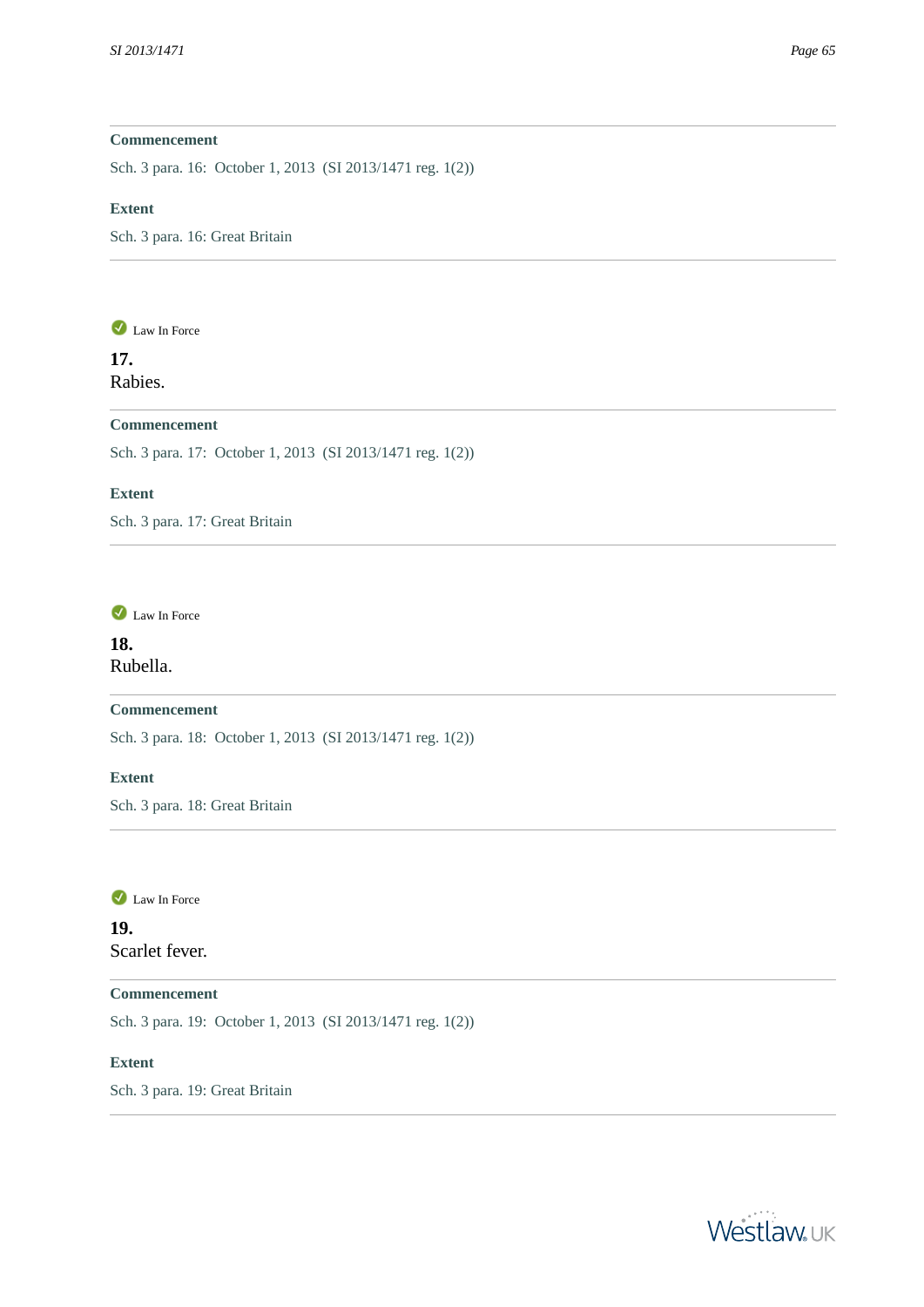# **20.**  Tetanus.

#### **Commencement**

Sch. 3 para. 20: October 1, 2013 (SI 2013/1471 reg. 1(2))

#### **Extent**

Sch. 3 para. 20: Great Britain

Law In Force

**21.**  Tuberculosis.

#### **Commencement**

Sch. 3 para. 21: October 1, 2013 (SI 2013/1471 reg. 1(2))

#### **Extent**

Sch. 3 para. 21: Great Britain



**22.**  Typhoid fever.

# **Commencement**

Sch. 3 para. 22: October 1, 2013 (SI 2013/1471 reg. 1(2))

**Extent**

Sch. 3 para. 22: Great Britain

Law In Force

**23.**  Typhus.

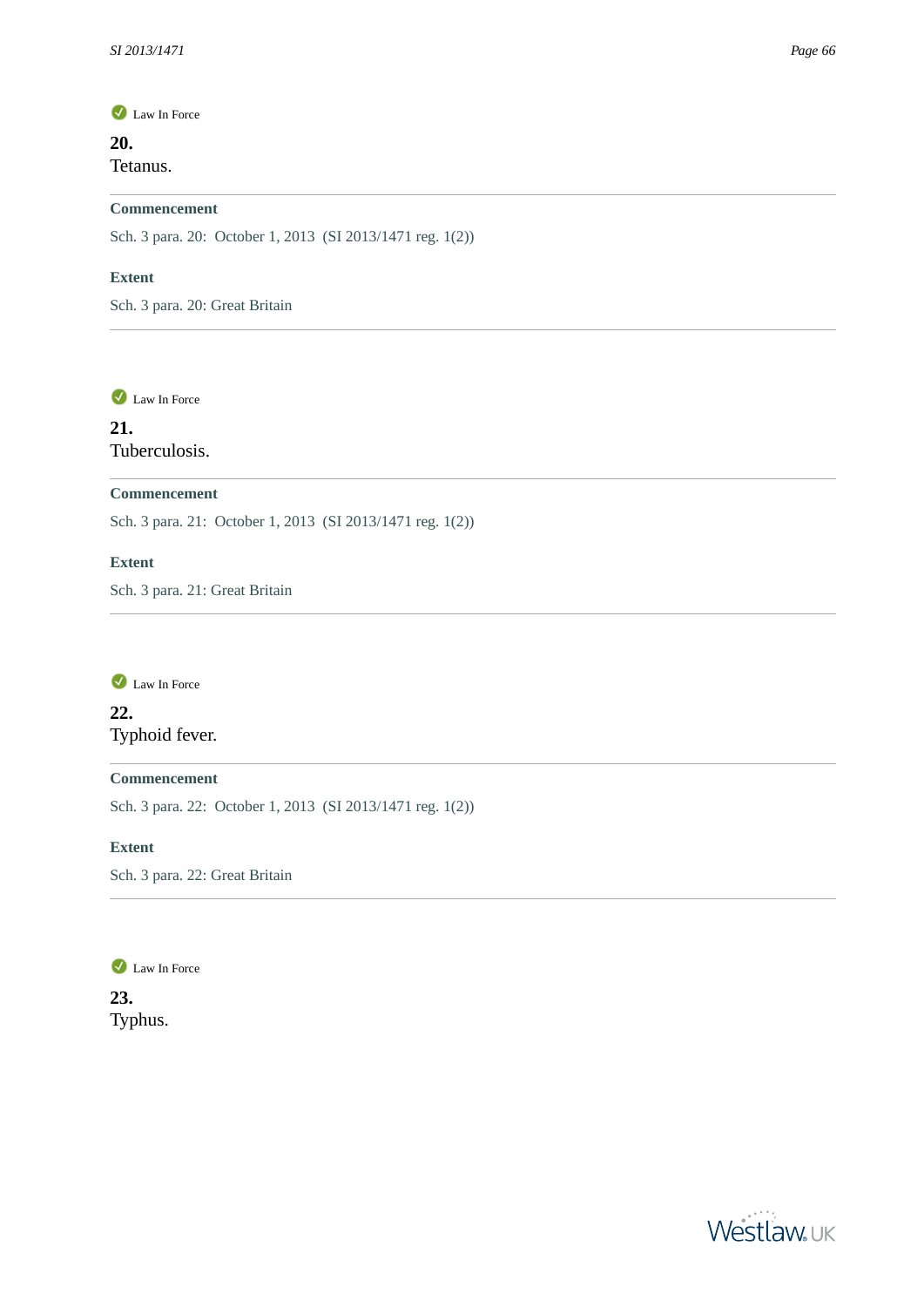Sch. 3 para. 23: October 1, 2013 (SI 2013/1471 reg. 1(2))

#### **Extent**

Sch. 3 para. 23: Great Britain

# Law In Force

**24.**  Viral haemorrhagic fevers.

## **Commencement**

Sch. 3 para. 24: October 1, 2013 (SI 2013/1471 reg. 1(2))

#### **Extent**

Sch. 3 para. 24: Great Britain

## Law In Force

# **25.**  Viral hepatitis.

# **Commencement**

Sch. 3 para. 25: October 1, 2013 (SI 2013/1471 reg. 1(2))

## **Extent**

Sch. 3 para. 25: Great Britain

# **SCHEDULE 4**

# **REVOCATIONS AND AMENDMENTS**

**Regulation 18**

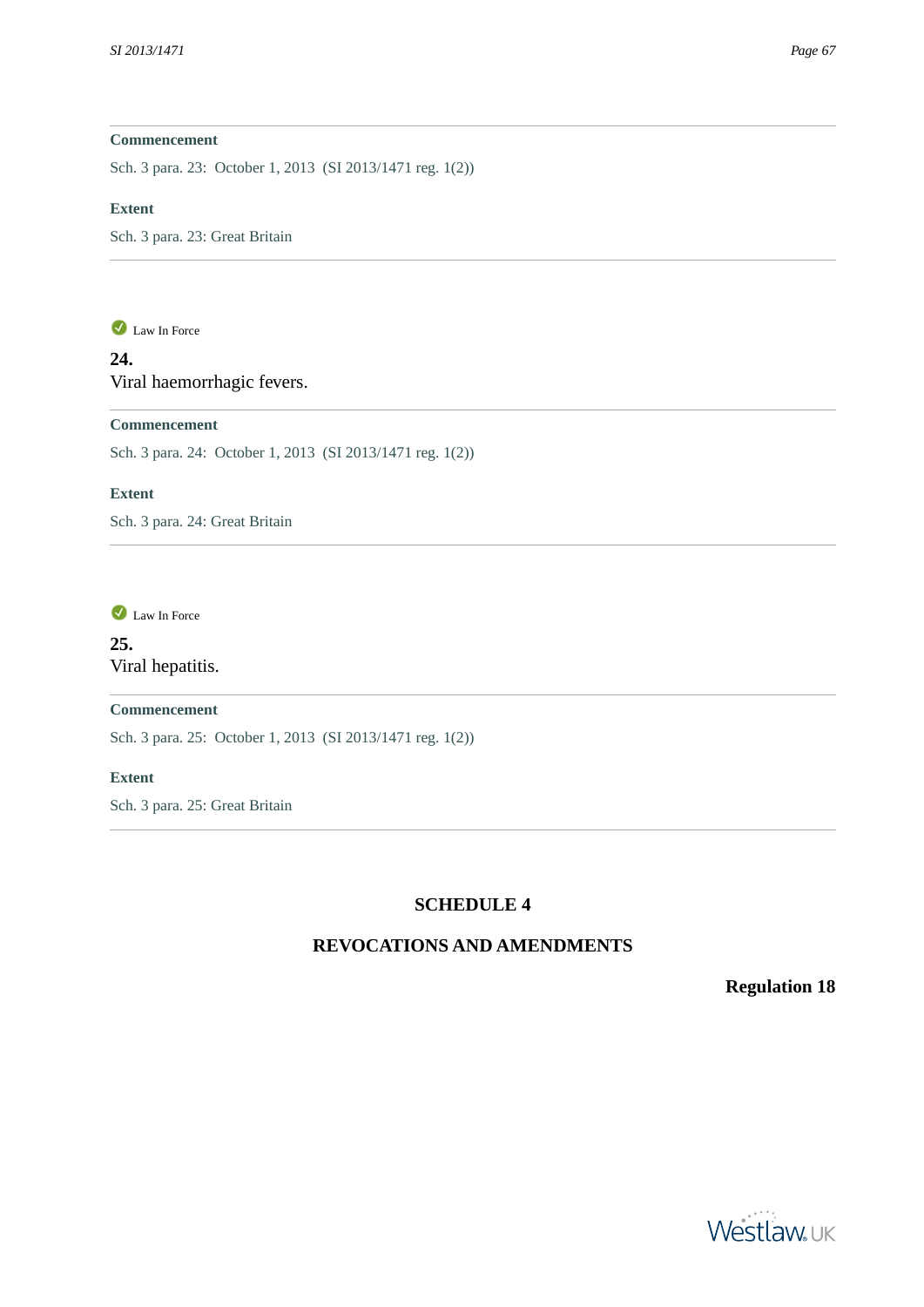# **Table 1**

# **Revocations**

| <i><b>Instrument</b></i>                                                                                       | Reference      | <b>Revocation</b>                                                                                                             |
|----------------------------------------------------------------------------------------------------------------|----------------|-------------------------------------------------------------------------------------------------------------------------------|
| The Reporting of Injuries, Diseases and S.I. 1995/3163<br>Dangerous Occurrences Regulations<br>1995            |                | The whole instrument                                                                                                          |
| The Diving at Work Regulations 1997 S.I. 1997/2776                                                             |                | Paragraph 5 of Schedule 2                                                                                                     |
| The Quarries Regulations 1999                                                                                  | S.I. 1999/2024 | The entries in Schedule 5 relating to<br>the Reporting of Injuries, Diseases and<br>Dangerous Occurrences Regulations<br>1995 |
| The Railway Safety Regulations 1999 S.I. 1999/2244                                                             |                | Regulation 7                                                                                                                  |
| []                                                                                                             |                | $\ldots$ ] <sup>1</sup>                                                                                                       |
| The Radiation (Emergency<br>Preparedness and Public Information)<br>Regulations 2001                           | S.I. 2001/2975 | Paragraph 10 of Schedule 11                                                                                                   |
| The Manufacture and Storage of<br><b>Explosives Regulations 2005</b>                                           | S.I. 2005/1082 | Paragraph 40 of Part 2 of Schedule 5                                                                                          |
| The Offshore Installations (Safety<br>Case) Regulations 2005                                                   | S.I. 2005/3117 | Paragraph 4 of Schedule 9                                                                                                     |
| The Railways and Other Guided<br><b>Transport Systems (Safety)</b><br>Regulations 2006                         | S.I. 2006/599  | Paragraph 1 of Schedule 6                                                                                                     |
| The Reporting of Injuries, Diseases and S.I. 2012/199<br>Dangerous Occurrences (Amendment)<br>Regulations 2012 |                | The whole instrument                                                                                                          |

# **Table 2**

# **Amendments**

| <i>Instrument</i>                                                             | Reference     | Amendment                                                                                                                                                                             |
|-------------------------------------------------------------------------------|---------------|---------------------------------------------------------------------------------------------------------------------------------------------------------------------------------------|
| The Safety<br>Representatives<br>and Safety<br>Committees<br>Regulations 1977 | S.I. 1977/500 | For the first "a" in<br>regulation $6(1)$<br>substitute "an over<br>three day injury,";<br>and for regulation<br>$6(3)$ substitute                                                    |
|                                                                               |               | (3)<br>In this regulation—<br>"notifiable accident<br>dangerous<br>or<br>occurrence"<br>and<br>"notifiable disease"<br>mean any accident,<br>dangerous<br>occurrence<br><sub>or</sub> |

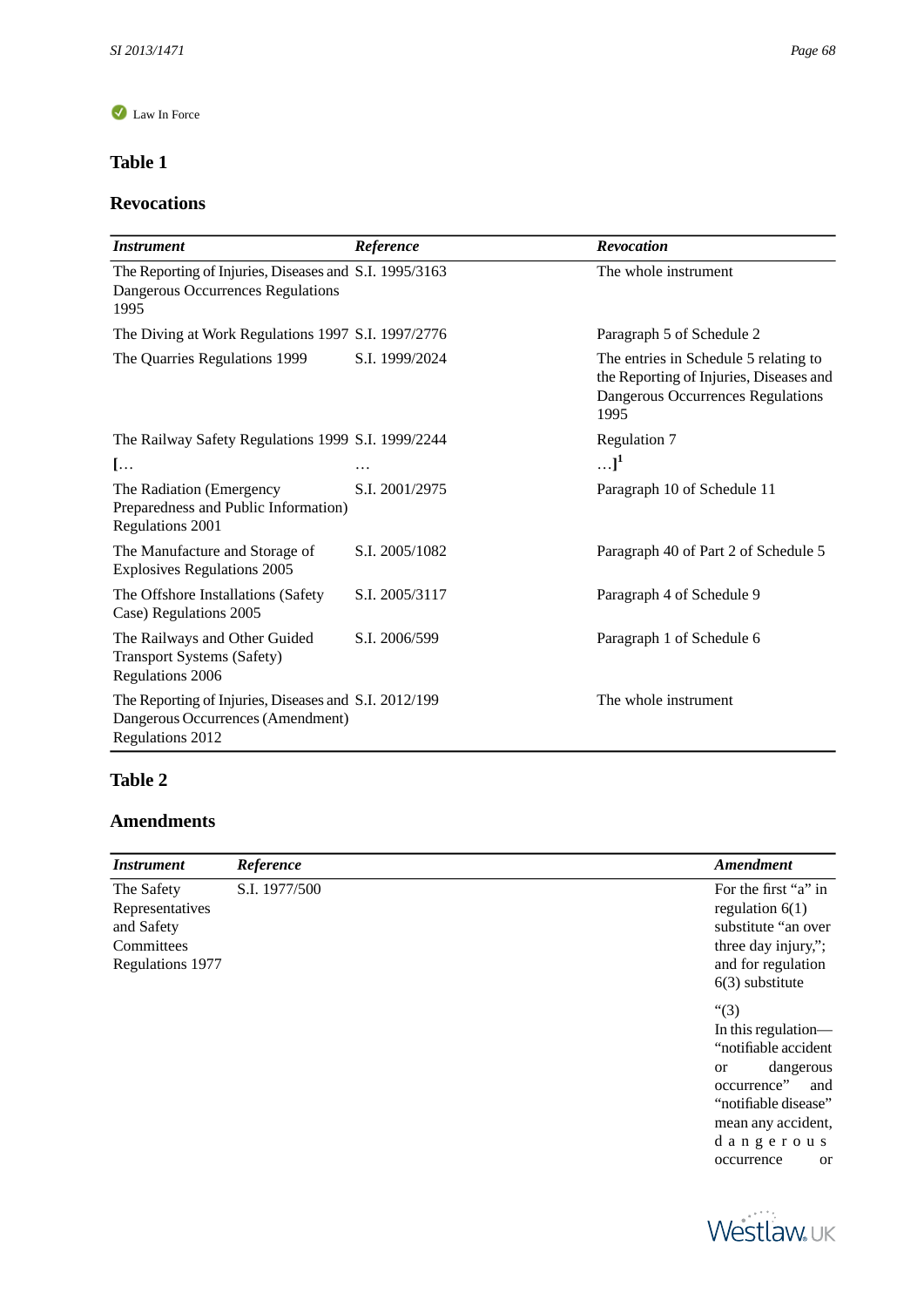| <b>Instrument</b>                                                 | Reference | <b>Amendment</b>                                                                                                                                                                                                                                                                                                                                                                                                                                                                                                                                                                                                                                                 |
|-------------------------------------------------------------------|-----------|------------------------------------------------------------------------------------------------------------------------------------------------------------------------------------------------------------------------------------------------------------------------------------------------------------------------------------------------------------------------------------------------------------------------------------------------------------------------------------------------------------------------------------------------------------------------------------------------------------------------------------------------------------------|
|                                                                   |           | disease, as the case<br>may be, notice of<br>which is required to<br>be given by virtue<br>of any of the<br>relevant statutory<br>provisions within<br>the meaning of<br>section $53(1)$ of the<br>1974 Act; and<br>"over three day<br>injury" means an<br>injury required to<br>recorded<br>be<br>in<br>accordance<br>with<br>regulation $12(1)(b)$<br>of the Reporting of<br>Injuries, Diseases<br>and<br>Dangerous<br>Occurrences<br>Regulations 2013.".                                                                                                                                                                                                      |
| The Mines (Safety S.I. 1988/1729)<br>of Exit)<br>Regulations 1988 |           | In regulation<br>$3(4)(c)$ for the<br>words "person, if<br>any, for the time<br>being nominated<br>under Schedule 4 to<br>the Reporting of<br>Injuries, Diseases<br>and Dangerous<br>Occurrences<br>Regulations 1985"<br>substitute<br>"nominated person,<br>if any, within the<br>meaning of<br>regulation $2(1)$ of<br>the Reporting of<br>Injuries, Diseases<br>and Dangerous<br>Occurrences<br>Regulations 2013";<br>and in regulation<br>$7(5)(b)$ for the<br>words "person, if<br>any, nominated<br>under Schedule 4 to<br>the Reporting of<br>Injuries, Diseases<br>and Dangerous<br>Occurrences<br>Regulations 1985"<br>substitute<br>"nominated person, |

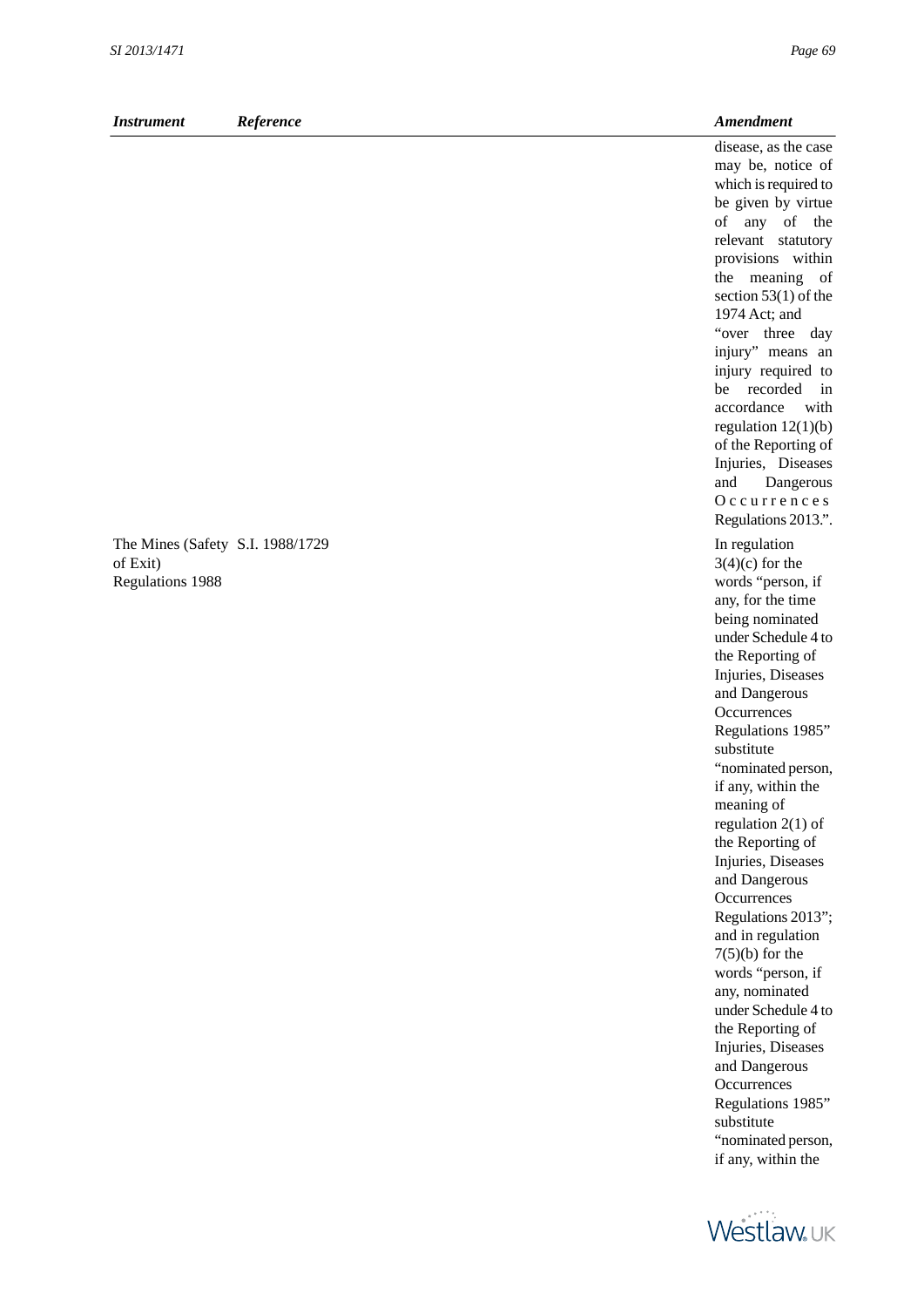| <i><b>Instrument</b></i>                                                                                     | Reference     | <b>Amendment</b>                                                                                                                                                                                                                                                                                                                                                                                                                                                                                                                     |
|--------------------------------------------------------------------------------------------------------------|---------------|--------------------------------------------------------------------------------------------------------------------------------------------------------------------------------------------------------------------------------------------------------------------------------------------------------------------------------------------------------------------------------------------------------------------------------------------------------------------------------------------------------------------------------------|
|                                                                                                              |               | meaning of<br>regulation $2(1)$ of<br>the Reporting of<br>Injuries, Diseases<br>and Dangerous<br>Occurrences<br>Regulations 2013".                                                                                                                                                                                                                                                                                                                                                                                                   |
| The Offshore<br>Installations<br>(Safety<br>Representatives<br>and Safety<br>Committees)<br>Regulations 1989 | S.I. 1989/971 | After "notifiable<br>incident" in<br>regulation $17(3)(a)$<br>insert "or an over<br>three day injury";<br>and for regulation<br>17(6) substitute                                                                                                                                                                                                                                                                                                                                                                                     |
|                                                                                                              |               | (6)<br>In this regulation-<br>"notifiable<br>incident"<br>means<br>any death, injury,<br>disease<br>o r<br>dangerous<br>occurrence which<br>is required to be<br>reported under the<br>Reporting<br>of<br>Injuries, Diseases<br>and<br>Dangerous<br>Occurrences<br>Regulations 2013;<br>and<br>"over three"<br>day<br>injury" means an<br>injury required to<br>be recorded<br>in<br>accordance with<br>regulation $12(1)(b)$<br>of the Reporting of<br>Injuries, Diseases<br>and<br>Dangerous<br>Occurrences<br>Regulations 2013.". |
| The Gas Safety<br>(Management)<br>Regulations 1996                                                           | S.I. 1996/551 | In regulation $7(14)$<br>for the words<br>"regulation $6(1)$ of<br>the Reporting of<br>Injuries, Diseases<br>and Dangerous<br>Occurrences<br>Regulations 1995"<br>substitute<br>"regulation $11(1)$<br>of the Reporting of<br>Injuries, Diseases<br>and Dangerous                                                                                                                                                                                                                                                                    |

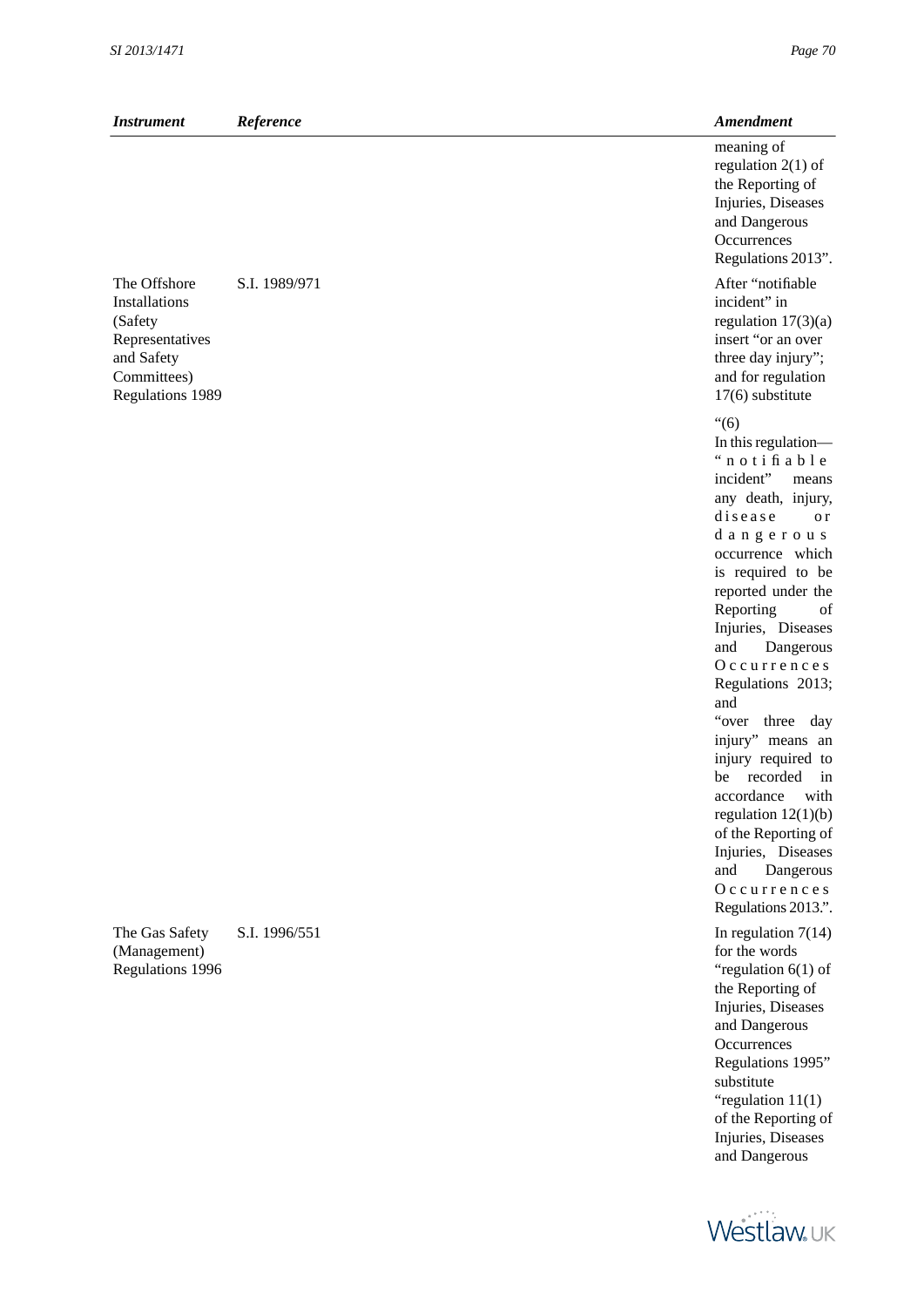| <i><b>Instrument</b></i>                                                                          | Reference      | <b>Amendment</b>                                                                                                                                                                                                                                                                                  |
|---------------------------------------------------------------------------------------------------|----------------|---------------------------------------------------------------------------------------------------------------------------------------------------------------------------------------------------------------------------------------------------------------------------------------------------|
|                                                                                                   |                | Occurrences<br>Regulations 2013".                                                                                                                                                                                                                                                                 |
| The Offshore<br>Installations and<br>Wells (Design and<br>Construction, etc.)<br>Regulations 1996 | S.I. 1996/913  | In regulation $9(2)$<br>for the words "the<br>Reporting of<br>Injuries, Diseases<br>and Dangerous<br>Occurrences<br>Regulations 1995"<br>substitute "the<br>Reporting of<br>Injuries, Diseases<br>and Dangerous<br>Occurrences<br>Regulations 2013".                                              |
| The Health and<br>Safety<br>(Consultation with<br>Employees)<br>Regulations 1996                  | S.I. 1996/1513 | In regulation<br>$5(2)(b)$ for the<br>words "regulation<br>7 of the Reporting<br>of Injuries,<br>Diseases and<br>Dangerous<br>Occurrences<br>Regulations 1995"<br>substitute<br>"regulation 12 of<br>the Reporting of<br>Injuries, Diseases<br>and Dangerous<br>Occurrences<br>Regulations 2013". |
| The Control of<br>Major Accident<br>Hazards<br>Regulations 1999                                   | S.I. 1999/743  | In regulation $15(4)$<br>for the words "the<br>Reporting of<br>Injuries, Diseases<br>and Dangerous<br>Occurrences<br>Regulations 1995"<br>substitute "the<br>Reporting of<br>Injuries, Diseases<br>and Dangerous<br>Occurrences<br>Regulations 2013".                                             |
| The Quarries<br>Regulations 1999                                                                  | S.I. 1999/2024 | In regulation $40(3)$<br>for the words "the<br>Reporting of<br>Injuries, Diseases<br>and Dangerous<br>Occurrences<br>Regulations 1995"<br>substitute "the<br>$D$ another $\alpha$ <sup>f</sup>                                                                                                    |

Reporting of Injuries, Diseases

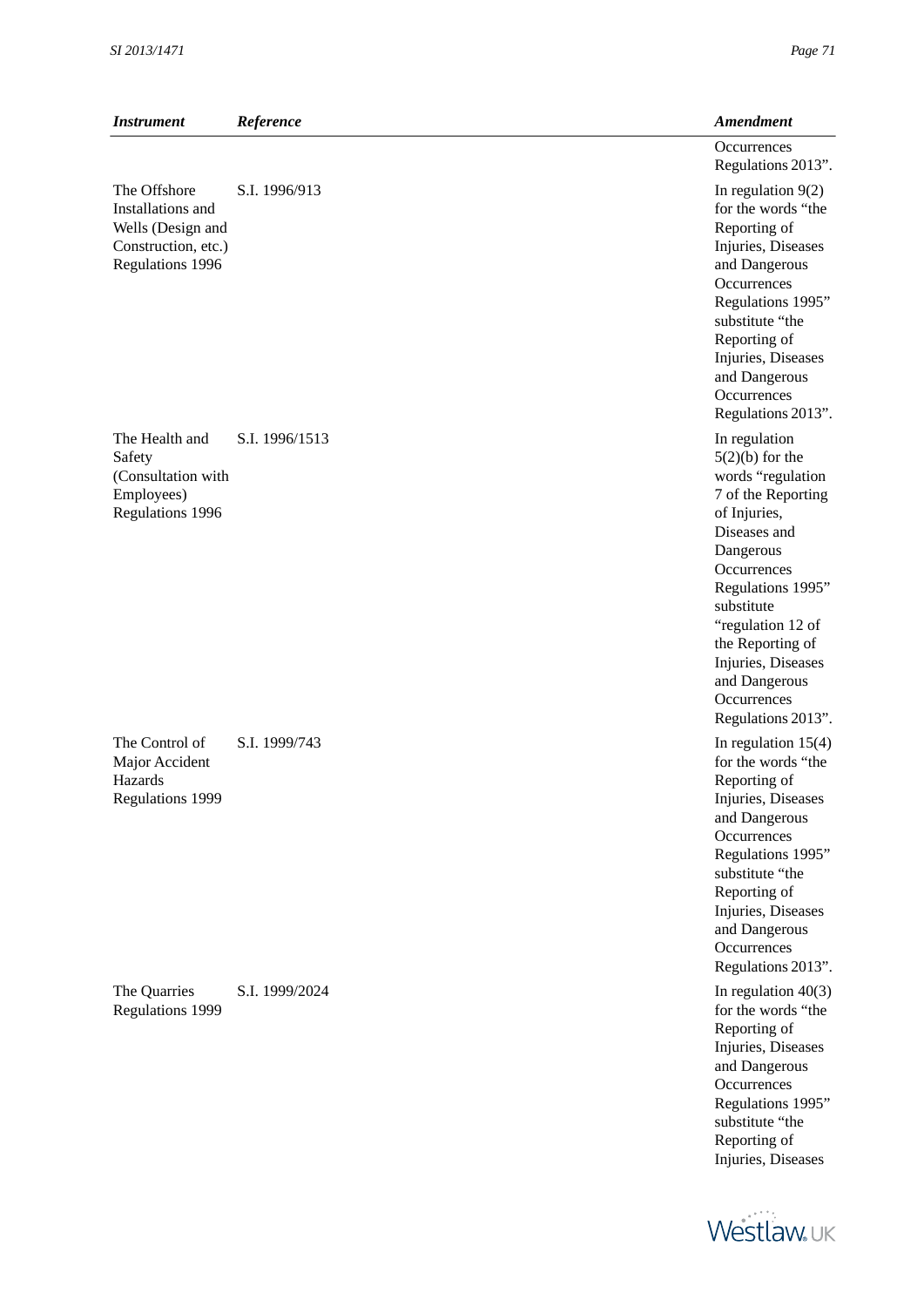| <i>Instrument</i>                                                  | Reference     | Amendment                                                                                                                                                                                                                                                   |
|--------------------------------------------------------------------|---------------|-------------------------------------------------------------------------------------------------------------------------------------------------------------------------------------------------------------------------------------------------------------|
|                                                                    |               | and Dangerous<br><b>Occurrences</b><br>Regulations 2013".                                                                                                                                                                                                   |
| The Construction<br>(Design and<br>Management)<br>Regulations 2007 | S.I. 2007/320 | In regulation<br>$19(2)(d)$ for the<br>words "the<br>Reporting of<br>Injuries, Diseases<br>and Dangerous<br>Occurrences<br>Regulations 1995"<br>substitute "the<br>Reporting of<br>Injuries, Diseases<br>and Dangerous<br>Occurrences<br>Regulations 2013". |

#### **Notes**

<sup>1</sup> Entry revoked by Ionising Radiations Regulations 2017/1075 Sch.9 para.13(3) (January 1, 2018: revocation has effect subject to transitional provisions and savings specified in SI 2017/1075 reg.41 and Sch.8)

#### **Commencement**

Sch. 4 para. 1: October 1, 2013 (SI 2013/1471 reg. 1(2))

**Extent**

Sch. 4 para. 1: Great Britain

## **EXPLANATORY NOTE**

*(This note is not part of the Regulations)*

These Regulations revoke and replace, with amendments, the Reporting of Injuries, Diseases and Dangerous Occurrences Regulations 1995 (S.I. 1995/3163) ("the 1995 Regulations") and the Reporting of Injuries, Diseases and Dangerous Occurrences (Amendment) Regulations 2012 (S.I. 2012/199) ("the 2012 Regulations"). They maintain requirements that the responsible person must notify, and subsequently send a report to, the relevant enforcing authority by an approved means in relation to fatal and certain non-fatal work-related accidents, specified diseases contracted by persons at work and certain specified dangerous occurrences.

Regulation 2 defines certain terms in these Regulations, including "dangerous occurrence", "offshore workplace", "relevant transport system" and the "reporting procedure" (contained in Schedule 1).

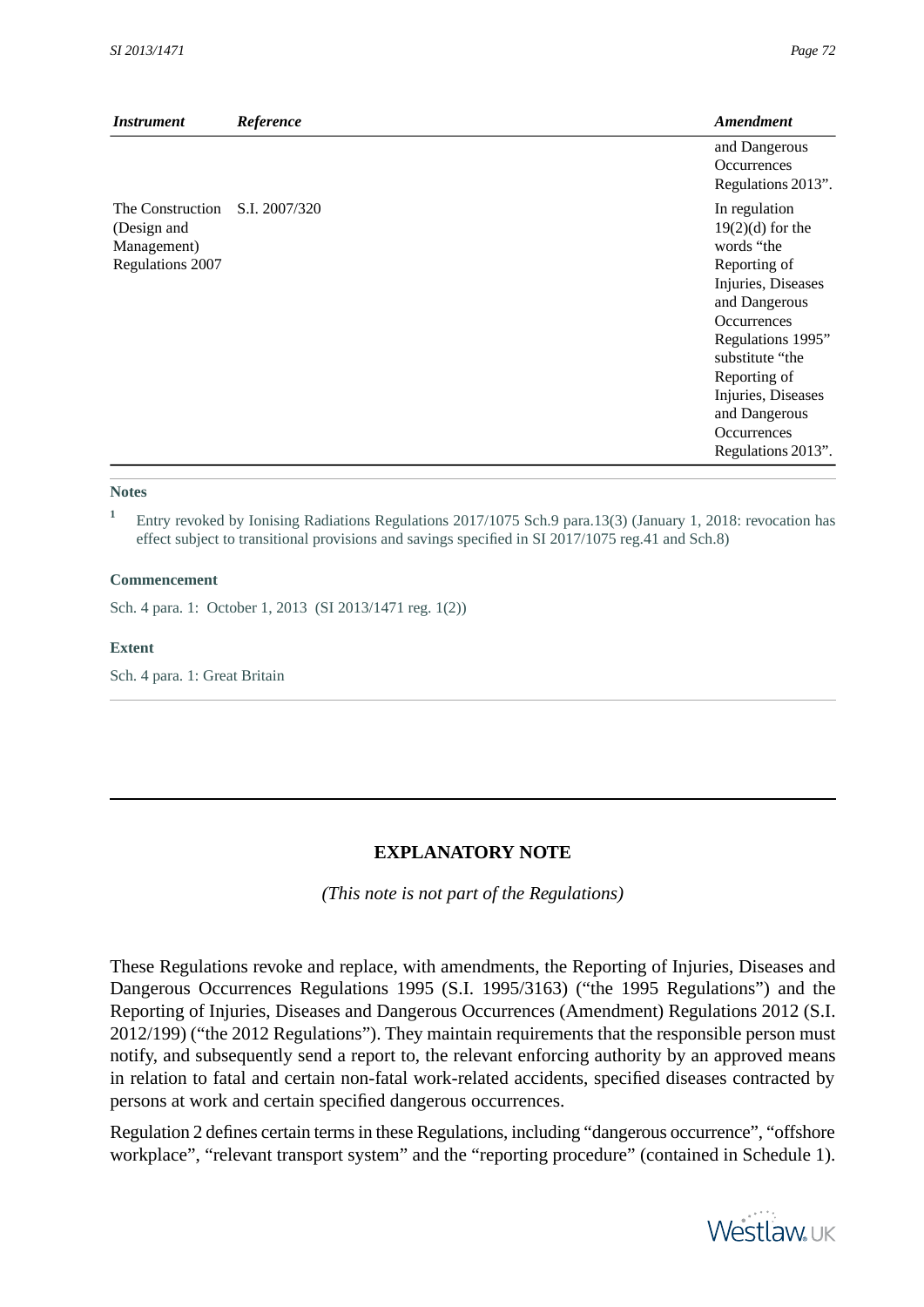Regulation 3 defines the "responsible person" on whom most requirements in these Regulations are imposed. The responsible person is, with some exceptions, the employer of an employee involved in an accident or dangerous occurrence, or diagnosed with a reportable disease, or the person controlling the place in which an accident or dangerous occurrence takes place.

Regulations 4, 5 and 6 identify reportable accidents arising out of or in connection with work. Accidents involving workers which give rise to certain specified injuries, accidents after which non-workers are taken to a hospital and any accident resulting in a fatality are all reportable. It is intended that non-statutory guidance will clarify how burns are to be considered in relation to those specified as reportable. Regulation 7 further provides that the "dangerous occurrences" identified in Schedule 2 are reportable. Regulations 8, 9 and 10 identify diseases which are reportable where a person undertakes specific kinds of work, where they are attributable to an occupational exposure to a biological agent, carcinogen or mutagen, or where they occur at an offshore workplace.

Regulation 11 describes situations in which deaths, losses of consciousness or injuries resulting in any person being taken to hospital in connection with gas that has been distributed, filled, imported or supplied are reportable by the gas worker involved in the distribution, filling, import or supply of that gas. It further provides that persons approved under the Gas Safety (Installation and Use) Regulations 1998 must report any information leading them to believe that the design, construction, installation, modification or servicing of a gas fitting might or might have caused the death, loss of consciousness or taking to hospital of any person because of the accidental leakage, inadequate combustion or inadequate removal of the products of gas.

Regulation 12 establishes that the responsible person must keep a record of reportable incidents containing the particulars specified in Part 2 of Schedule 1. Regulation 13 maintains identical requirements from the 1995 Regulations not to disturb the site of a reportable incident occurring at a mine, quarry or offshore workplace until certain steps have been taken – unless necessary to ensure the safety of any person or of the workplace.

Regulation 14 contains certain restrictions on the application of these Regulations, including accidents occurring out of medical treatment being undertaken by or under the supervision of a registered medical practitioner, certain road-related accidents, accidents involving members of the armed forces and anything which is already notifiable by means of certain other enactments. Regulation 15 further establishes that parallel requirements do not apply more than once where the same incident gives rise to more than one requirement. The defence in regulation 16 provides for persons who have failed to comply with these Regulations because of a lack of knowledge of the facts giving rise to the requirements. The defence only applies where the person upon whom the requirement is imposed had taken all reasonable steps to have been made aware of such facts. Regulation 17 allows the Health and Safety Executive or ORR to grant individual certificates of exemption from any requirement of these Regulations to any person or class of persons.

Regulation 18 provides for the revocation of the 1995 and 2012 Regulations, together with enactments amending them in other instruments. It also re-enacts certain amendments made by the 2012 Regulations and provides for other consequential amendments (the details of which are contained in Schedule 4). These amendments come into force immediately after the rest of the Regulations, such that where amending provisions are being revoked they cease to have effect before the new (re-enacted) amendments come into effect. Regulation 18 also provides that records which were required to be maintained by the Regulations which these Regulations revoke must continue to be kept. Regulation 19 provides for the application of these Regulations outside Great

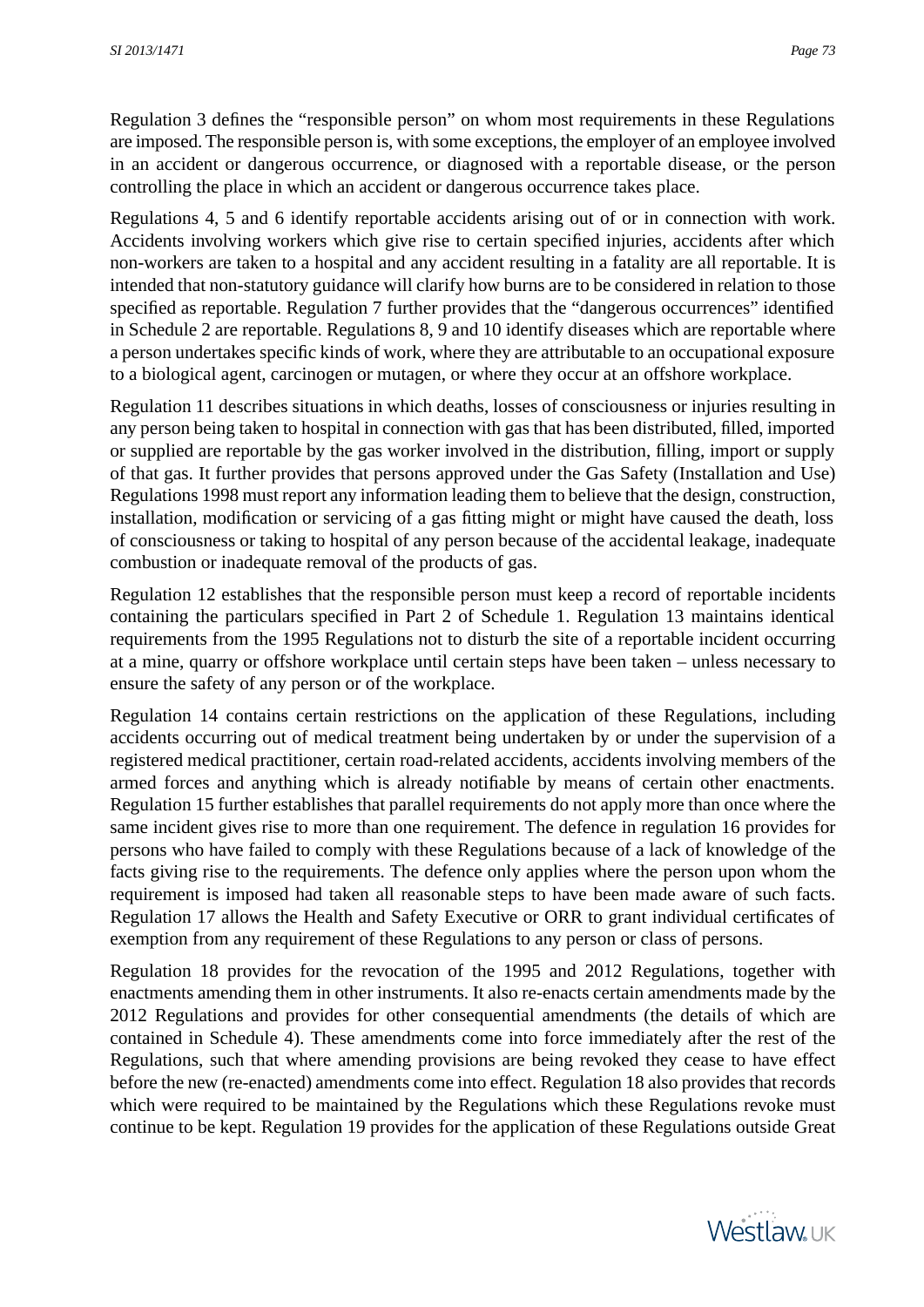Britain in accordance with provisions of the Health and Safety at Work etc. Act 1974 (Application Outside Great Britain) Order 2013 (S.I. 2013/240).

Regulation 20 requires the Secretary of State to review the operation and effect of these Regulations and publish a report within five years after they come into force and within every five years after that. Following a review it will fall to the Secretary of State to consider whether the Regulations should remain as they are, or be revoked or be amended. A further instrument would be needed to revoke these Regulations or to amend them.

A full impact assessment of the effect that these Regulations will have on the costs of business is available from the Health and Safety Executive, Redgrave Court, Merton Road, Bootle, Merseyside L20 7HS. A copy is available in the Library of each House of Parliament and is annexed to the Explanatory Memorandum which is available alongside these Regulations at www.legislation.gov.uk.

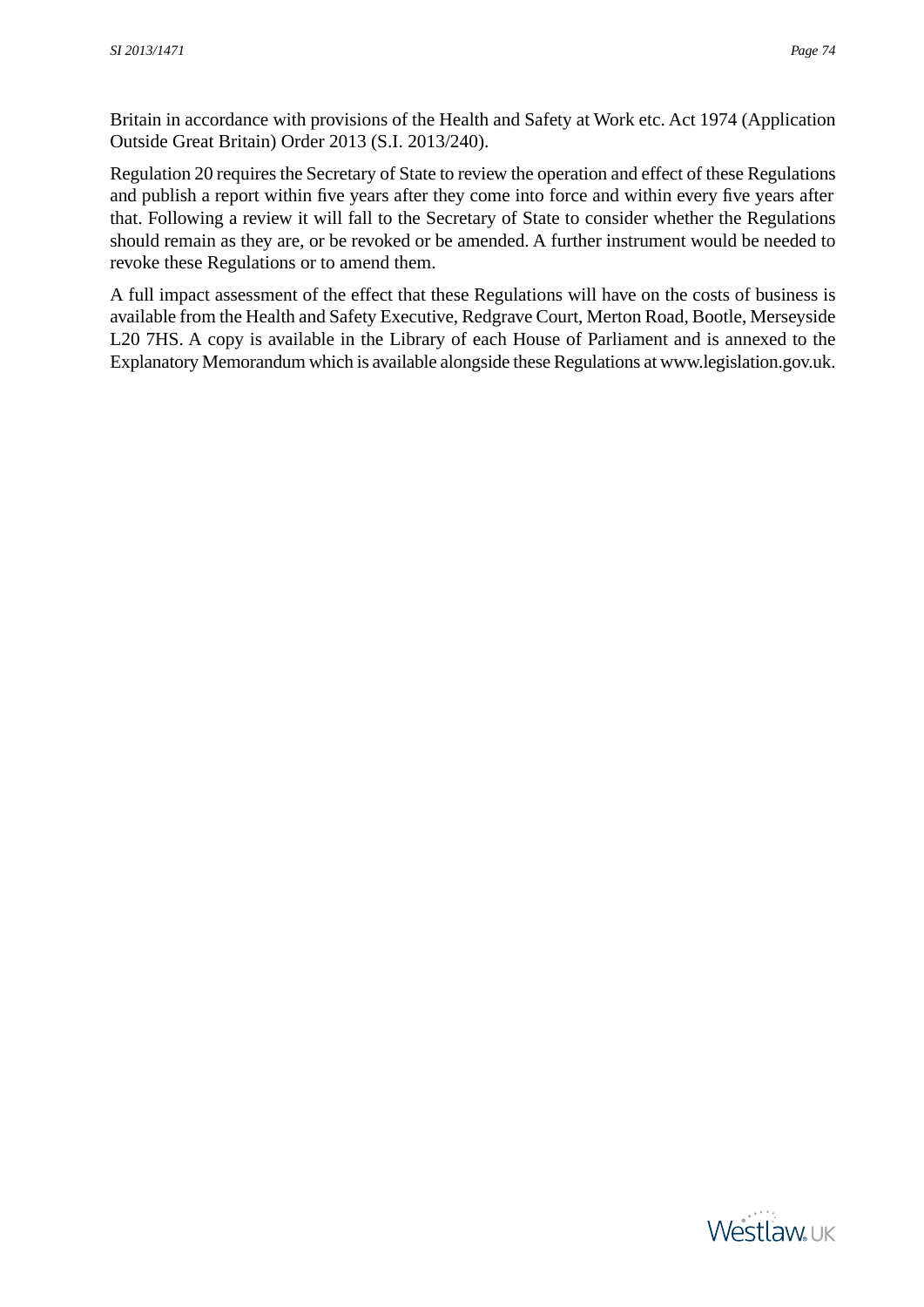## **Table of Contents**

<span id="page-74-0"></span>

| Reporting of Injuries, Diseases and Dangerous Occurrences Regulations 2013/1471 1   |           |
|-------------------------------------------------------------------------------------|-----------|
|                                                                                     |           |
|                                                                                     |           |
|                                                                                     |           |
|                                                                                     |           |
|                                                                                     |           |
|                                                                                     |           |
|                                                                                     |           |
|                                                                                     |           |
|                                                                                     |           |
|                                                                                     |           |
|                                                                                     |           |
|                                                                                     |           |
|                                                                                     |           |
|                                                                                     |           |
|                                                                                     |           |
|                                                                                     |           |
|                                                                                     |           |
|                                                                                     |           |
|                                                                                     |           |
|                                                                                     |           |
|                                                                                     |           |
|                                                                                     |           |
| Schedule 1 REPORTING AND RECORDING PROCEDURES 18                                    |           |
|                                                                                     |           |
| para. 1 Injuries, fatalities and dangerous occurrences                              | <u>19</u> |
|                                                                                     |           |
|                                                                                     |           |
|                                                                                     |           |
|                                                                                     |           |
| Particulars to be kept in records of any reportable incident under regulations 4 to |           |
|                                                                                     |           |
|                                                                                     |           |
|                                                                                     |           |
|                                                                                     |           |
|                                                                                     |           |
|                                                                                     |           |
|                                                                                     |           |

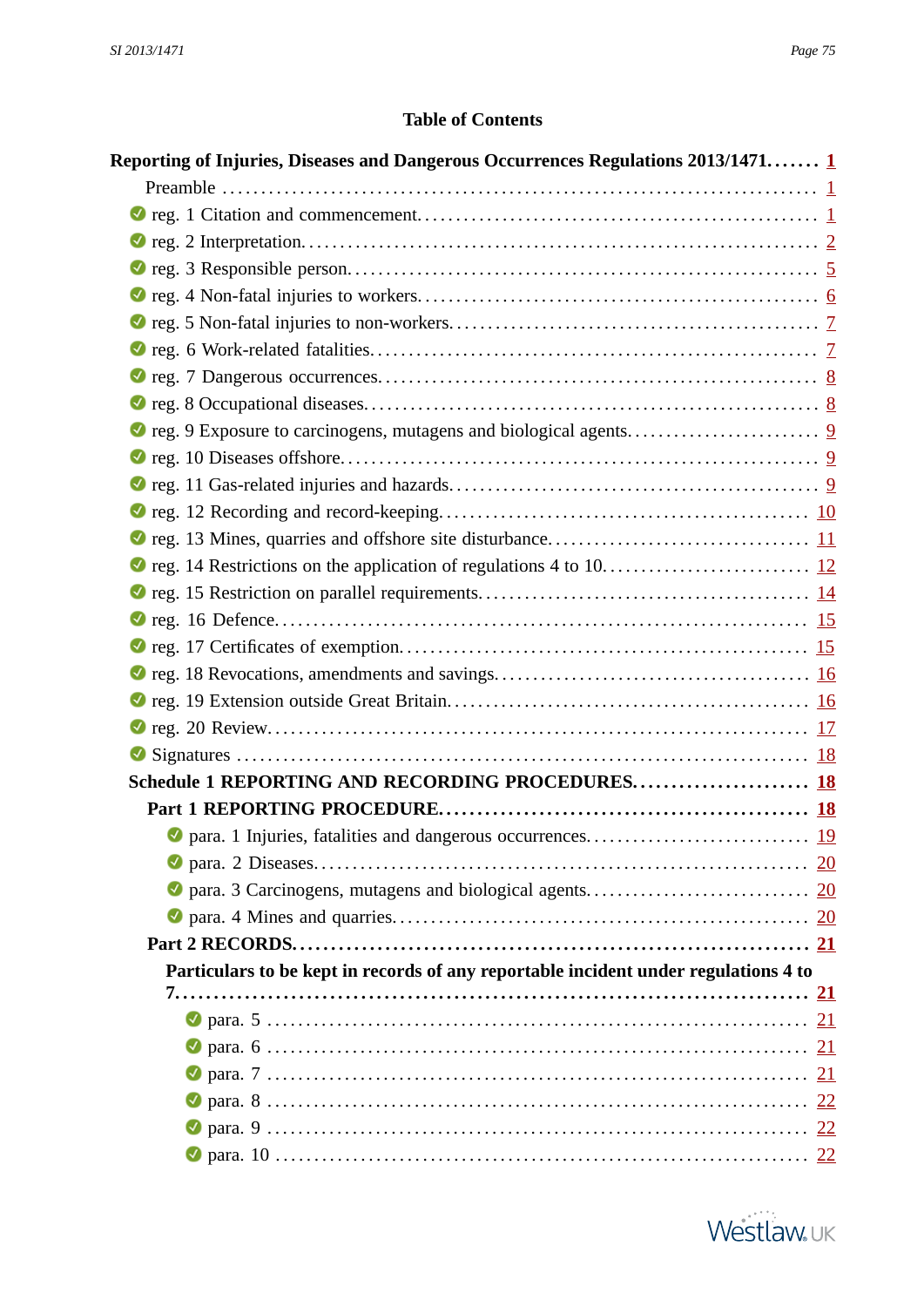| Particulars to be kept in records of any diagnosis reportable under regulations 8 to |  |
|--------------------------------------------------------------------------------------|--|
|                                                                                      |  |
|                                                                                      |  |
|                                                                                      |  |
|                                                                                      |  |
|                                                                                      |  |
|                                                                                      |  |
|                                                                                      |  |
| Particulars to be kept in records of any injuries to be recorded under regulation    |  |
|                                                                                      |  |
|                                                                                      |  |
|                                                                                      |  |
|                                                                                      |  |
|                                                                                      |  |
|                                                                                      |  |
|                                                                                      |  |
|                                                                                      |  |
|                                                                                      |  |
|                                                                                      |  |
|                                                                                      |  |
|                                                                                      |  |
|                                                                                      |  |
|                                                                                      |  |
|                                                                                      |  |
|                                                                                      |  |
|                                                                                      |  |
|                                                                                      |  |
|                                                                                      |  |
|                                                                                      |  |
|                                                                                      |  |
|                                                                                      |  |
|                                                                                      |  |
|                                                                                      |  |
|                                                                                      |  |
|                                                                                      |  |
|                                                                                      |  |
|                                                                                      |  |
|                                                                                      |  |

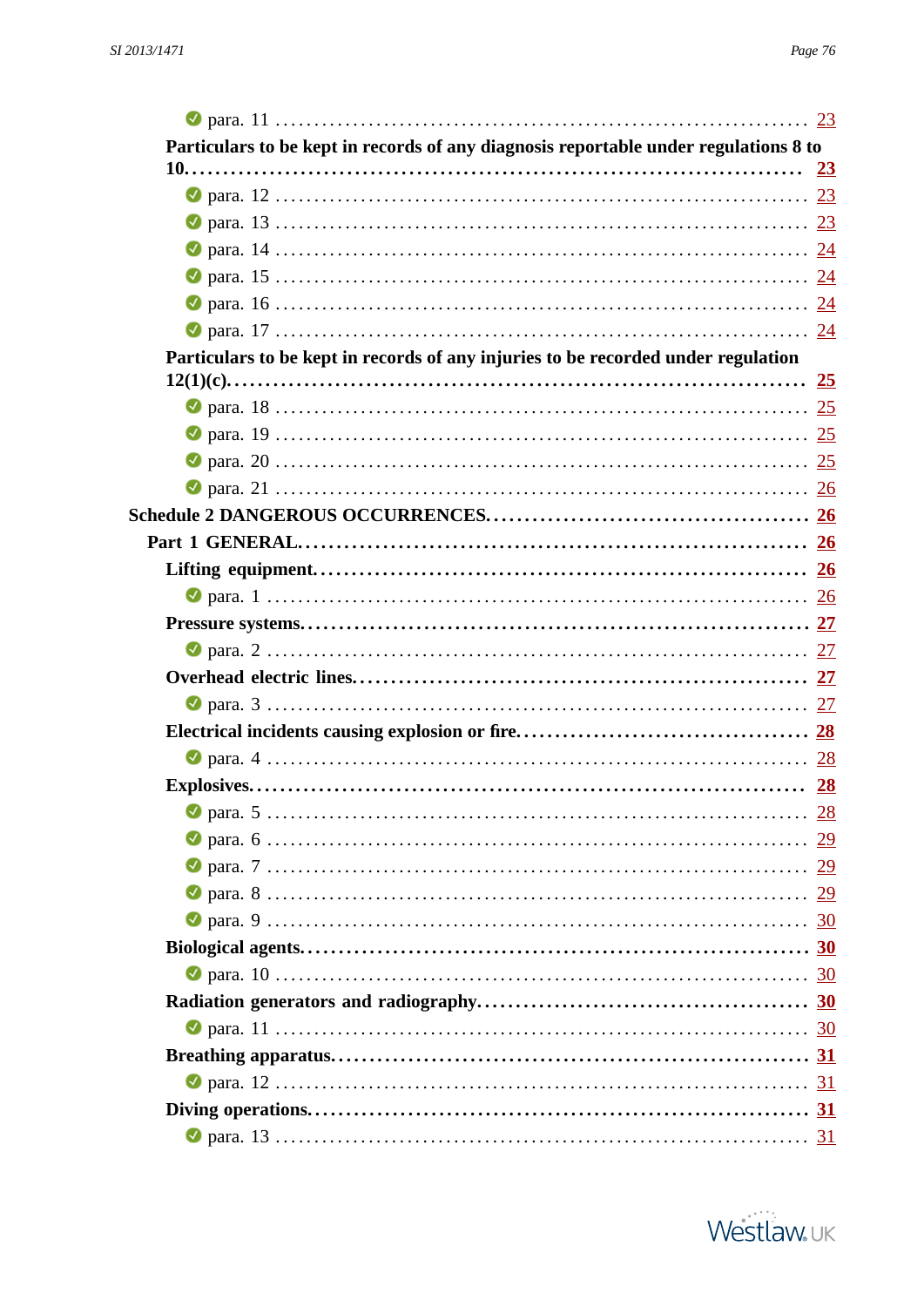| Part 2 DANGEROUS OCCURENCES REPORTABLE EXCEPT IN RELATION TO |  |
|--------------------------------------------------------------|--|
|                                                              |  |
|                                                              |  |
|                                                              |  |
|                                                              |  |
|                                                              |  |
|                                                              |  |
|                                                              |  |
|                                                              |  |
|                                                              |  |
|                                                              |  |
| Part 3 DANGEROUS OCCURRENCES REPORTABLE IN RELATION TO A     |  |
|                                                              |  |
|                                                              |  |
|                                                              |  |
|                                                              |  |
|                                                              |  |
|                                                              |  |
|                                                              |  |
|                                                              |  |
|                                                              |  |
|                                                              |  |
|                                                              |  |
|                                                              |  |
|                                                              |  |
|                                                              |  |

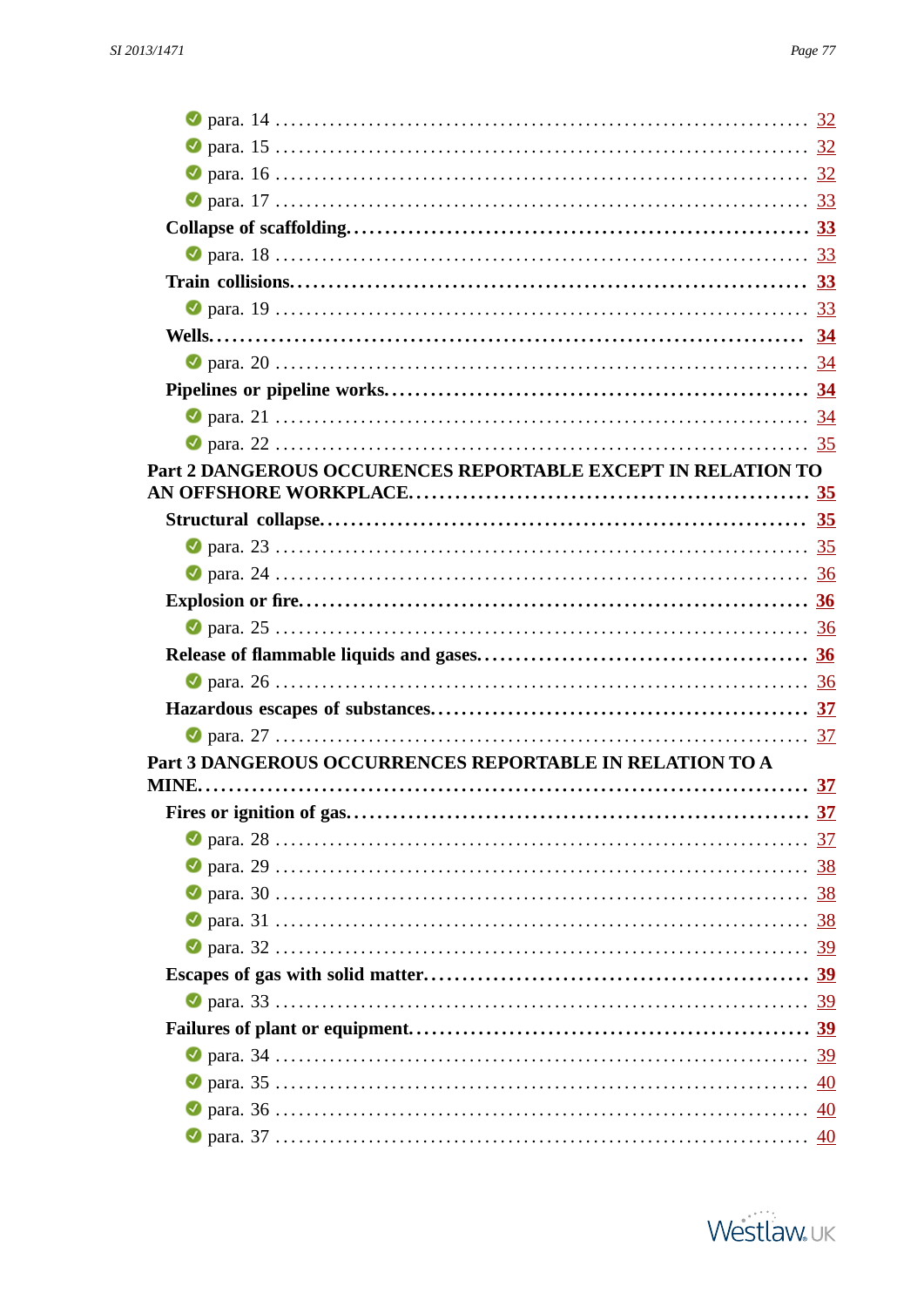| Part 4 DANGEROUS OCCURENCES WHICH ARE REPORTABLE IN RELATION |  |
|--------------------------------------------------------------|--|
|                                                              |  |
|                                                              |  |
|                                                              |  |
|                                                              |  |
|                                                              |  |
|                                                              |  |
|                                                              |  |
|                                                              |  |
| Part 5 DANGEROUS OCCURRENCES WHICH ARE REPORTABLE IN RESPECT |  |
|                                                              |  |
|                                                              |  |
|                                                              |  |
|                                                              |  |
|                                                              |  |
|                                                              |  |
|                                                              |  |
|                                                              |  |
|                                                              |  |
|                                                              |  |
|                                                              |  |
|                                                              |  |
|                                                              |  |

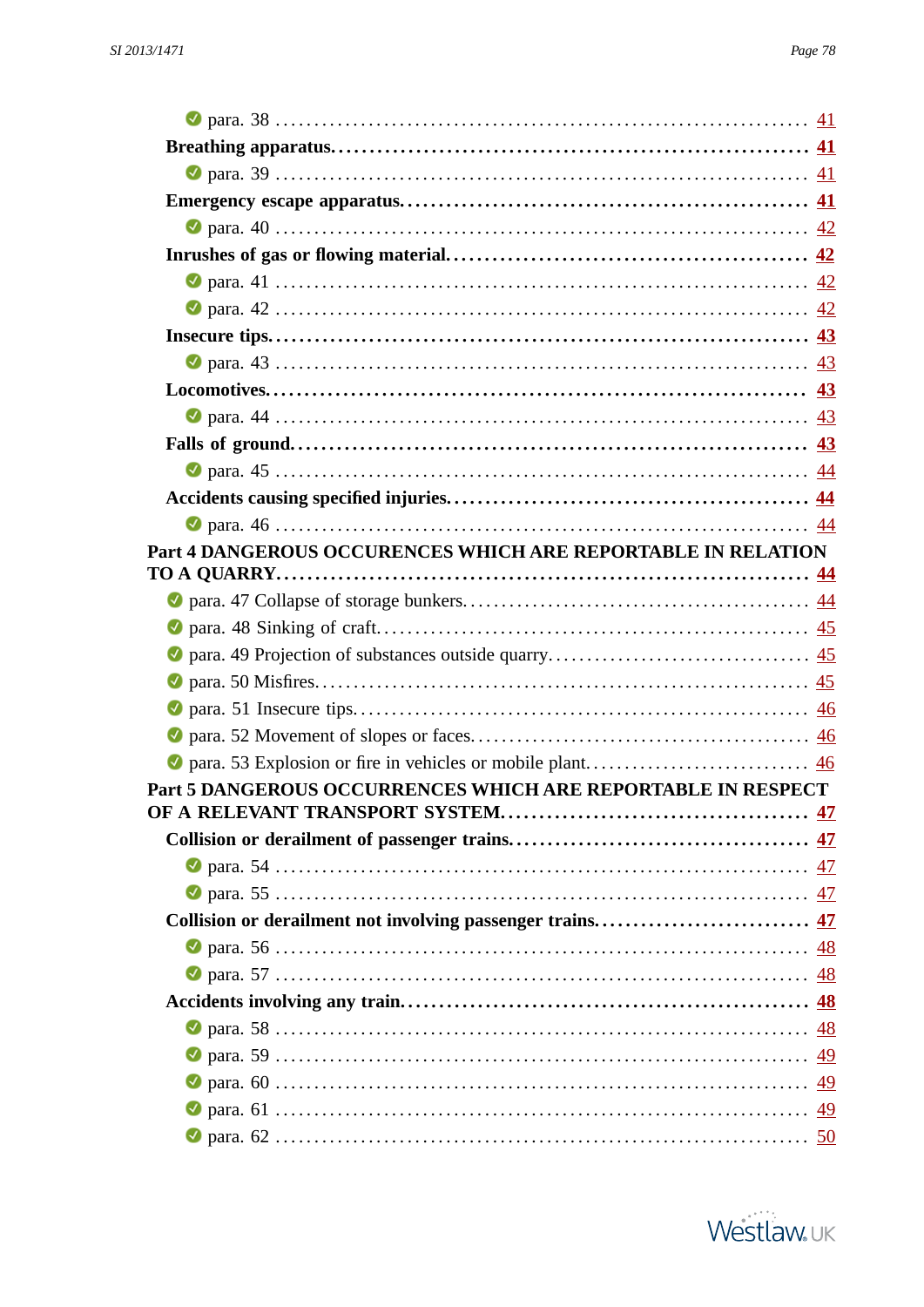| Part 6 DANGEROUS OCCURRENCES WHICH ARE REPORTABLE IN RESPECT |    |
|--------------------------------------------------------------|----|
|                                                              |    |
|                                                              |    |
|                                                              |    |
|                                                              |    |
|                                                              |    |
|                                                              |    |
|                                                              |    |
|                                                              |    |
|                                                              |    |
|                                                              |    |
|                                                              | 57 |
|                                                              |    |
|                                                              |    |
|                                                              |    |
|                                                              |    |
|                                                              |    |
|                                                              |    |
|                                                              |    |
|                                                              |    |
|                                                              |    |